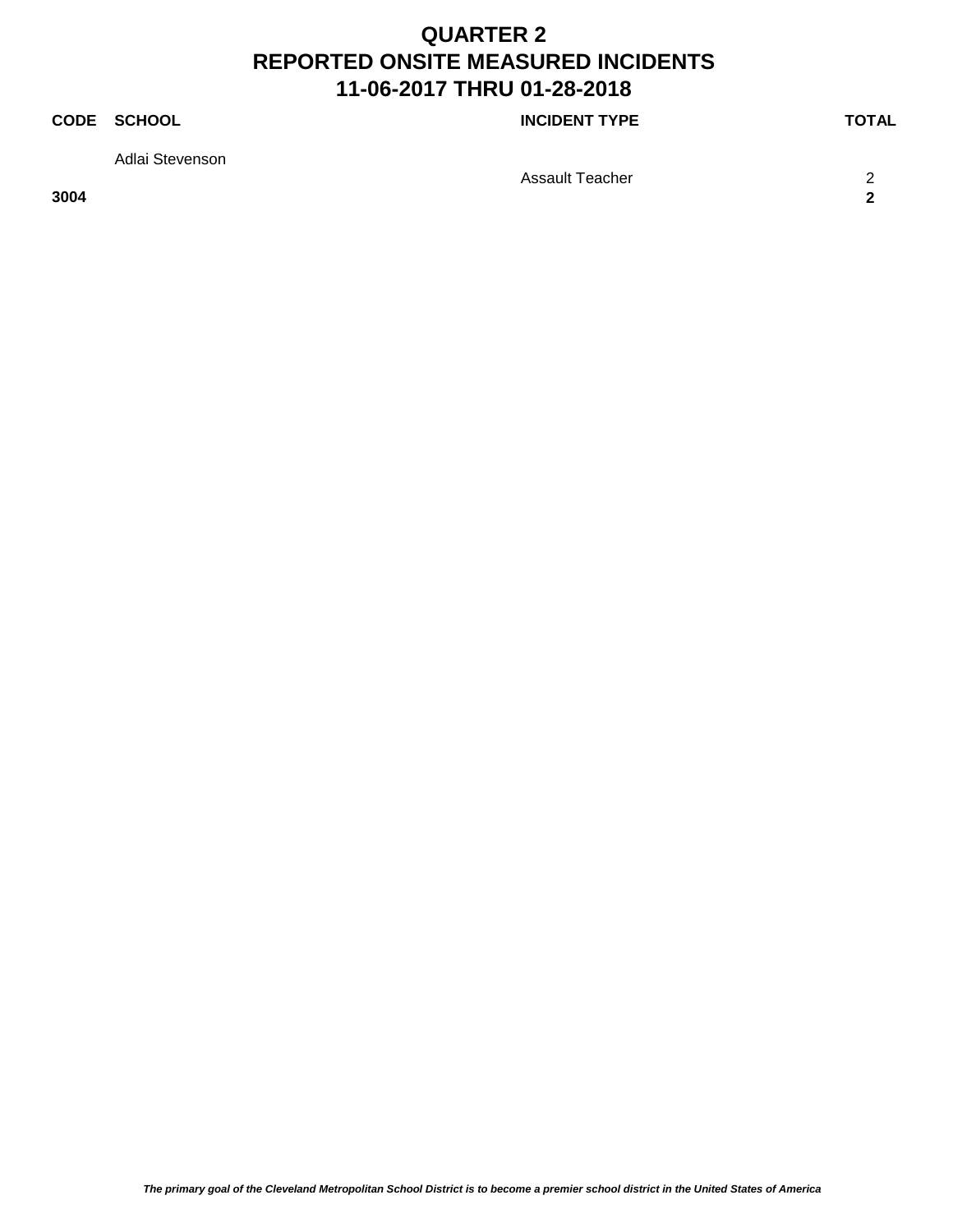### **CODE SCHOOL CODE SCHOOL**

Alfred A Benesch

|      | <b>Other Serious Incident</b>        |  |
|------|--------------------------------------|--|
|      | Possession of Other Dangerous Weapon |  |
|      | Sexual Imposition                    |  |
|      | Vandalism School Property            |  |
| 3195 |                                      |  |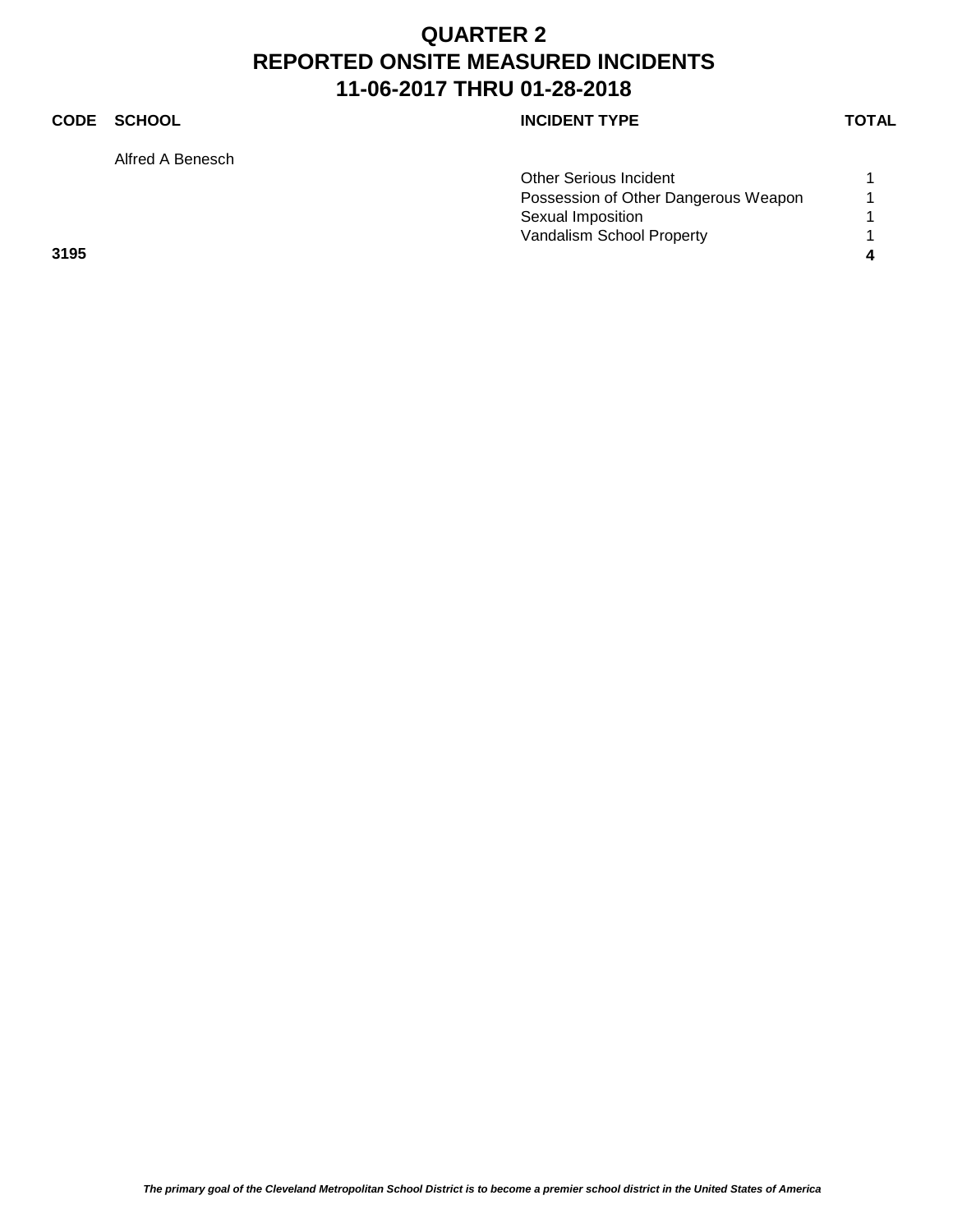|      | CODE SCHOOL | <b>INCIDENT TYPE</b>          | <b>TOTAL</b> |
|------|-------------|-------------------------------|--------------|
|      | Almira      |                               |              |
|      |             | Assault Staff (Adult)         |              |
|      |             | <b>Assault Student</b>        | 1            |
|      |             | <b>Other Serious Incident</b> | л            |
| 3012 |             |                               | 3            |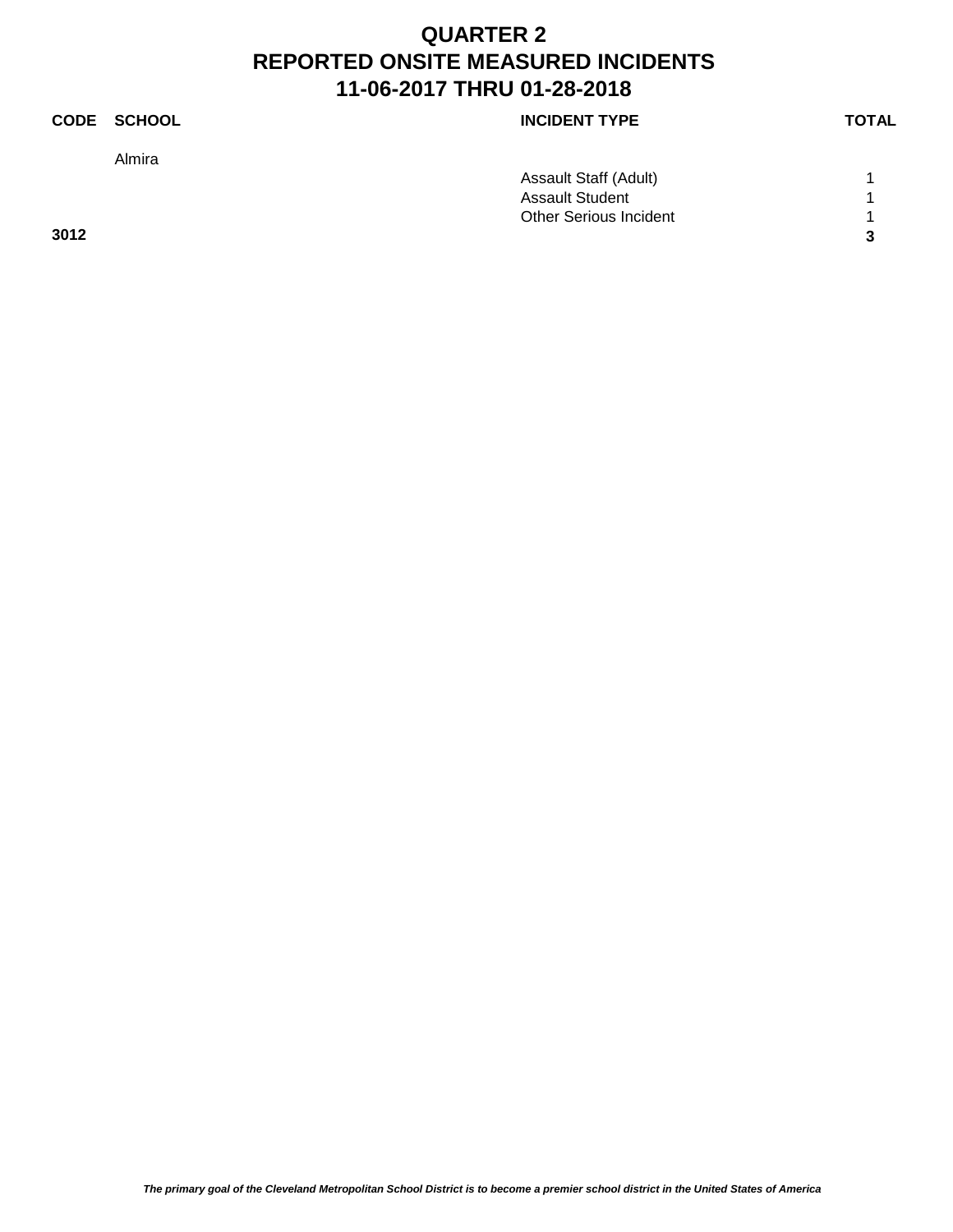### **CODE SCHOOL CODE SCHOOL** Andrew J. Rickoff **Assault Security Officer** 1 Assault Student 1 1 Assault Teacher 1 1 Theft of CMSD Property 1 Theft of Private Property 1 **3016 5**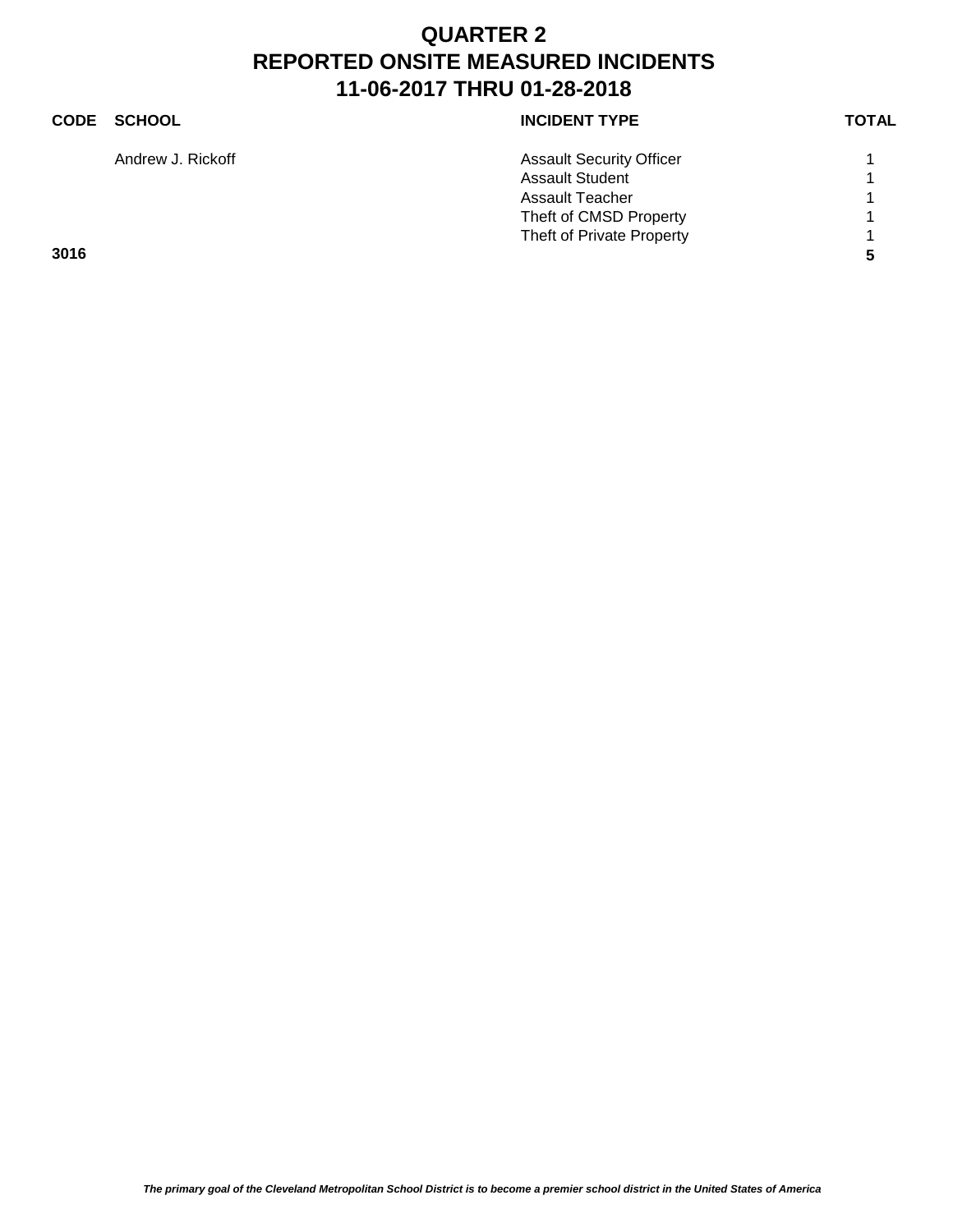### **CODE SCHOOL CODE SCHOOL**

Anton Grdina

Fighting 1 and 1 and 1 and 1 and 1 and 1 and 1 and 1 and 1 and 1 and 1 and 1 and 1 and 1 and 1 and 1 and 1 and 1 and 1 and 1 and 1 and 1 and 1 and 1 and 1 and 1 and 1 and 1 and 1 and 1 and 1 and 1 and 1 and 1 and 1 and 1 a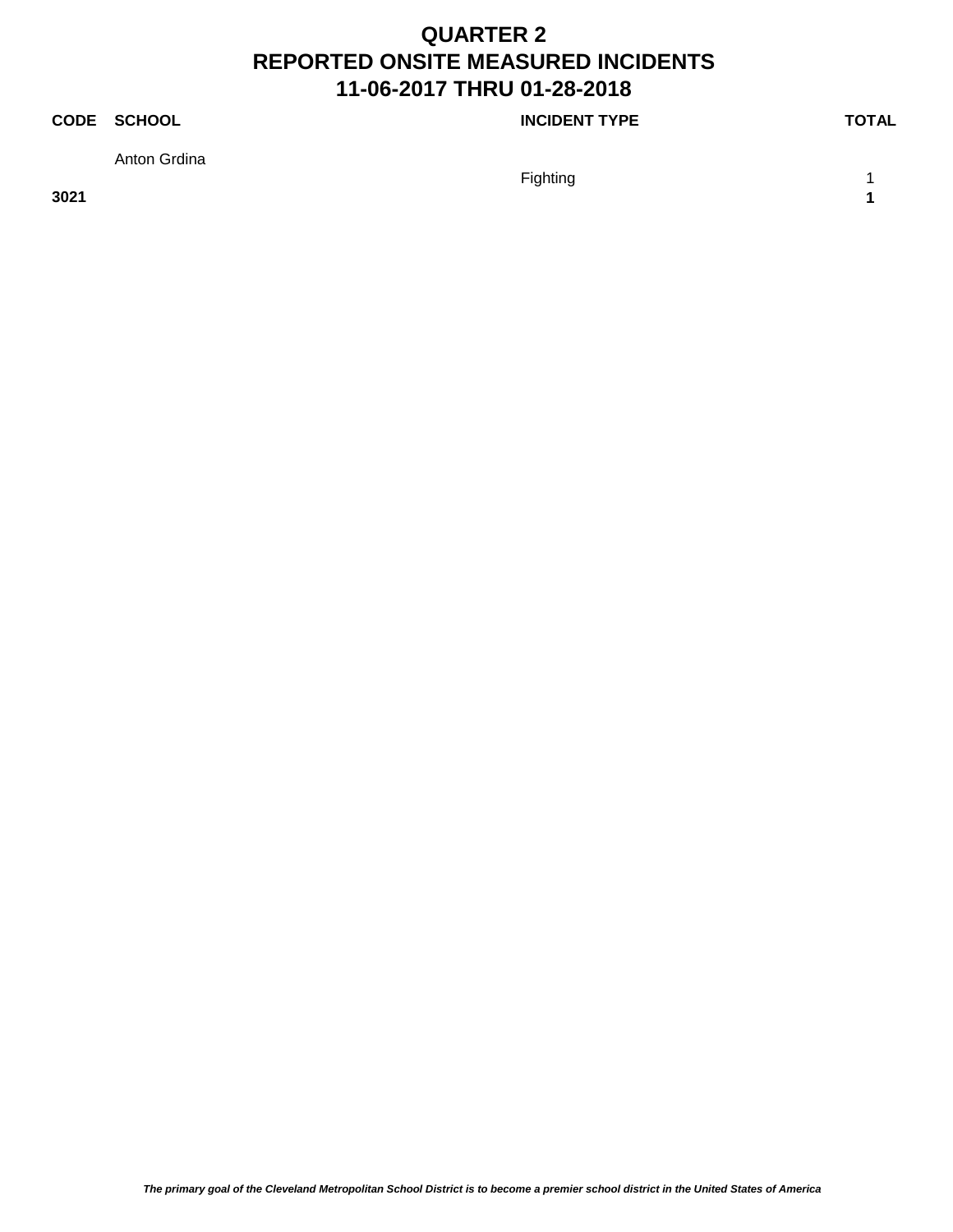Artemus Ward

**CODE SCHOOL CODE SCHOOL** 

Assault Staff (Adult) 1 Possession of Other Dangerous Weapon 1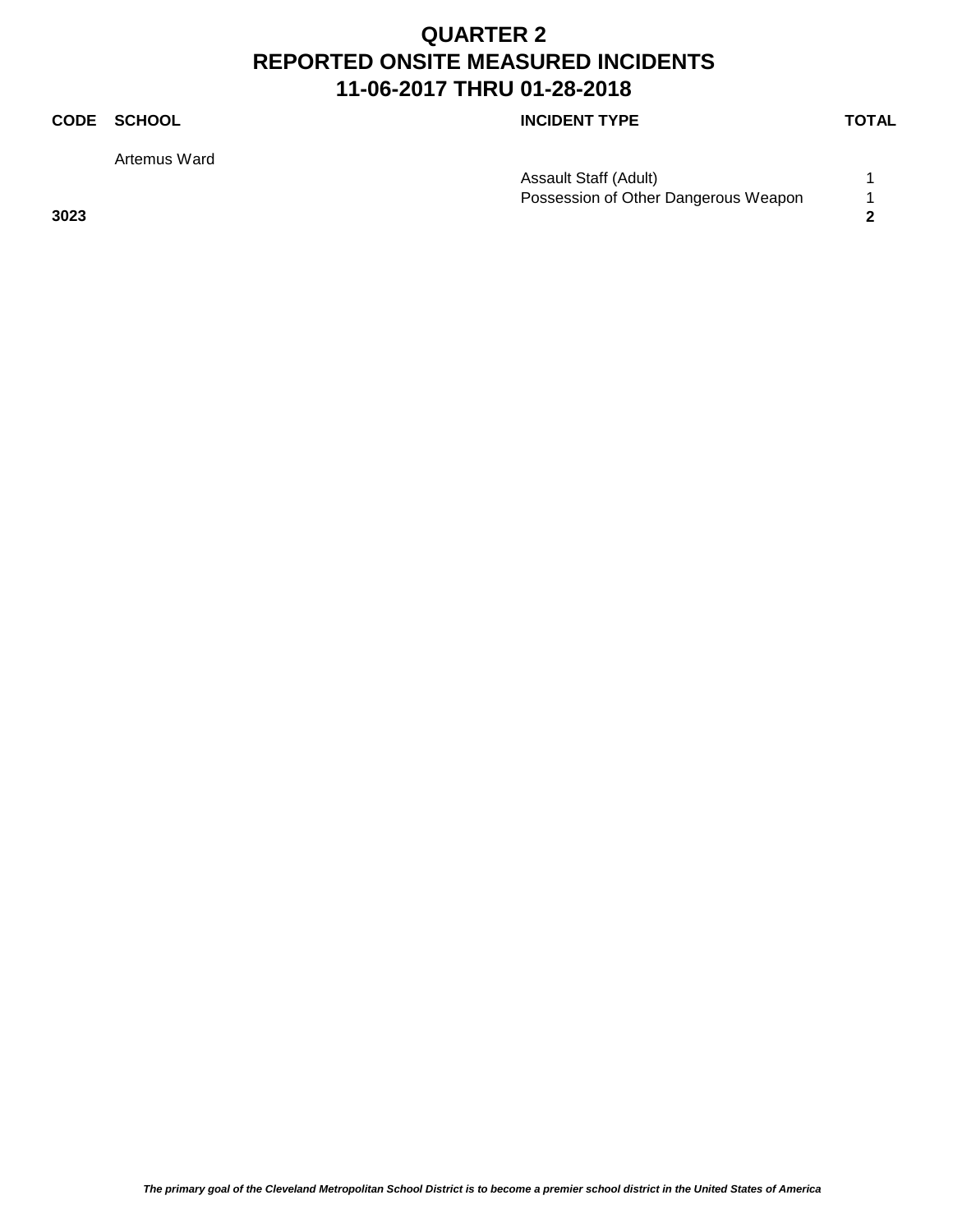### **CODE SCHOOL CODE SCHOOL**

Bard High Early College West

Theft of Private Property 1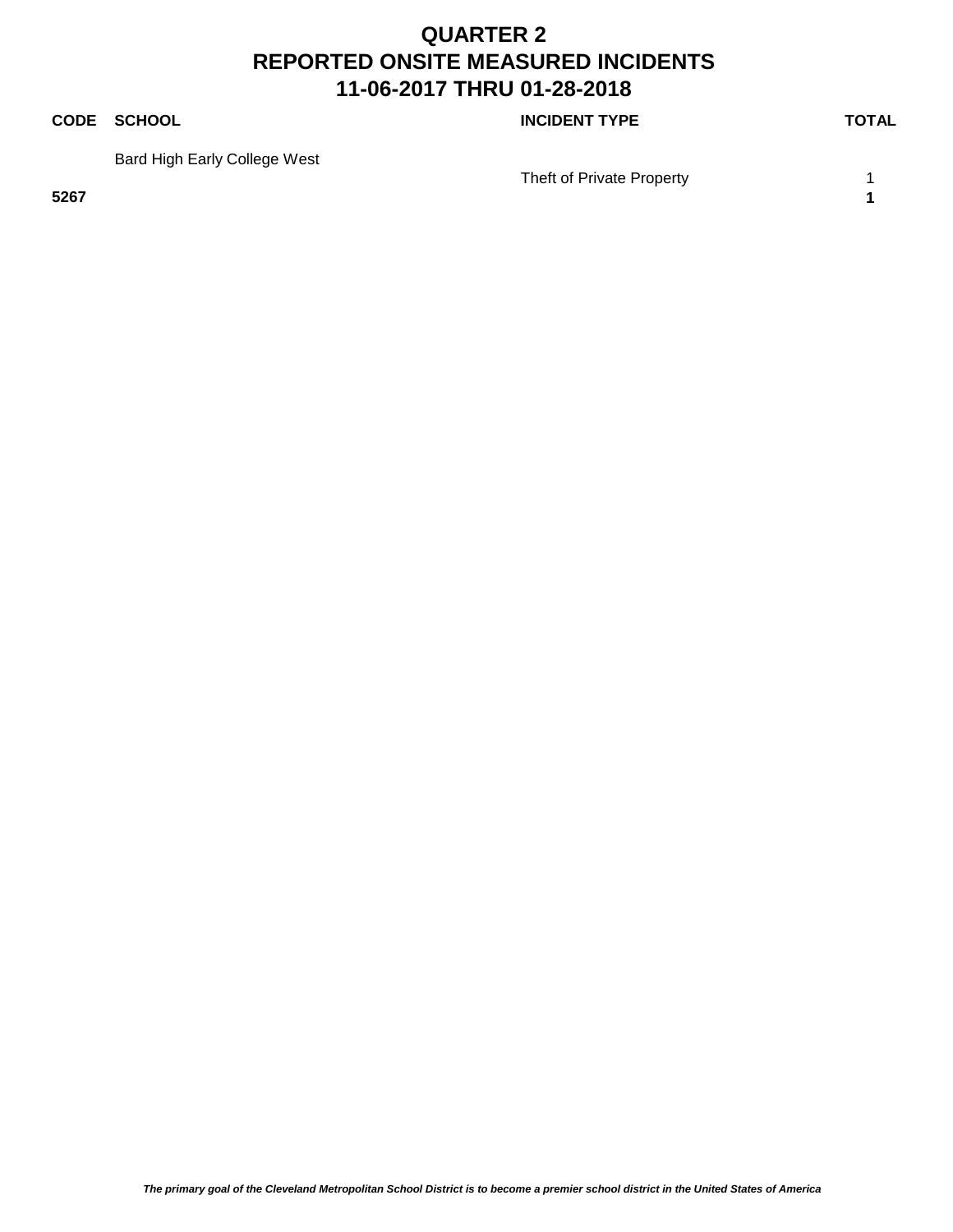Benjamin Franklin

**CODE SCHOOL CODE SCHOOL** 

Assault Teacher 1 1 Possession of Knife 1 **6036 2**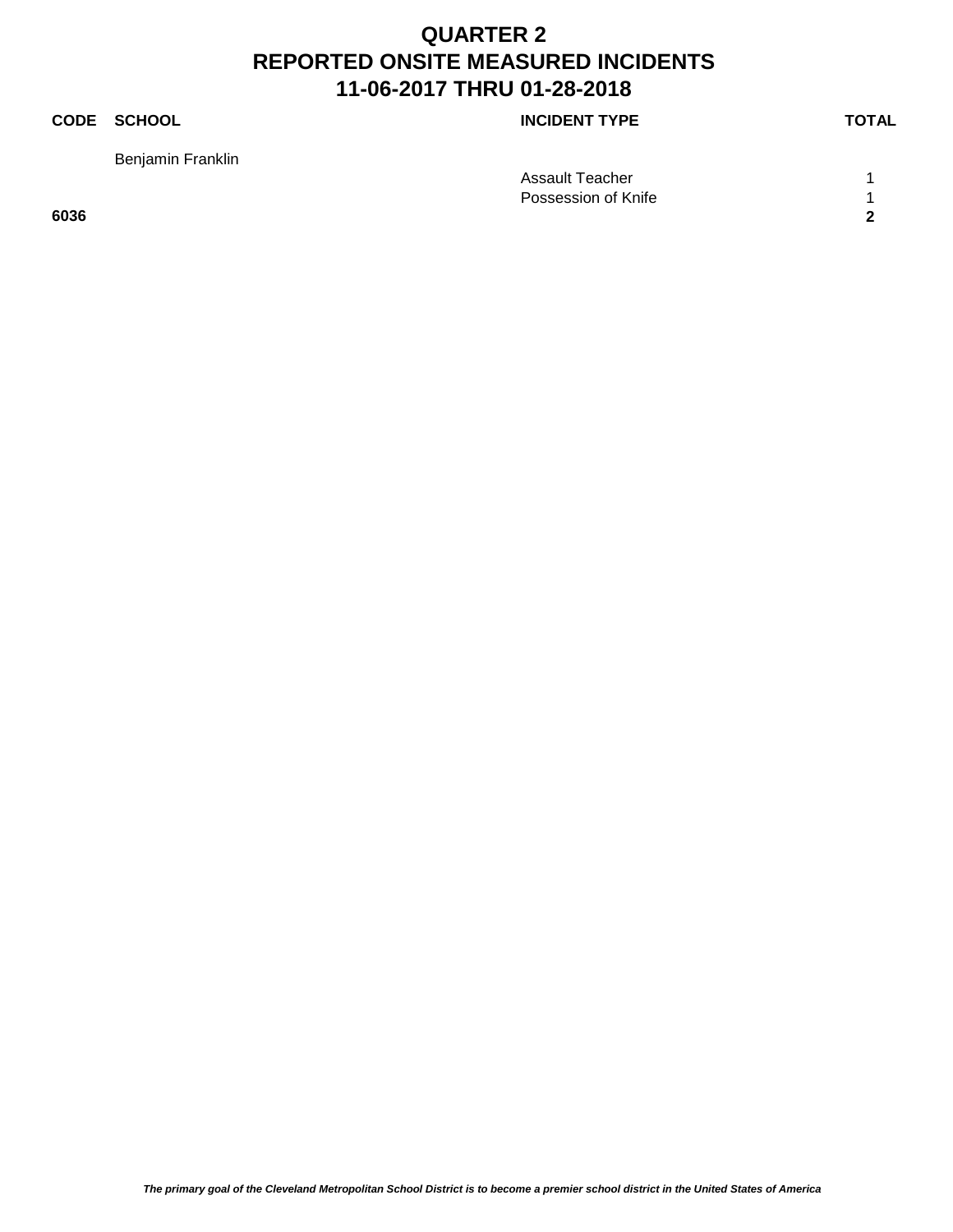Bolton

**CODE SCHOOL CODE SCHOOL** 

Other Serious Incident 1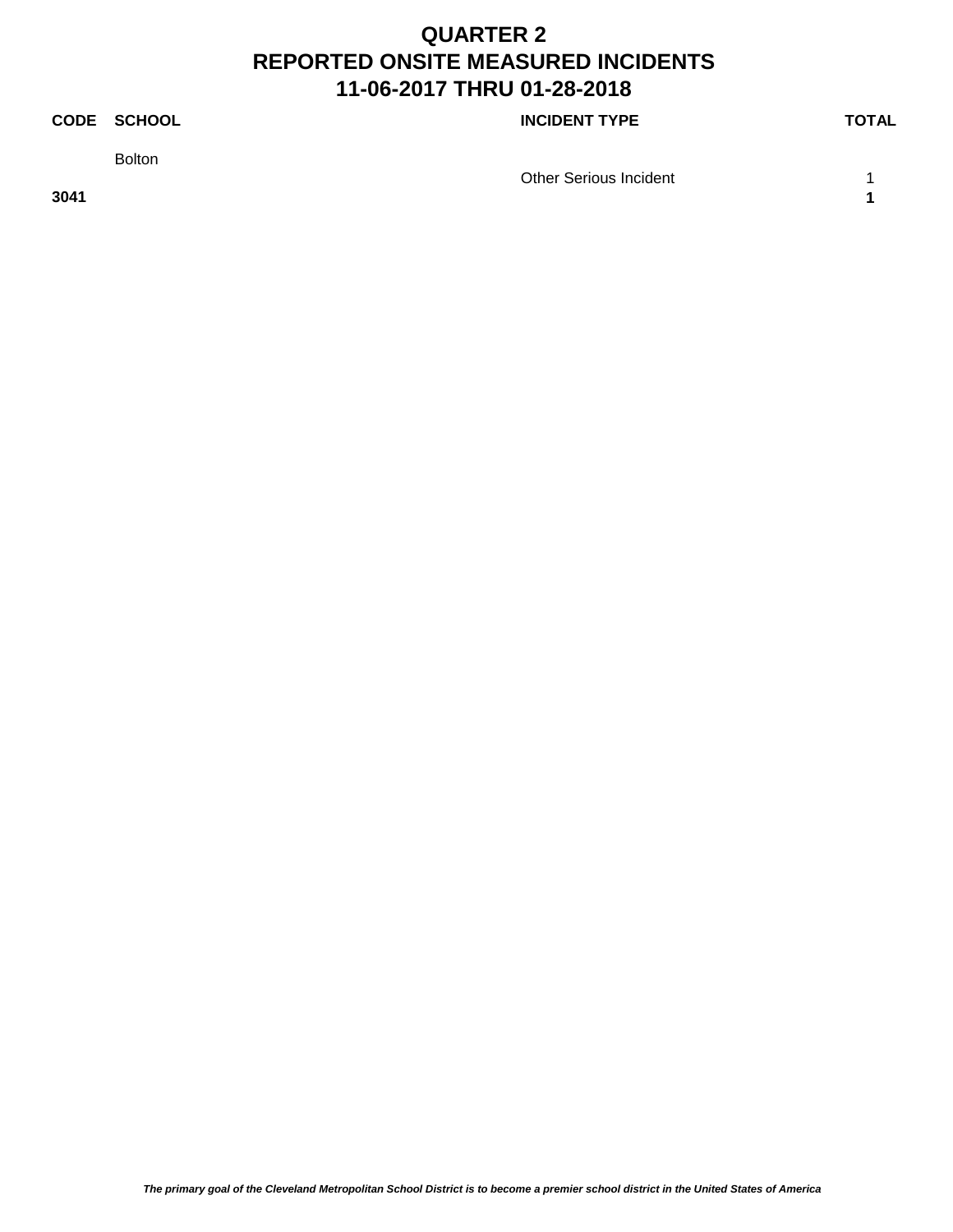### **CODE SCHOOL CODE SCHOOL**

Campus International High School

Assault Student 1 1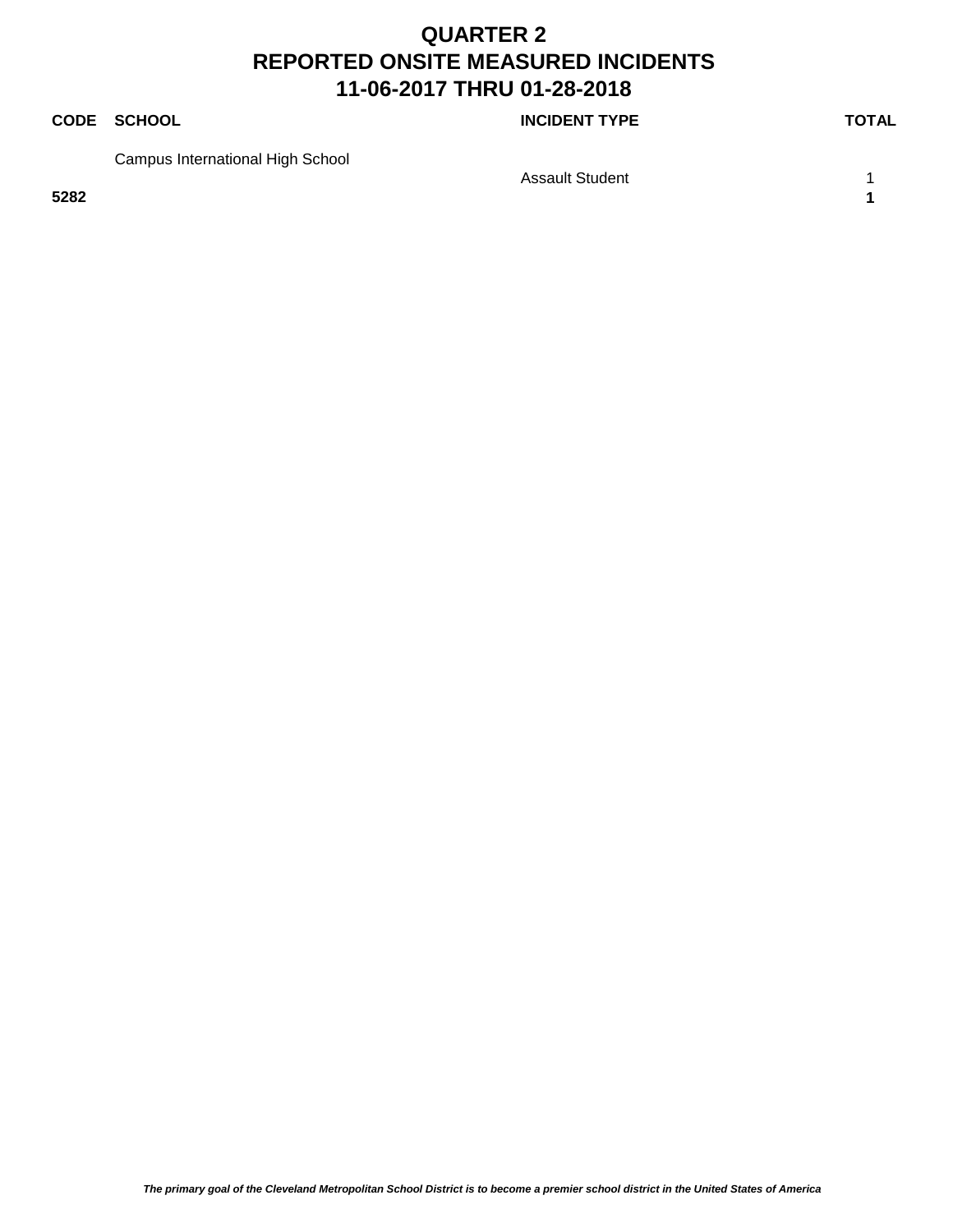### **CODE SCHOOL CODE SCHOOL**

Campus International Program

Sexual Imposition 1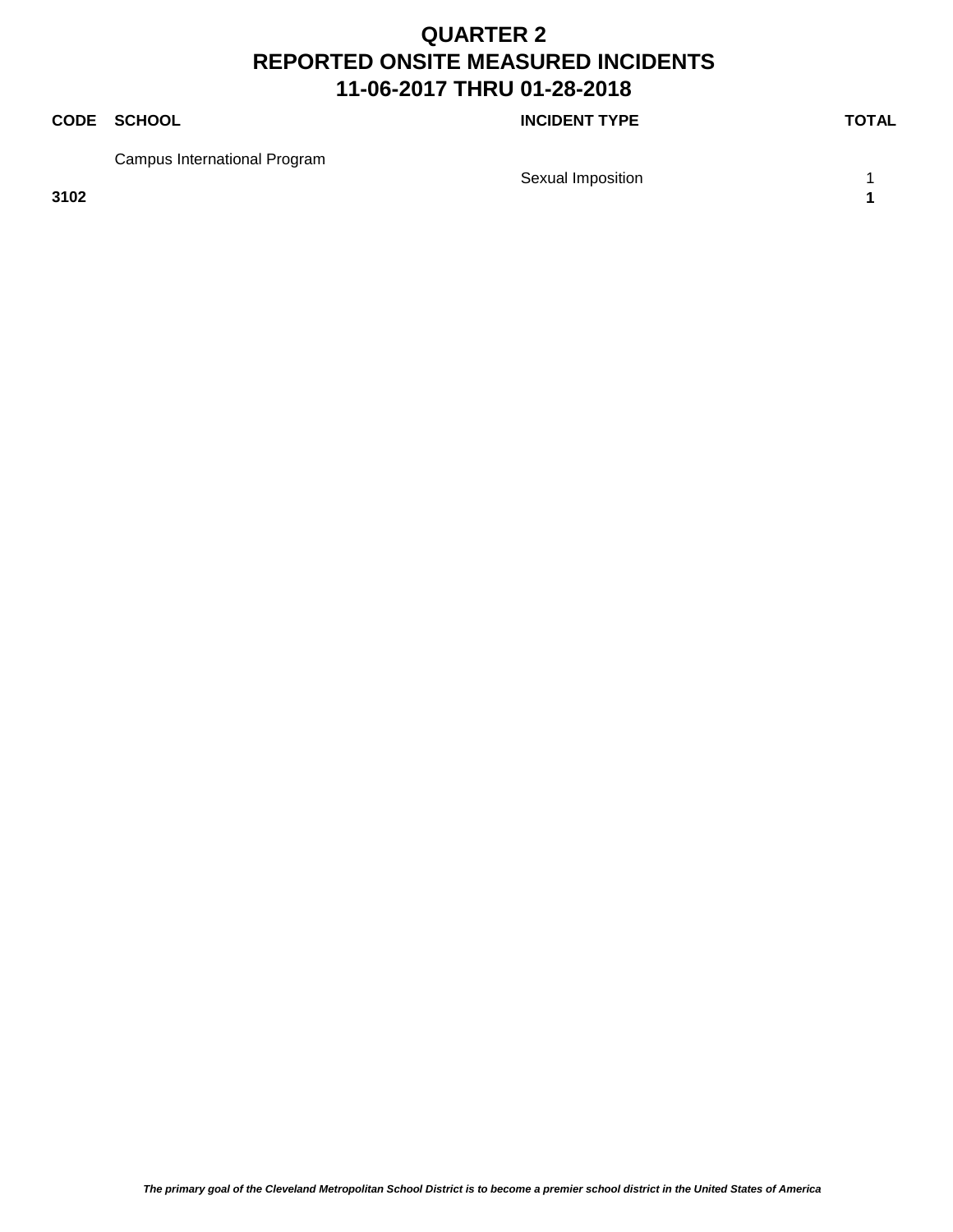Case

### **CODE SCHOOL CODE SCHOOL**

| Assault Staff (Adult)                 |  |
|---------------------------------------|--|
| Assault Teacher                       |  |
| Possession/Use of Scheduled Narcotics |  |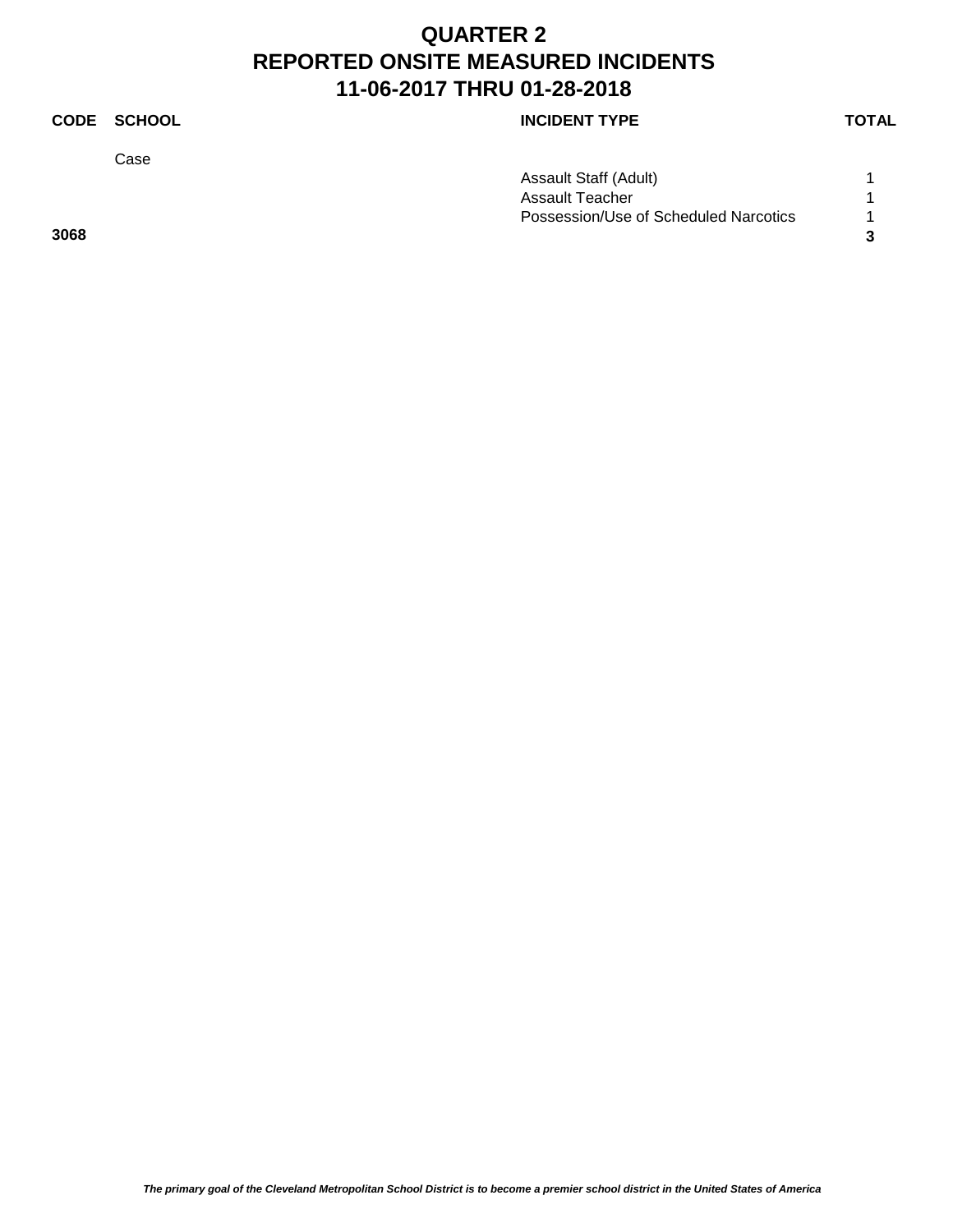Charles A Mooney

**CODE SCHOOL CODE SCHOOL** 

|      | Assault Student           |  |
|------|---------------------------|--|
|      | Vandalism School Property |  |
| 4080 |                           |  |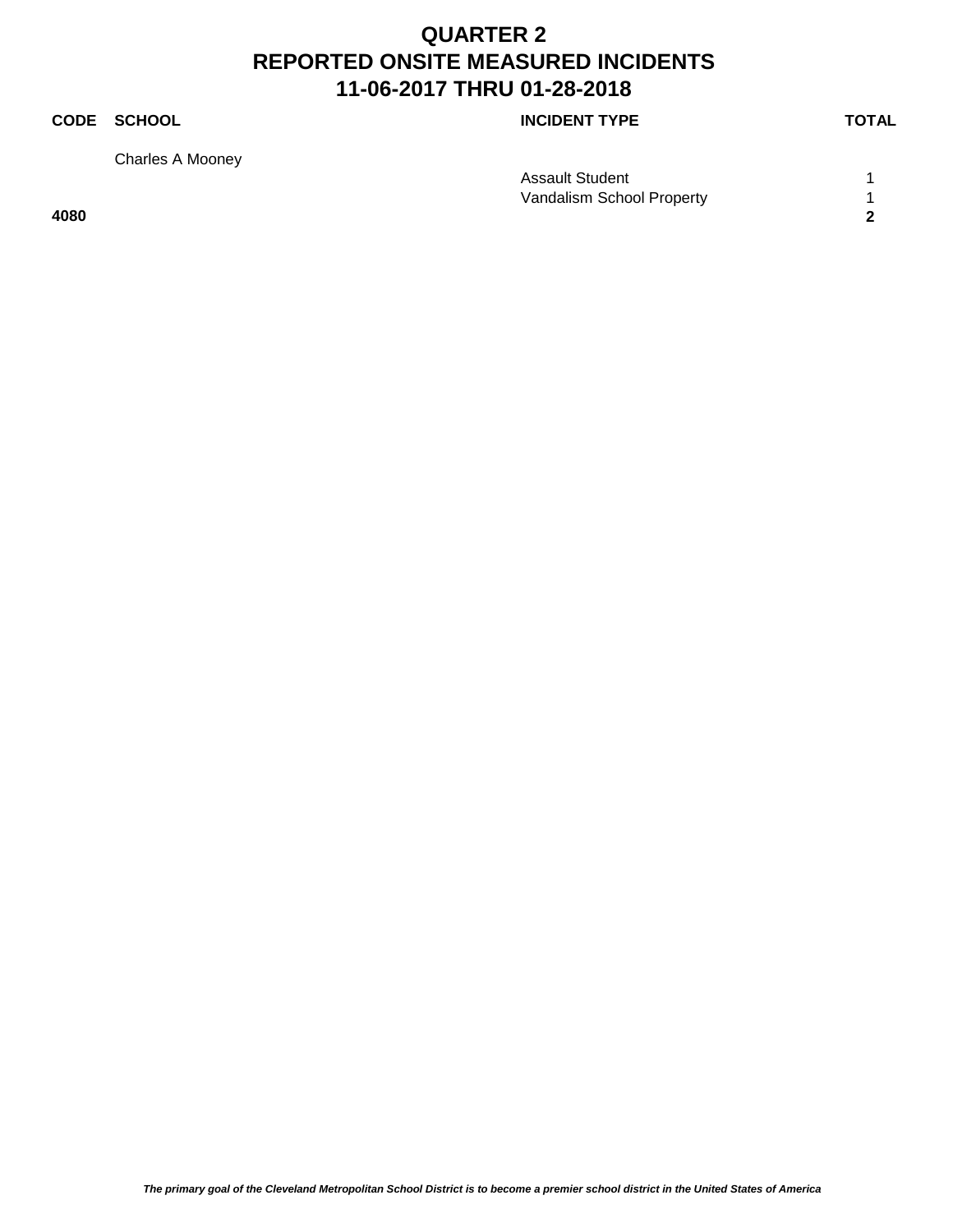### **CODE SCHOOL CODE SCHOOL**

Charles Dickens

Assault Student 1 1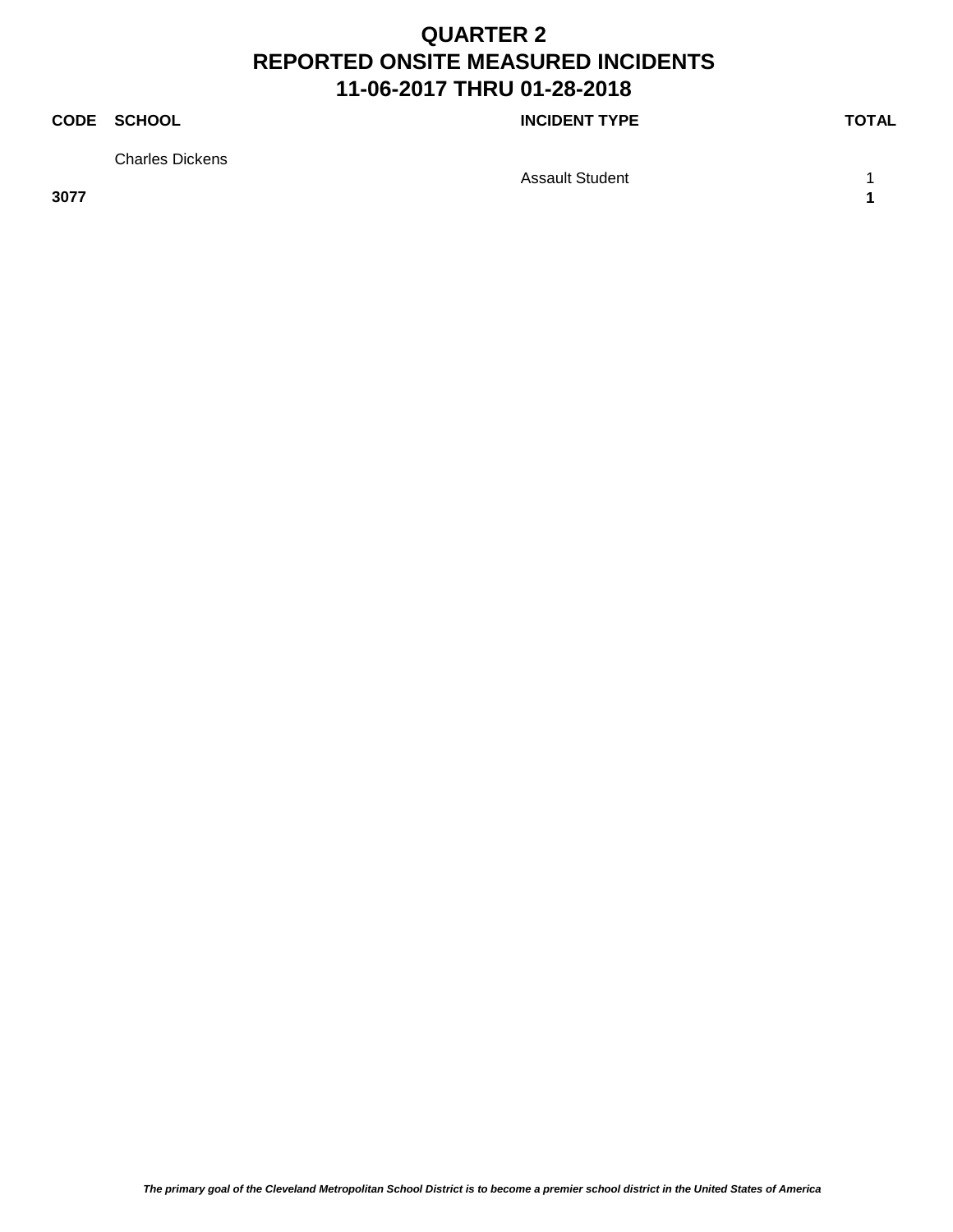### **CODE SCHOOL CODE SCHOOL**

Charles W Eliot

Assault Student 1 1 **4078 1**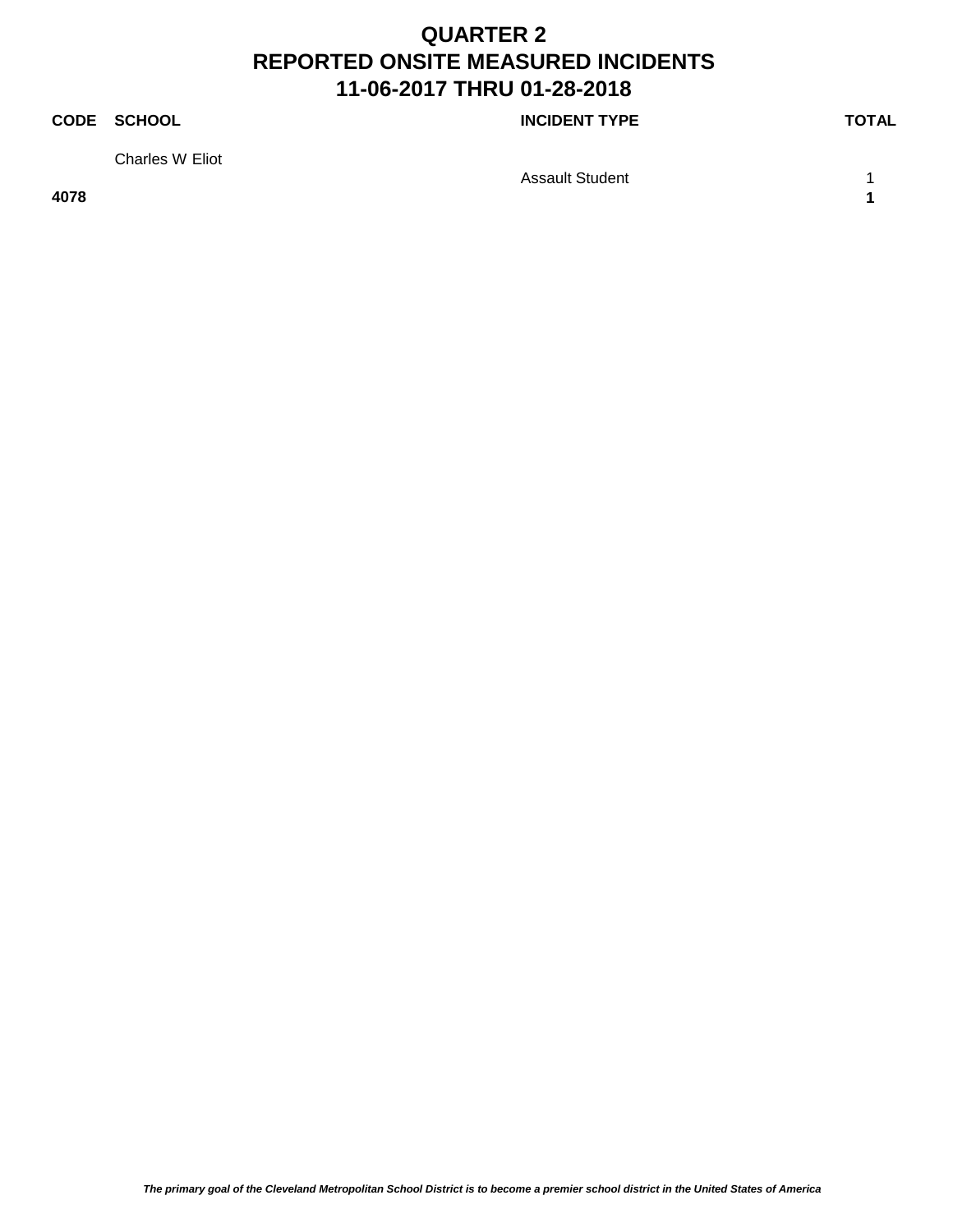Clara E Westropp

### **CODE SCHOOL CODE SCHOOL**

|      | <b>Assault Student</b>        | 3  |
|------|-------------------------------|----|
|      | <b>Other Serious Incident</b> |    |
|      | Possession of Knife           |    |
| 6090 |                               | -5 |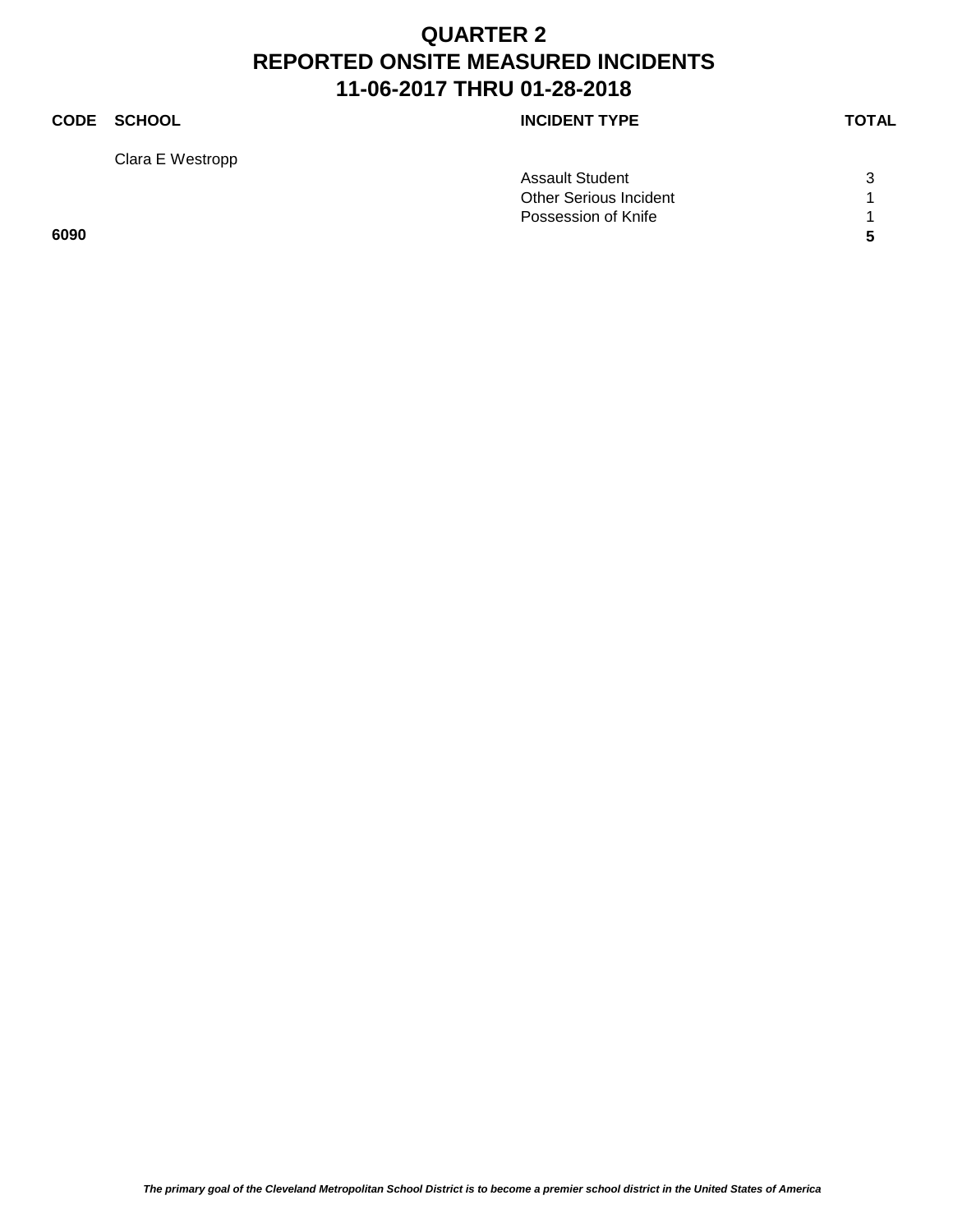### **CODE SCHOOL CODE SCHOOL**

Cleveland HS for Digital Arts

Other Criminal Activity 1 Possession/Use of Scheduled Narcotics 1 **5208 2**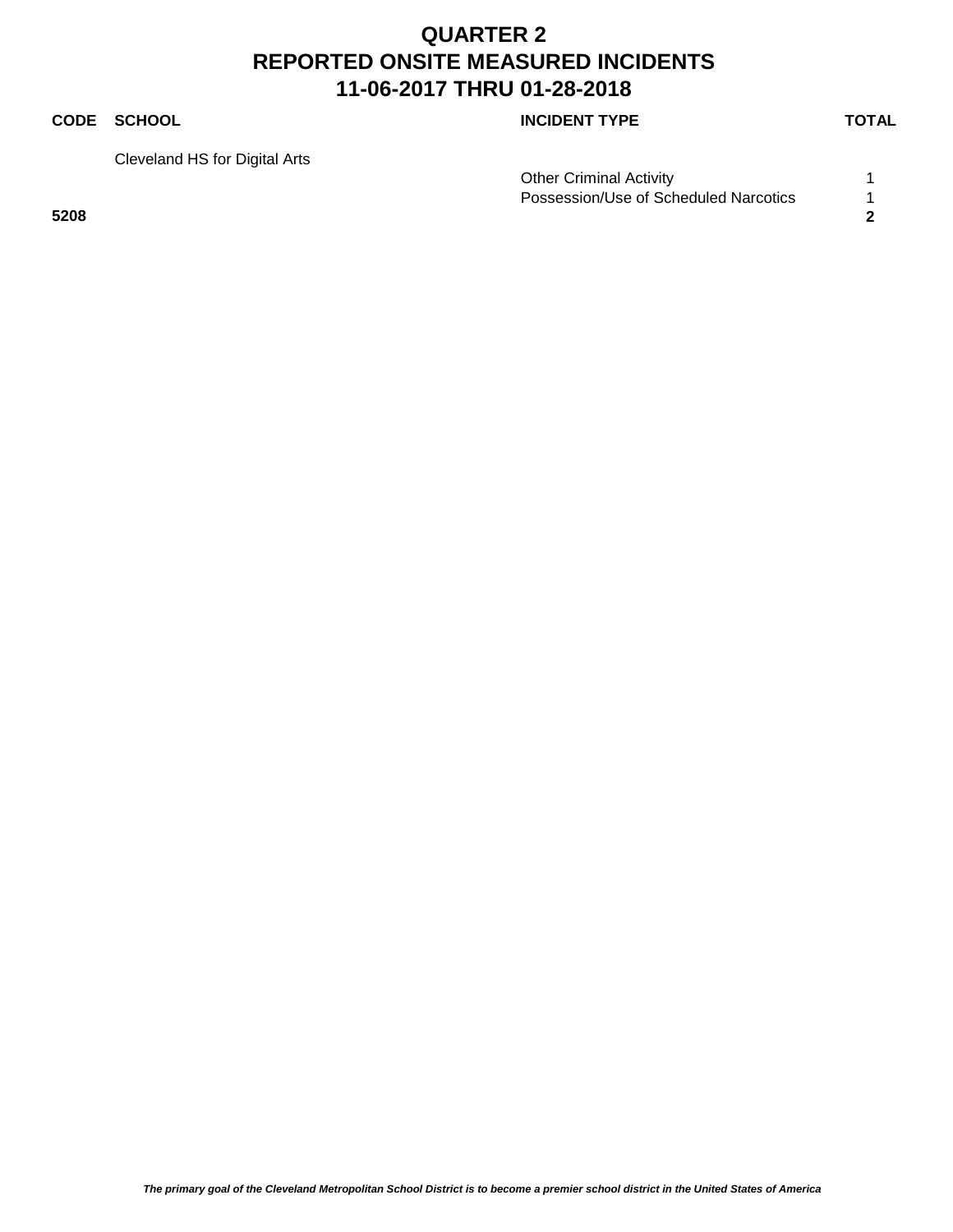### **CODE SCHOOL CODE SCHOOL**

Cleveland School of the Arts

Possession of Other Dangerous Weapon 1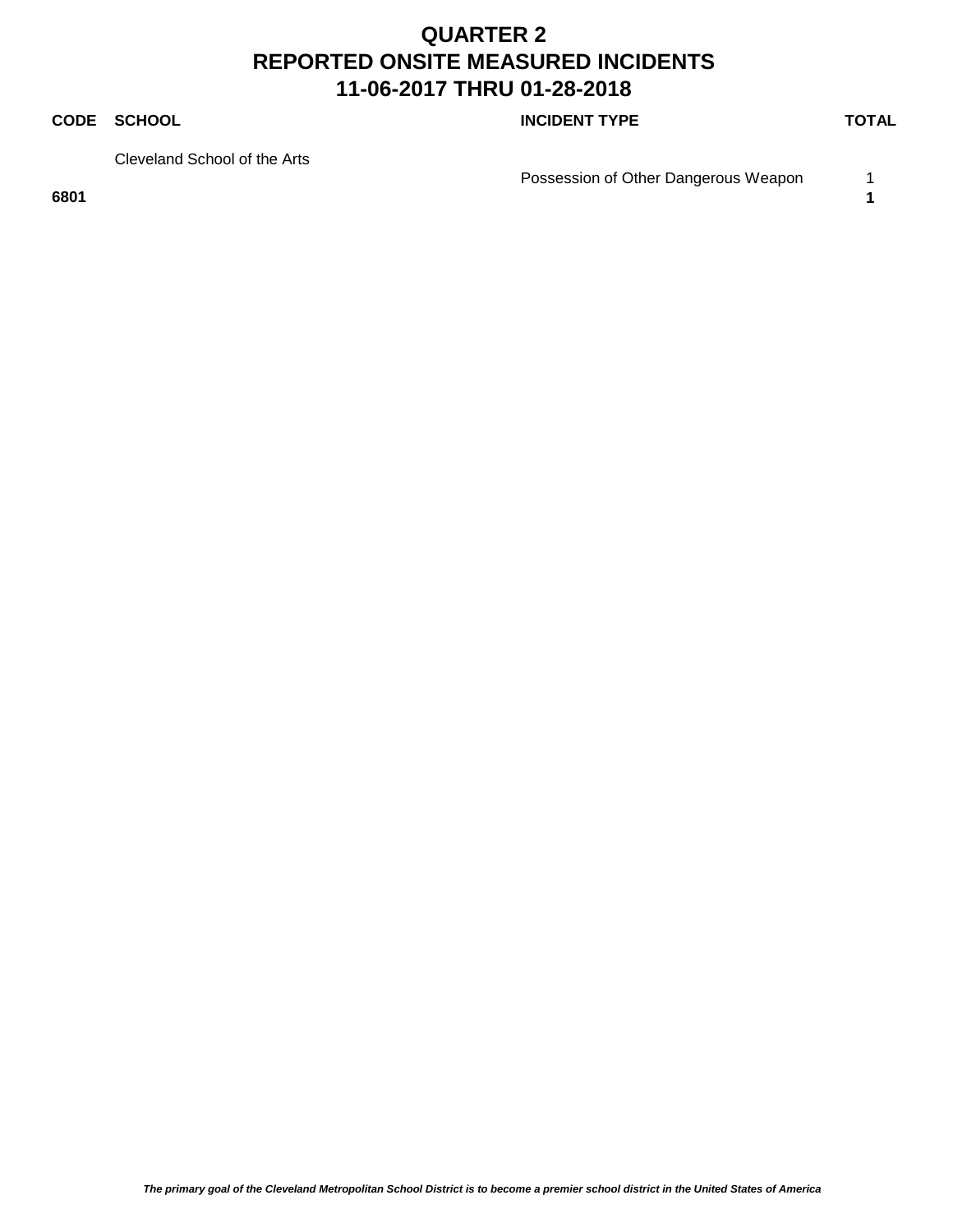### **CODE SCHOOL CODE SCHOOL**

Design Lab Early College

|      | <b>Other Serious Incident</b>         |  |
|------|---------------------------------------|--|
|      | Possession of Knife                   |  |
|      | Possession/Use of Scheduled Narcotics |  |
|      | Theft of CMSD Property                |  |
| 5032 |                                       |  |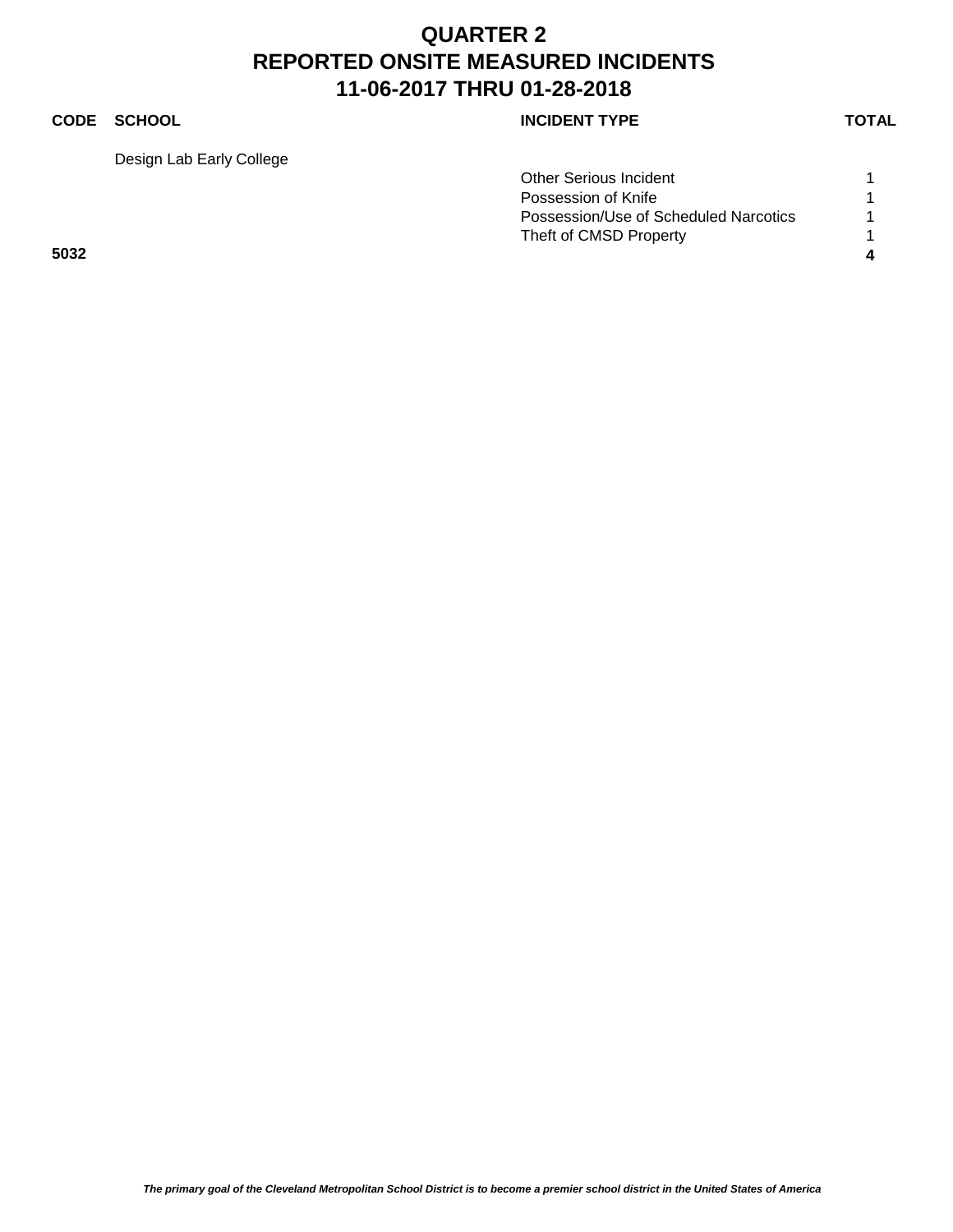### **CODE SCHOOL CODE SCHOOL**

Dike School of the Arts

| <b>INCIDENT TYPE</b> |  |
|----------------------|--|
|----------------------|--|

|      | <b>Assault Student</b>    |   |
|------|---------------------------|---|
|      | Assault Teacher           |   |
|      | Theft of Private Property |   |
| 6124 |                           | ົ |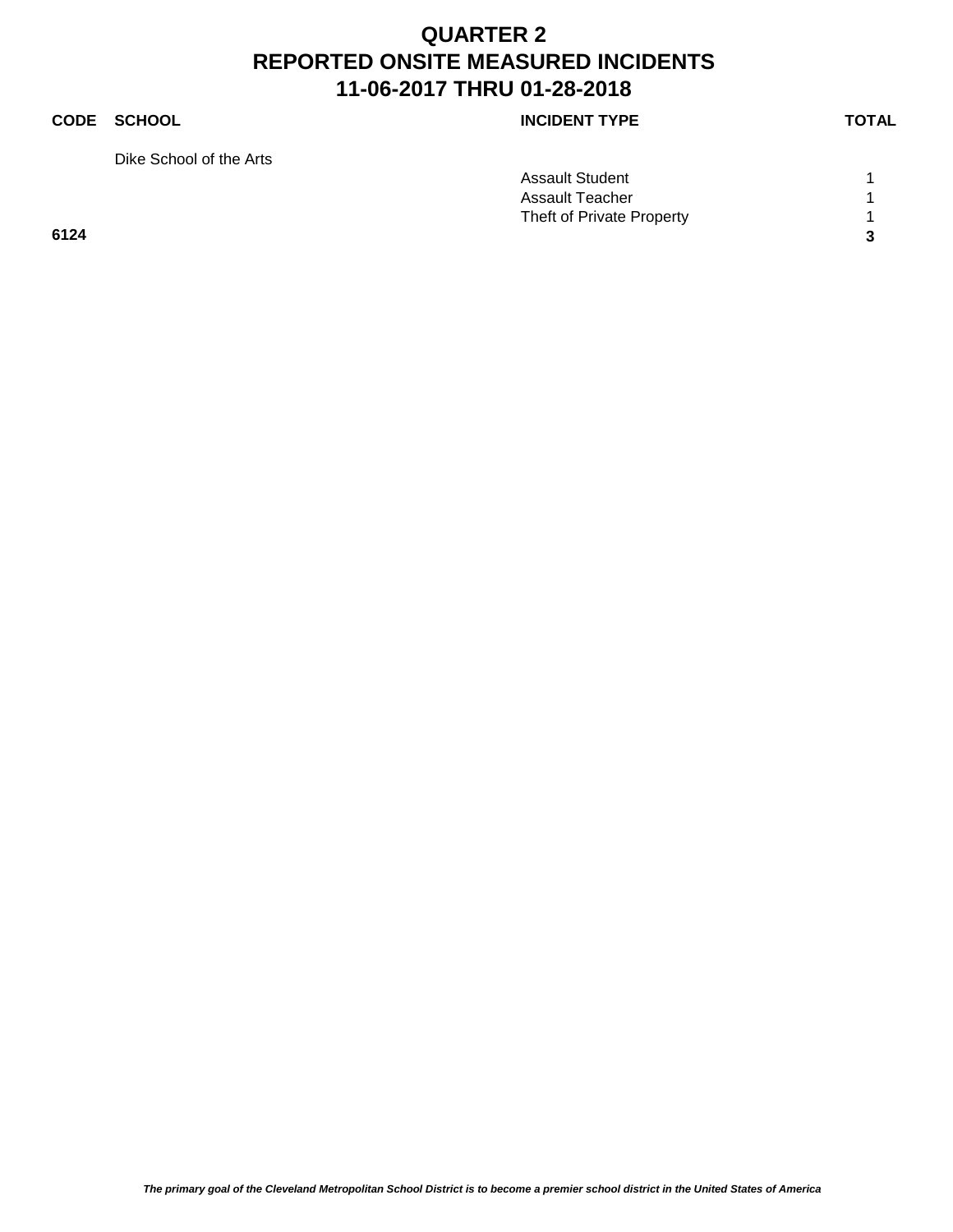# **CODE SCHOOL CODE SCHOOL** Euclid Park

Assault Student 2 Assault Teacher 1 1 **3168 3**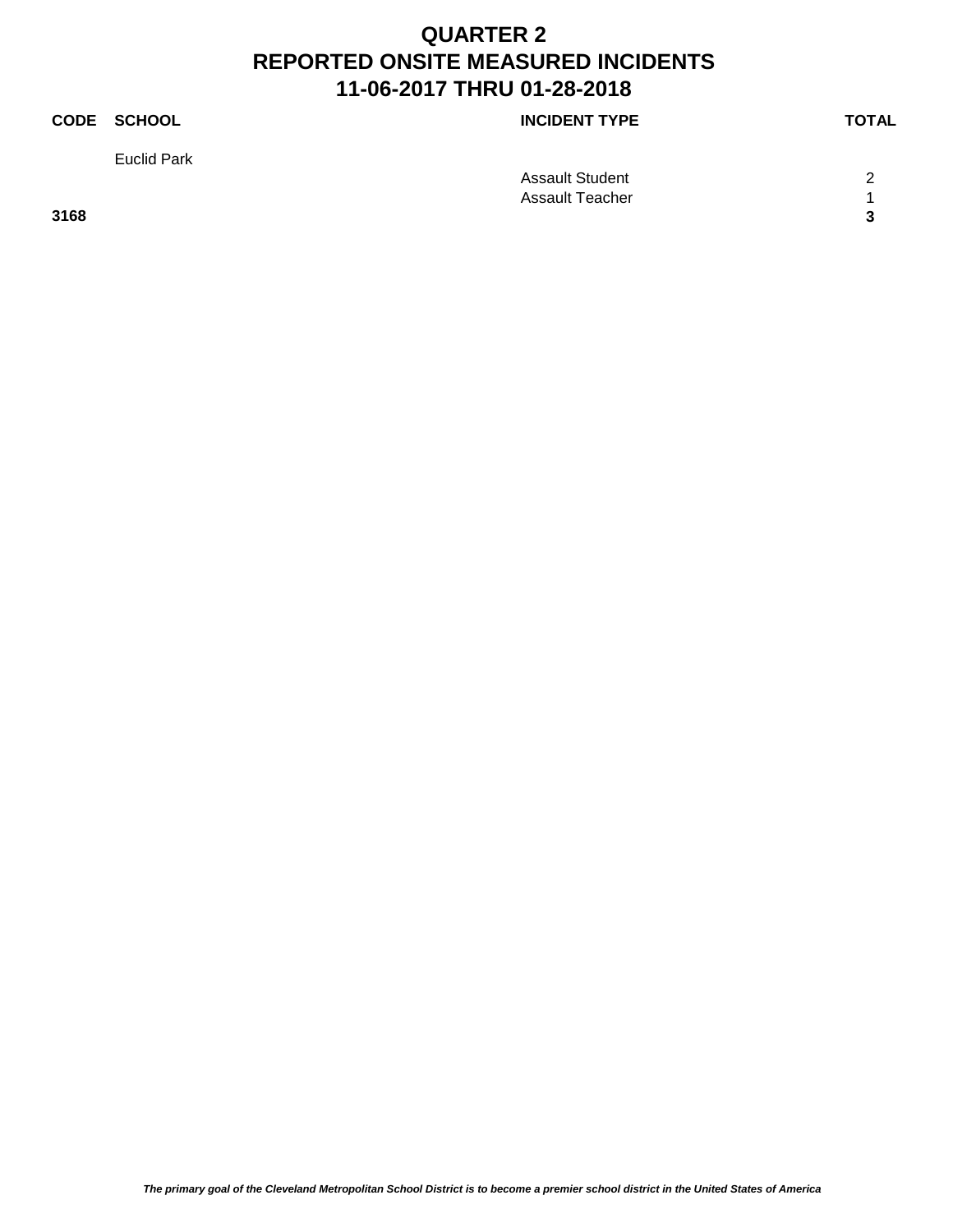### **CODE SCHOOL CODE SCHOOL**

Facing History New Tech @ Mooney

|      | <b>Assault Student</b>               |  |
|------|--------------------------------------|--|
|      | Fighting                             |  |
|      | Possession of Other Dangerous Weapon |  |
| 2174 |                                      |  |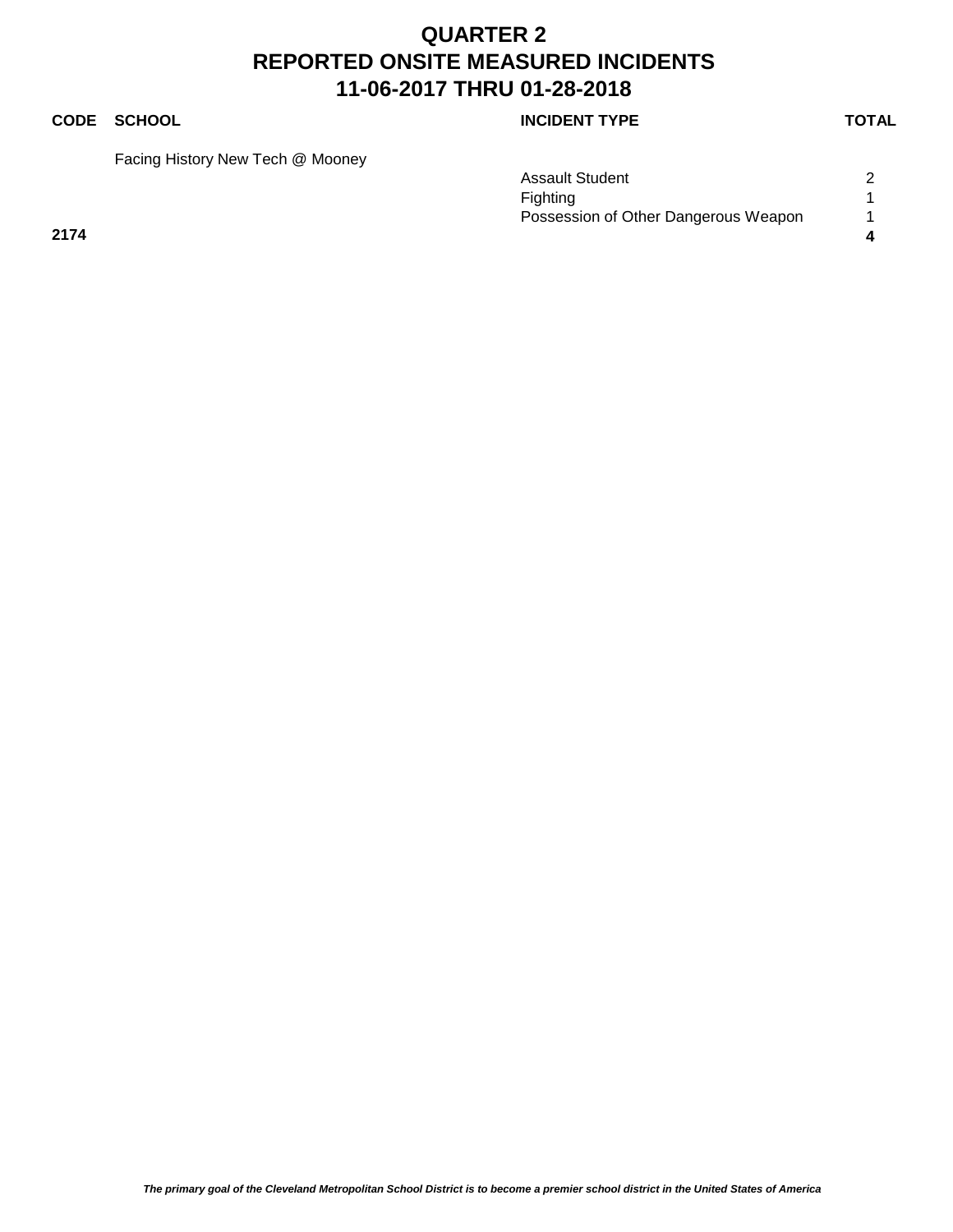### **CODE SCHOOL CODE SCHOOL**

Franklin D Roosevelt

Public Indecency 1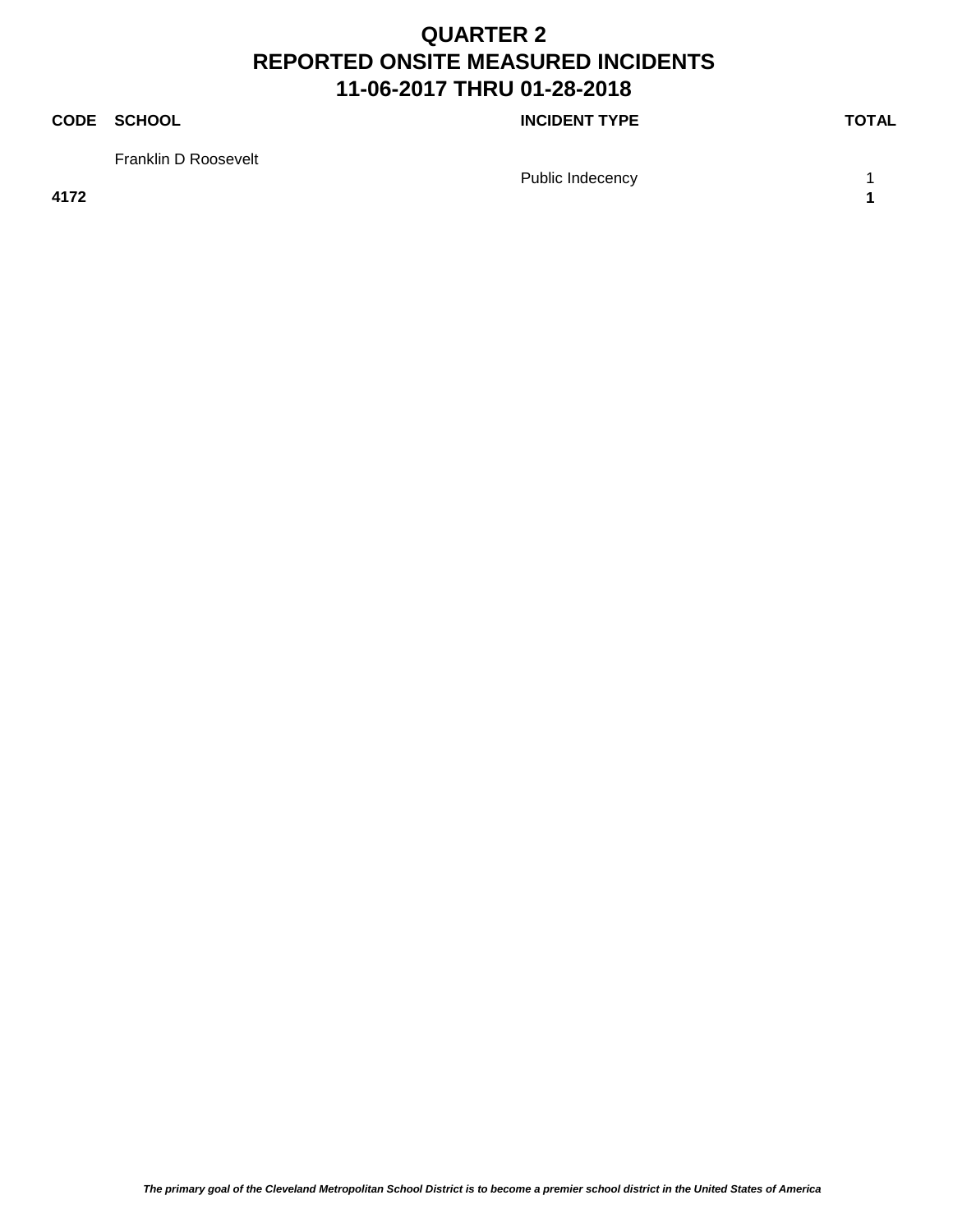### **CODE SCHOOL CODE SCHOOL**

Fullerton

Breaking and Entering 1

**3184 1**

*The primary goal of the Cleveland Metropolitan School District is to become a premier school district in the United States of America*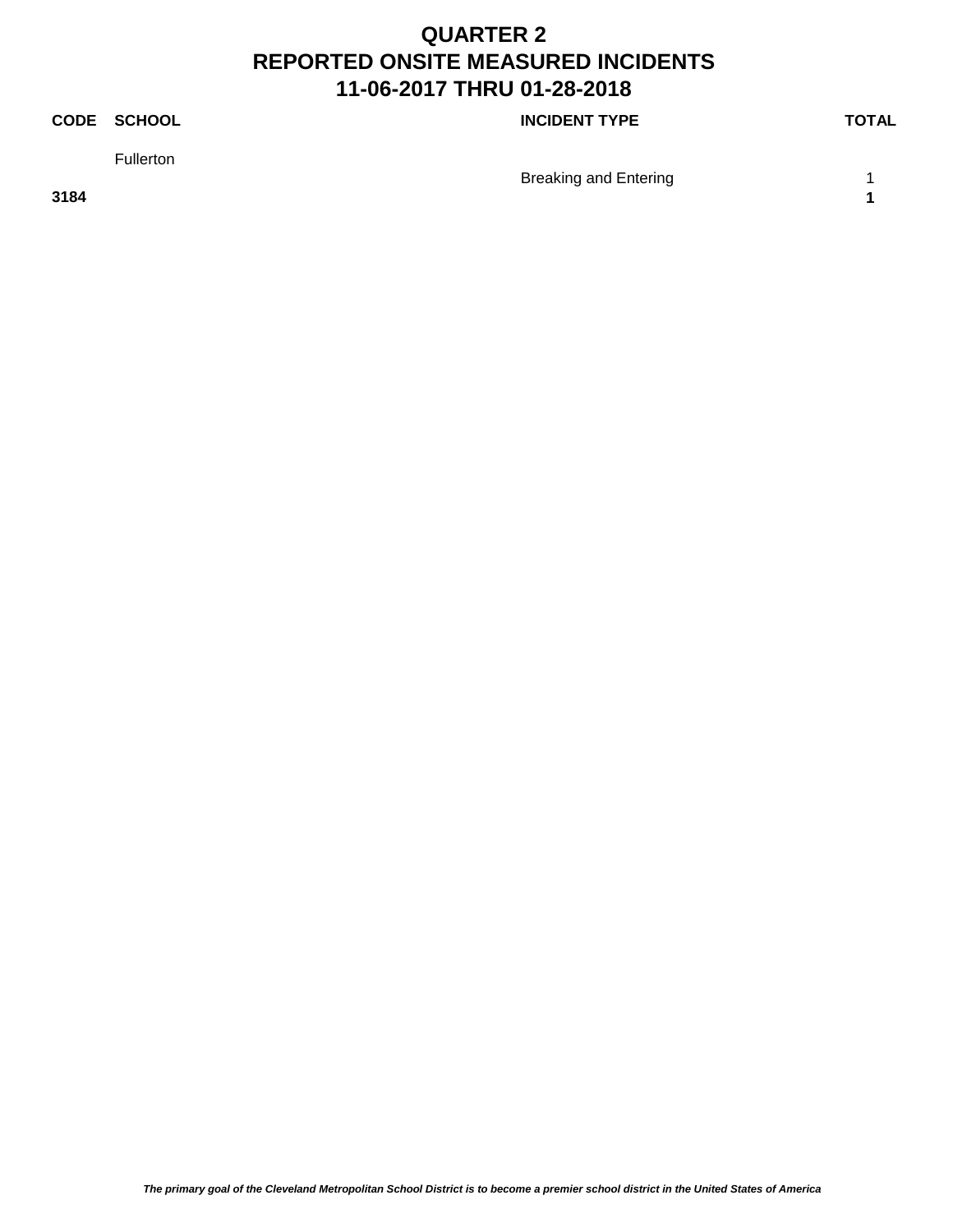Garfield

### **CODE SCHOOL CODE SCHOOL**

| Assault Student                      |   |
|--------------------------------------|---|
| Possession of Knife                  |   |
| Possession of Other Dangerous Weapon | 1 |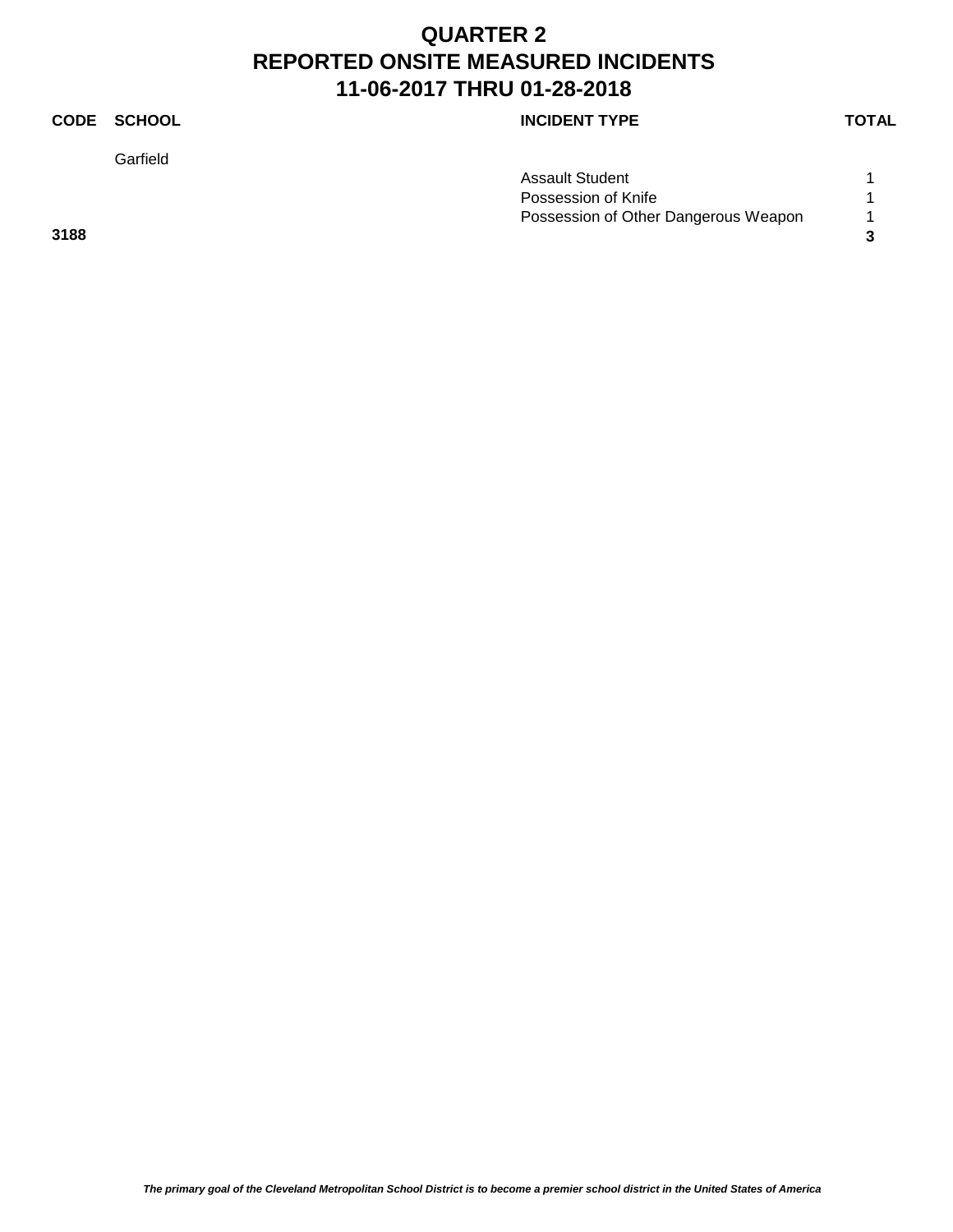### **CODE SCHOOL CODE SCHOOL**

George Washington Carver

Assault Student 1 1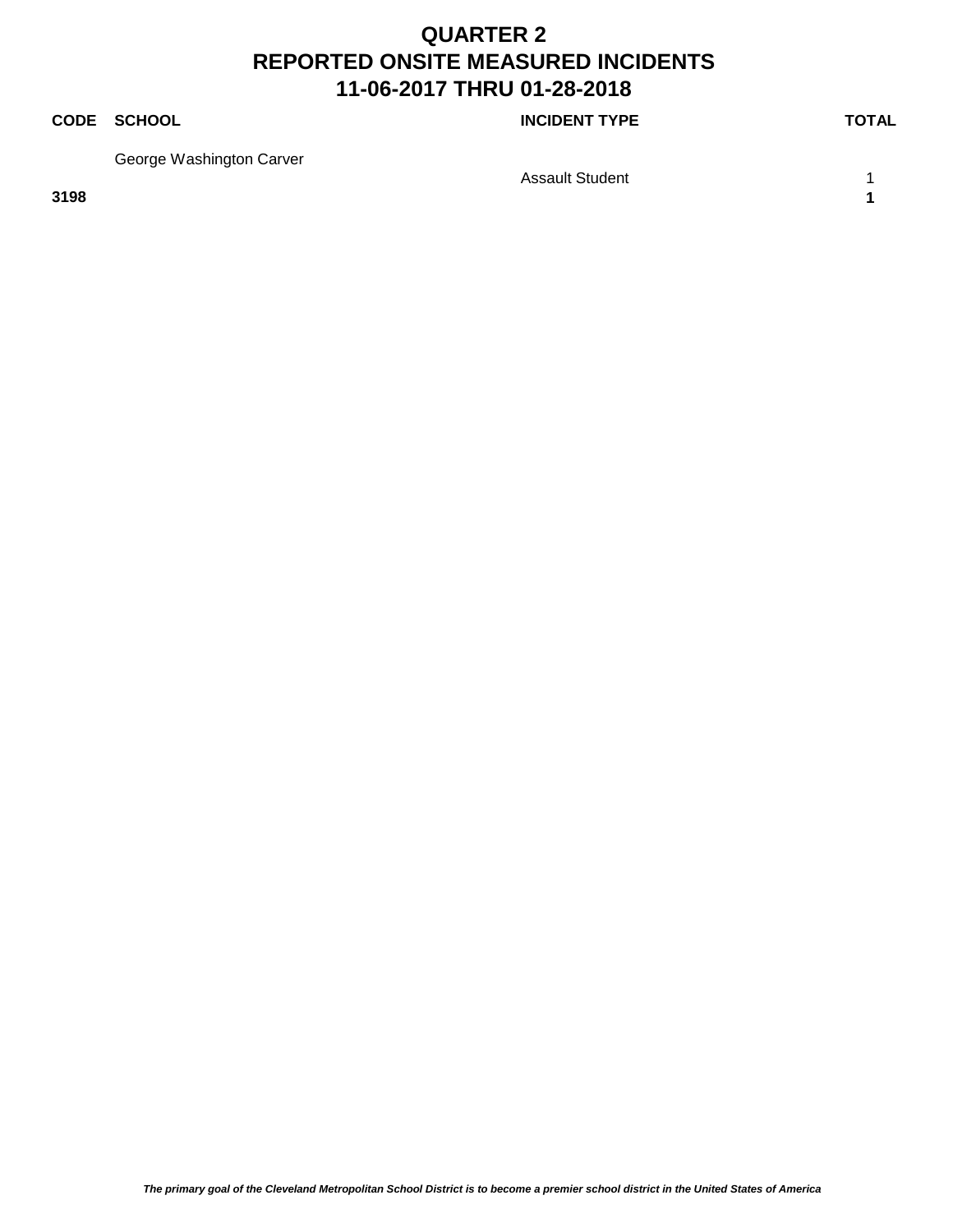Ginn Academy

**CODE SCHOOL CODE SCHOOL** 

|      | <b>Assault Security Officer</b> |                      |
|------|---------------------------------|----------------------|
|      | <b>Assault Student</b>          |                      |
| 6804 |                                 | $\ddot{\phantom{0}}$ |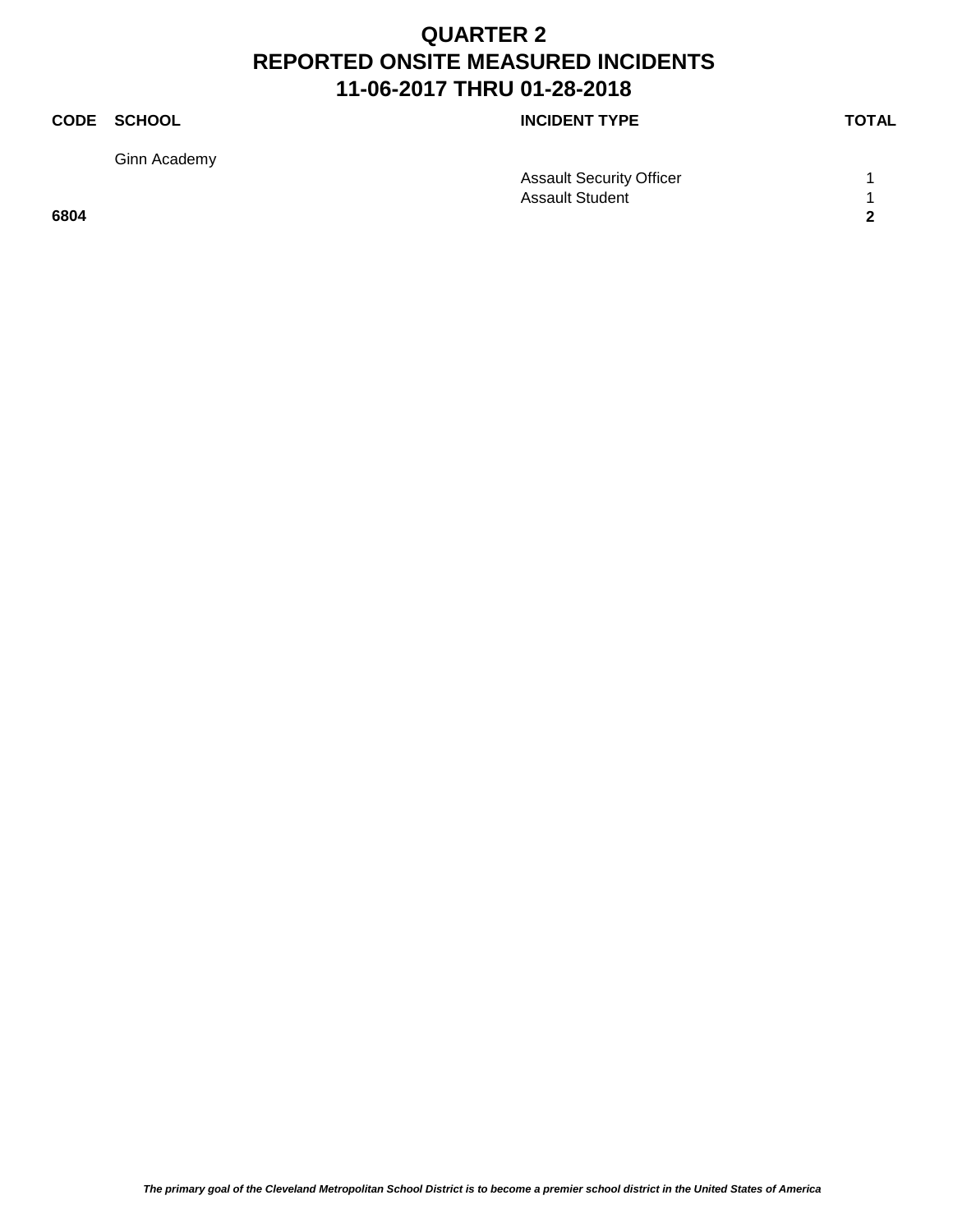**Glenville** 

### **CODE SCHOOL CODE SCHOOL**

|      | <b>Assault Student</b>                | $\overline{2}$         |
|------|---------------------------------------|------------------------|
|      | <b>Assault Teacher</b>                |                        |
|      | <b>Fighting</b>                       |                        |
|      | Possession of Knife                   |                        |
|      | Possession/Use of Scheduled Narcotics | $\boldsymbol{\Lambda}$ |
| 5220 |                                       | 9                      |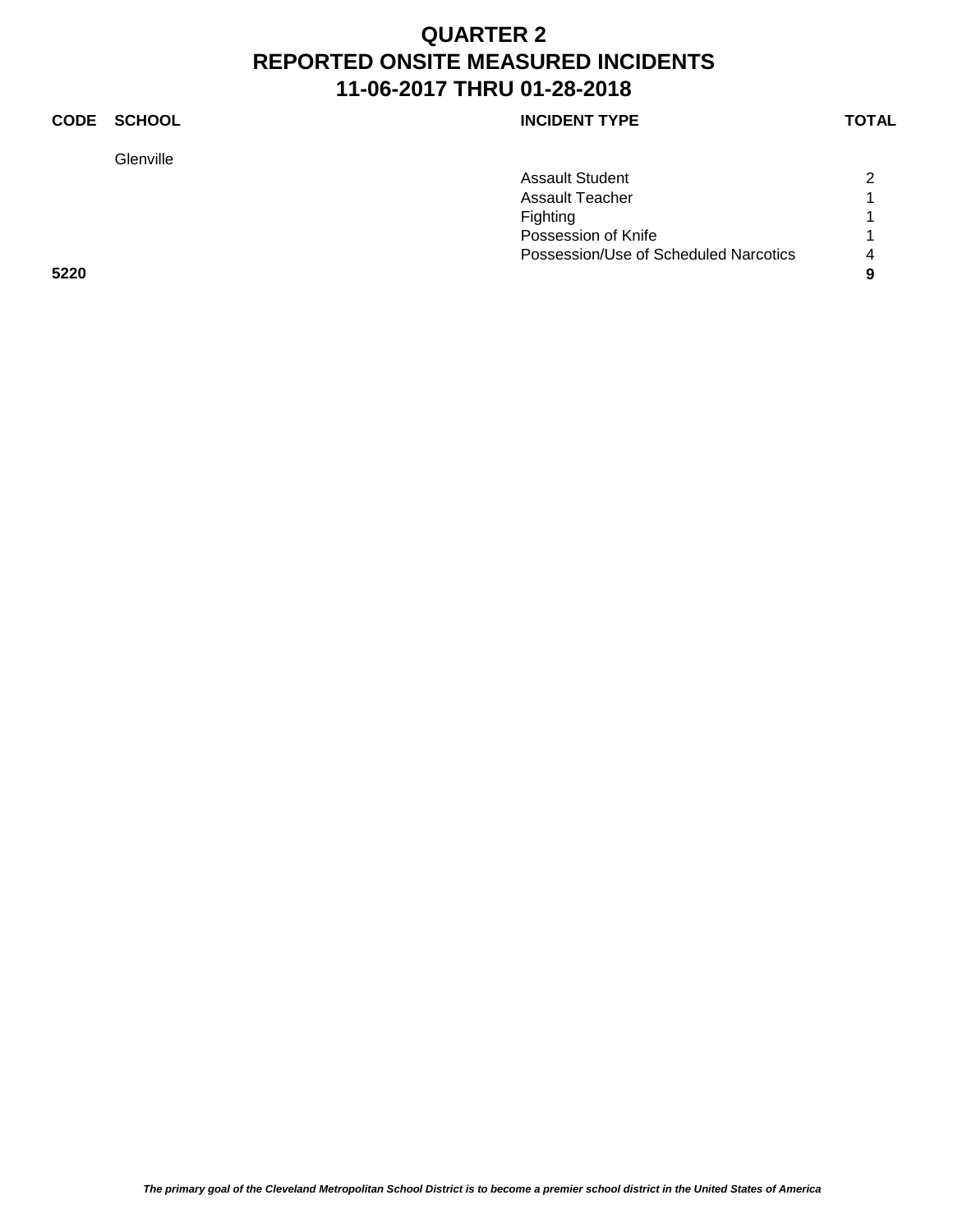### **CODE SCHOOL CODE SCHOOL**

H Barbara Booker

Fighting 1 and 1 and 1 and 1 and 1 and 1 and 1 and 1 and 1 and 1 and 1 and 1 and 1 and 1 and 1 and 1 and 1 and 1 and 1 and 1 and 1 and 1 and 1 and 1 and 1 and 1 and 1 and 1 and 1 and 1 and 1 and 1 and 1 and 1 and 1 and 1 a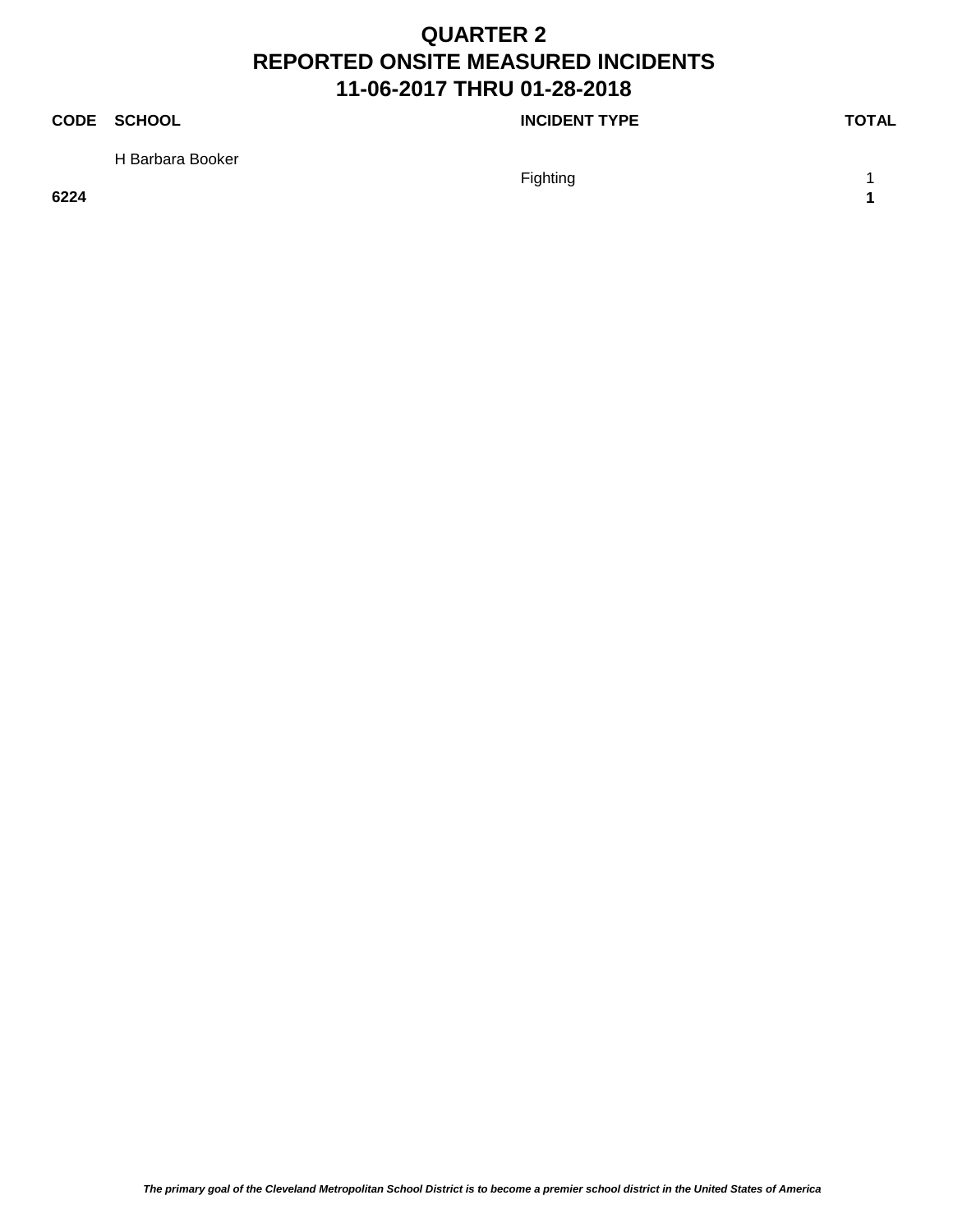Hannah Gibbons

### **CODE SCHOOL CODE SCHOOL**

|      | <b>Assault Student</b>    |  |
|------|---------------------------|--|
|      | Sexual Imposition         |  |
|      | Vandalism School Property |  |
| 3229 |                           |  |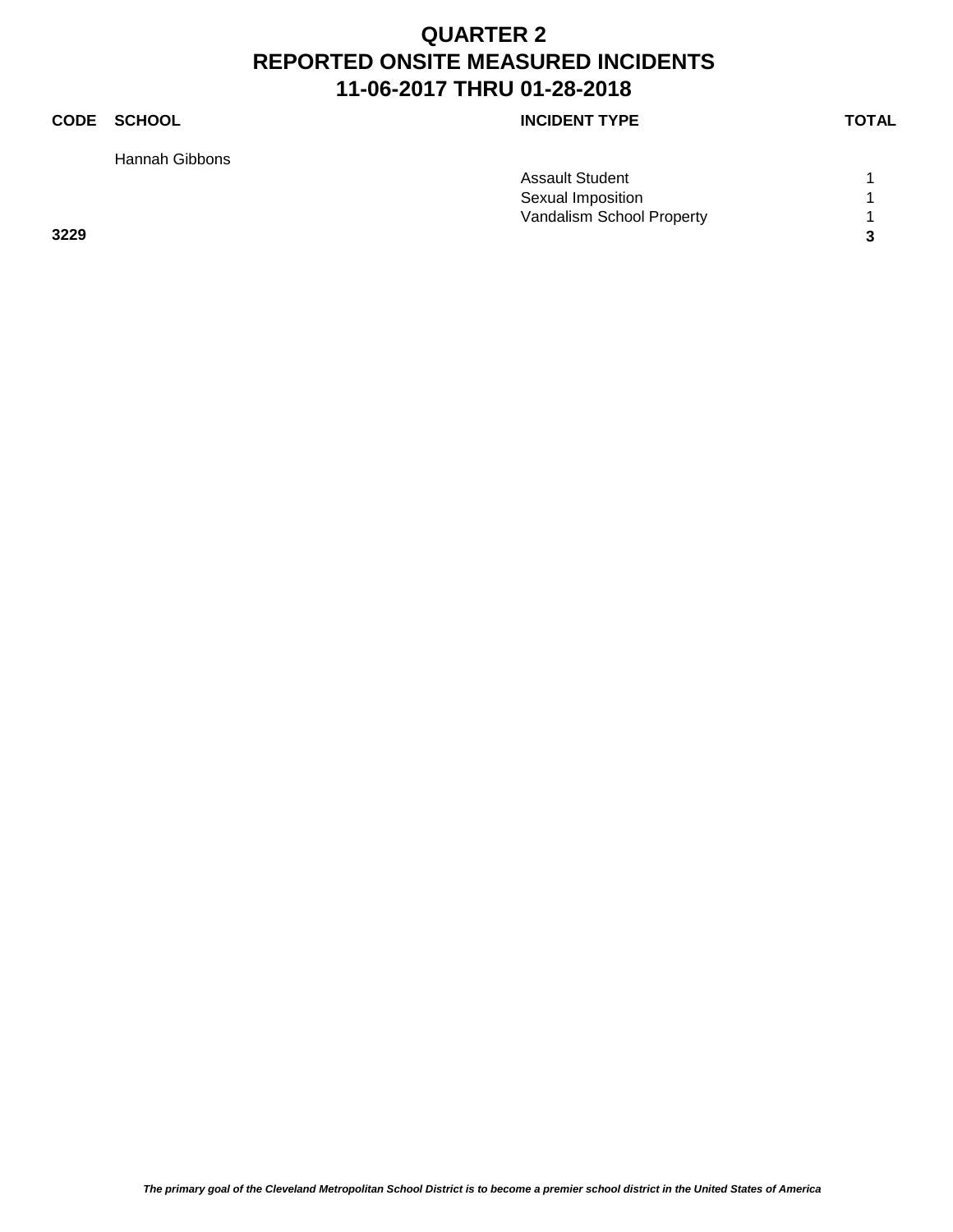Harvey Rice

### **CODE SCHOOL CODE SCHOOL**

| Assault Student                       |   |
|---------------------------------------|---|
| Possession of Firearm                 |   |
| Possession/Use of Alcohol             |   |
| Possession/Use of Scheduled Narcotics | 1 |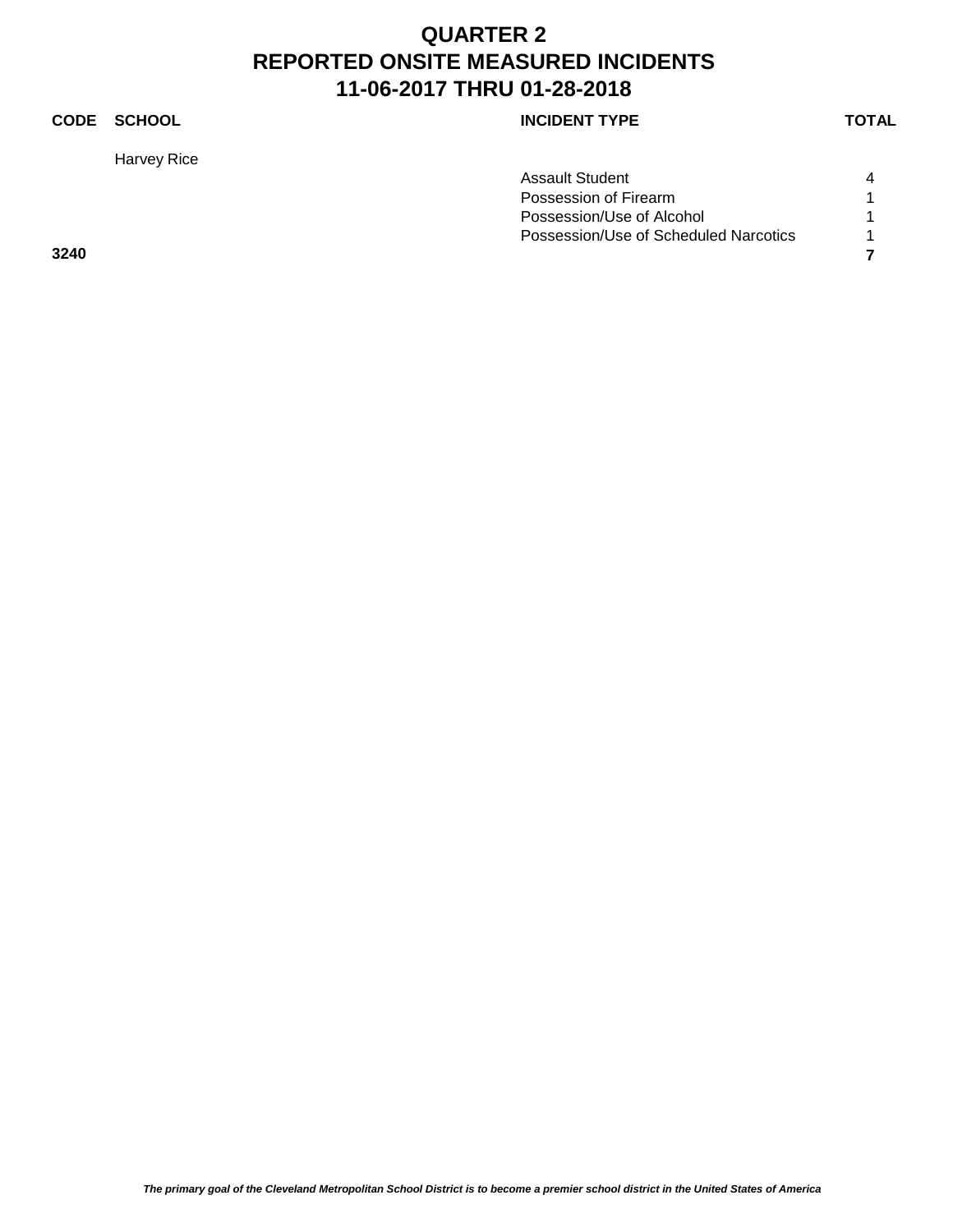### **CODE SCHOOL CODE SCHOOL**

Iowa-Maple

Assault Staff (Adult) 1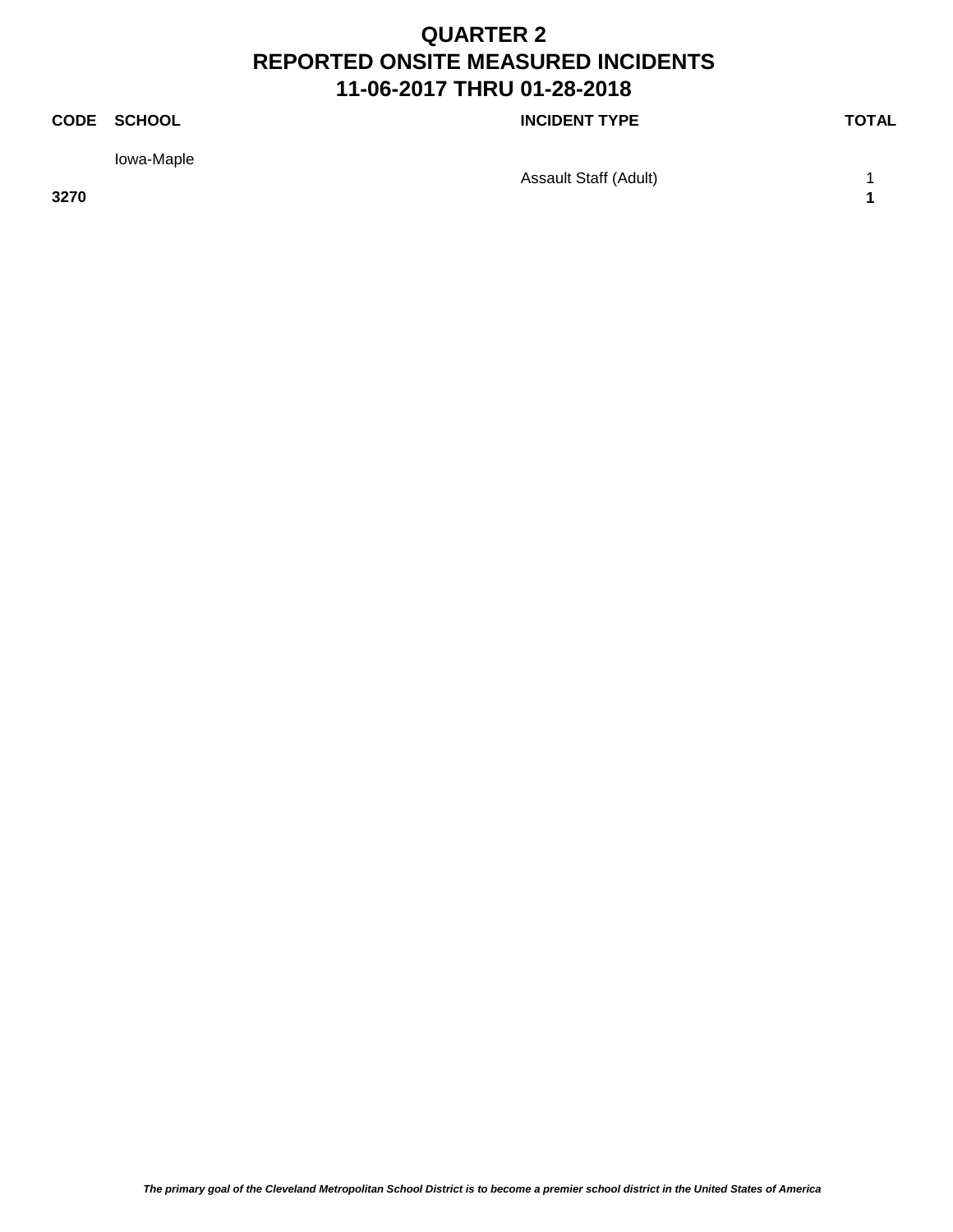### **CODE SCHOOL CODE SCHOOL**

James Ford Rhodes

| <b>INCIDENT TYPE</b> |  |
|----------------------|--|
|----------------------|--|

|      | <b>Assault Security Officer</b>       |                |
|------|---------------------------------------|----------------|
|      | Fighting                              | $\overline{4}$ |
|      | Possession of Drug Paraphernalia      |                |
|      | Possession of Knife                   |                |
|      | Possession of Other Dangerous Weapon  | $\overline{4}$ |
|      | Possession/Use of Scheduled Narcotics | $\mathcal{S}$  |
| 5273 |                                       | 14             |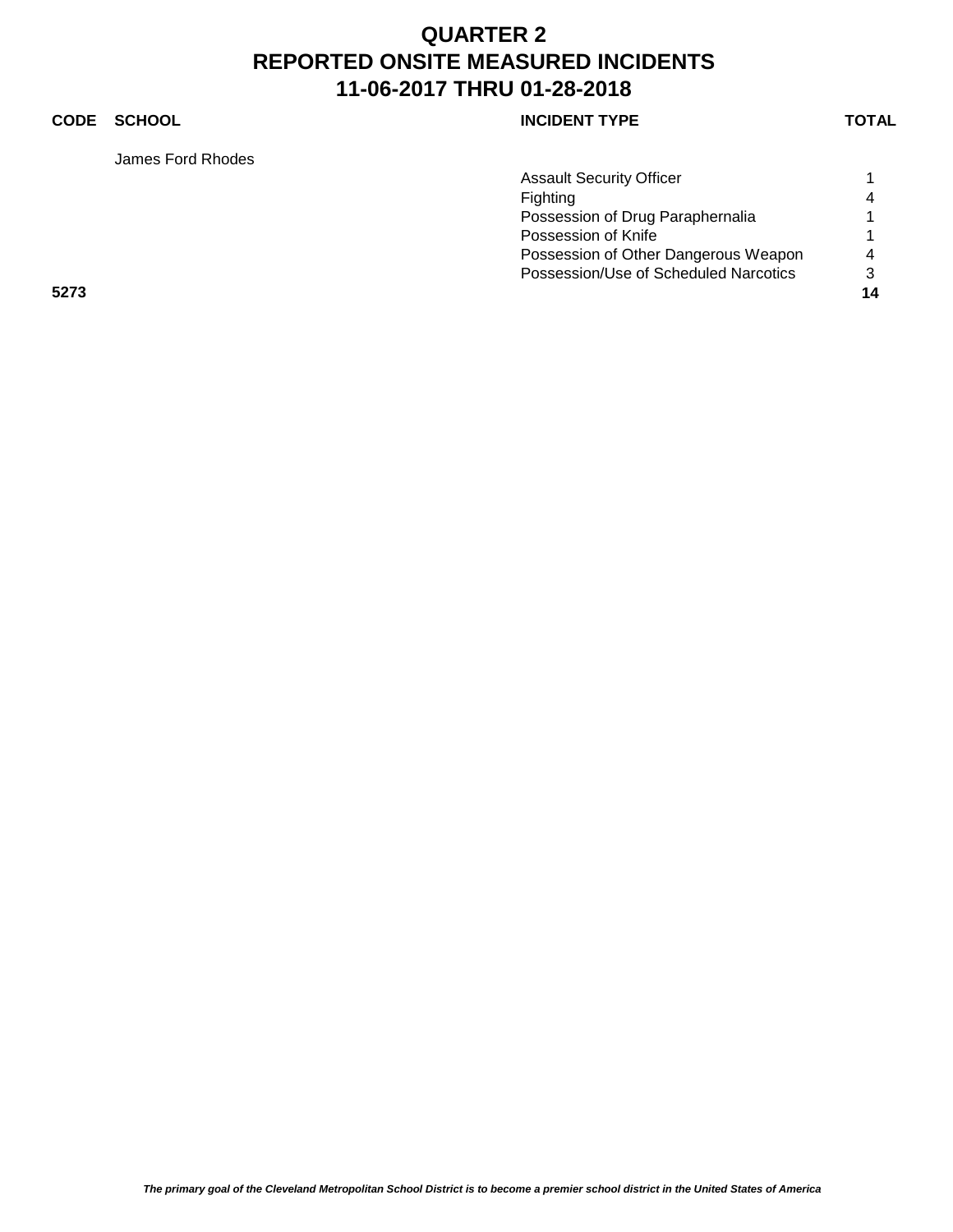Jane Addams

### **CODE SCHOOL CODE SCHOOL**

| Assault Teacher                       |  |
|---------------------------------------|--|
| Possession of Knife                   |  |
| Possession/Use of Scheduled Narcotics |  |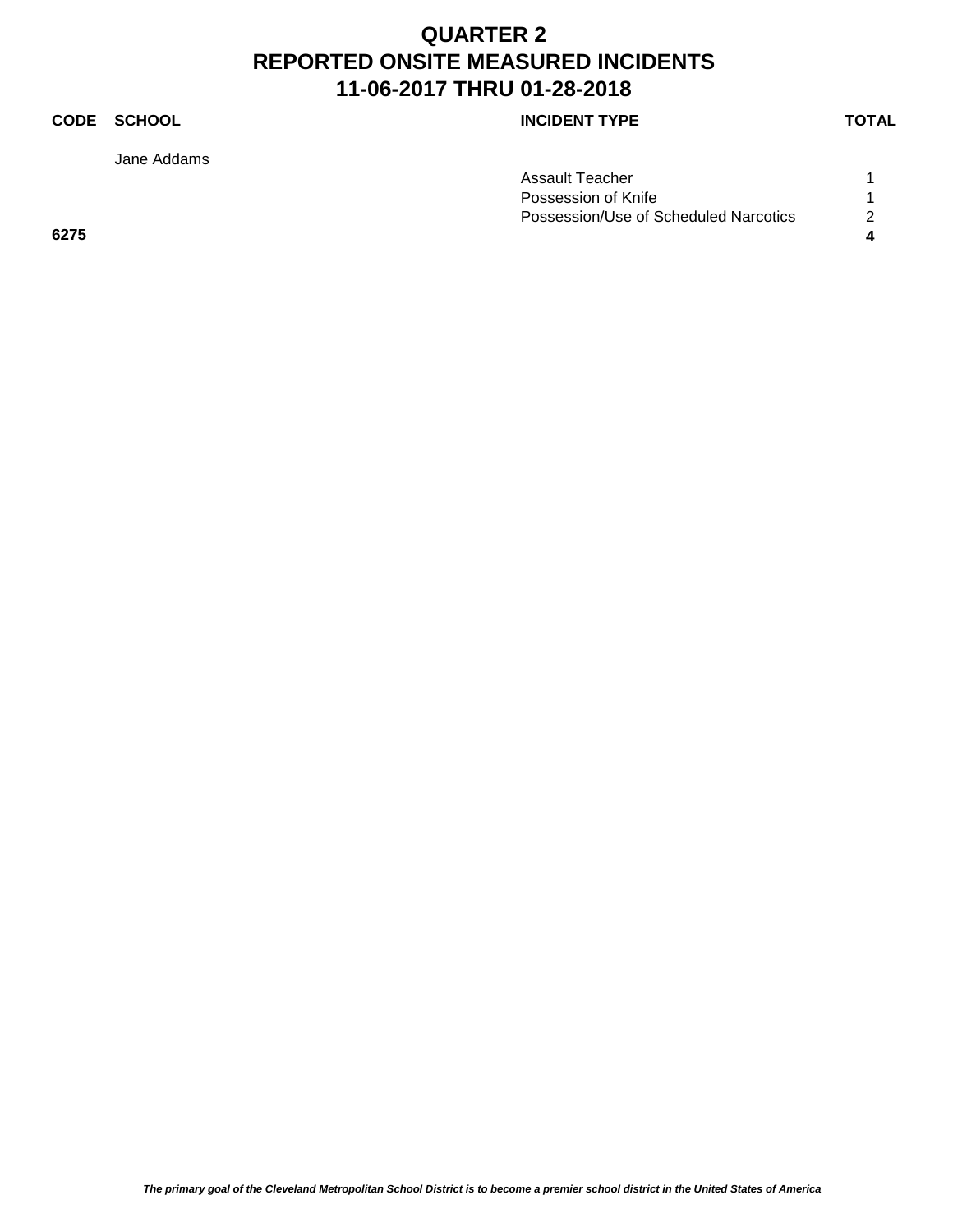### **CODE SCHOOL CODE SCHOOL** JFK E3agle Academy Fighting 4 **5211 4**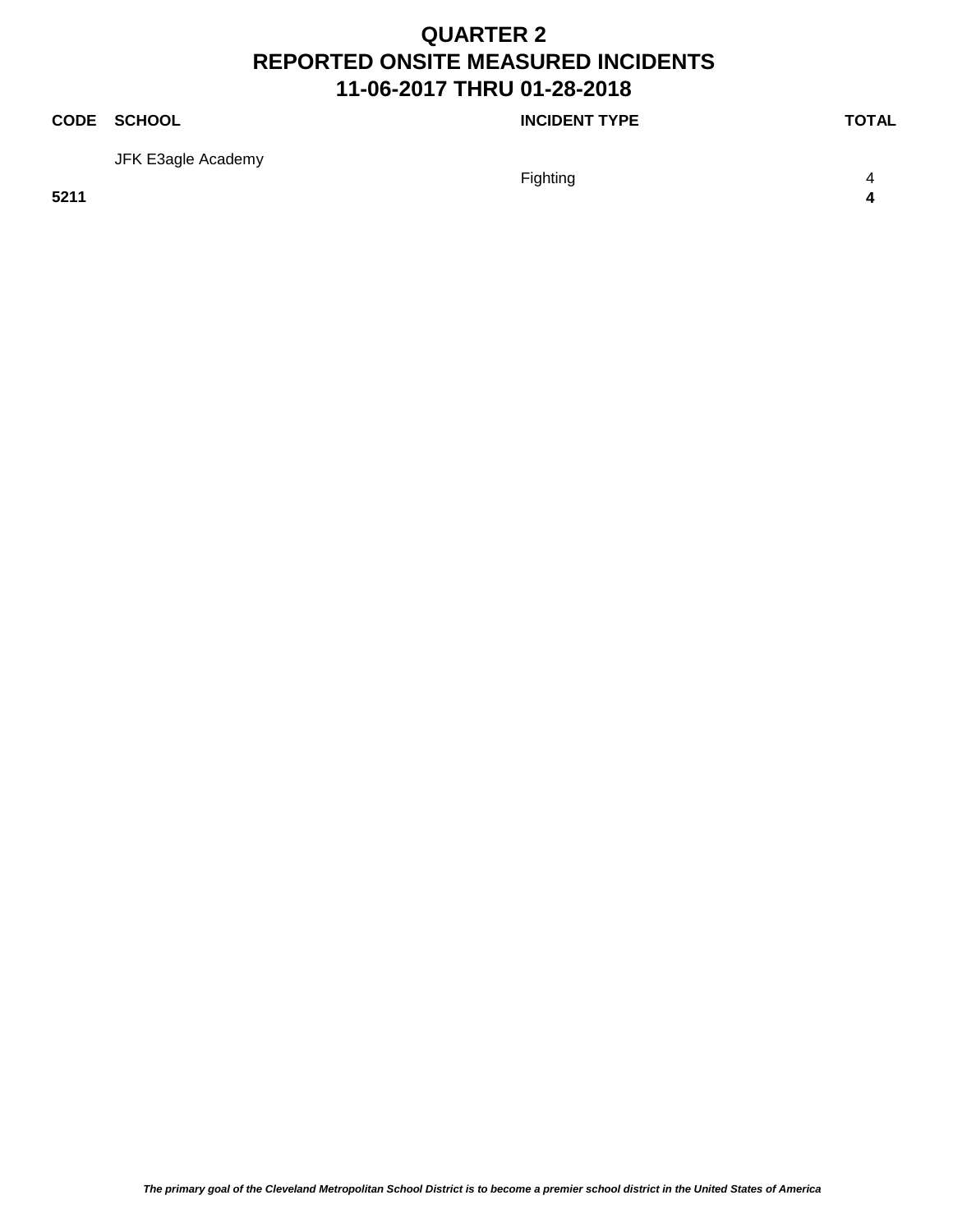### **CODE SCHOOL CODE SCHOOL** JFK PACT Assault Student 3 Fighting 3 Possession of Firearm 1 Possession/Use of Scheduled Narcotics 1 **5210 8**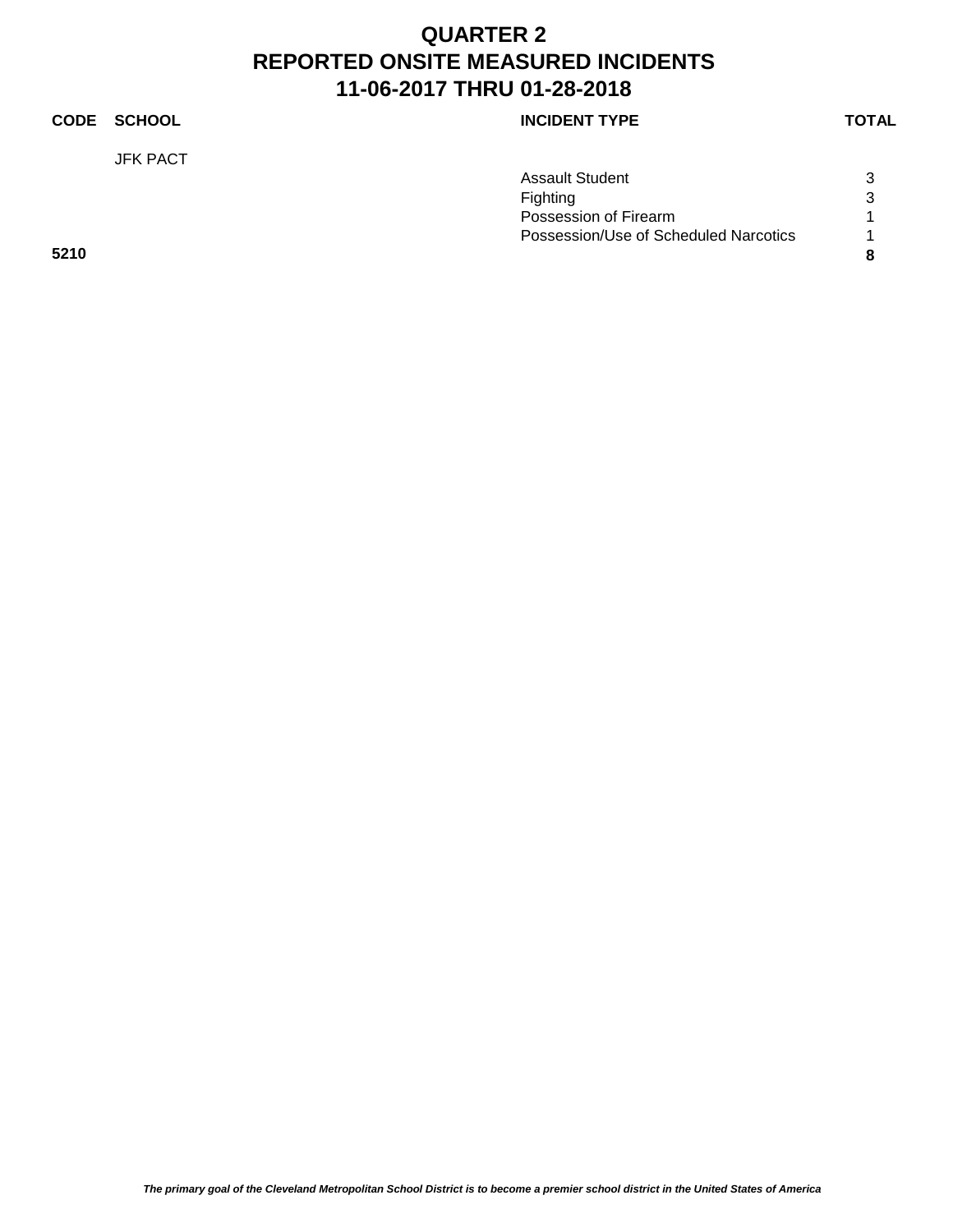John Adams

|  | <b>CODE</b> | SCHOOL | <b>INCIDENT TYPE</b> | <b>TOTAL</b> |
|--|-------------|--------|----------------------|--------------|
|--|-------------|--------|----------------------|--------------|

|      | <b>Assault Security Officer</b>       |   |
|------|---------------------------------------|---|
|      | Auto Theft                            |   |
|      | Fighting                              | 3 |
|      | Possession of Other Dangerous Weapon  | 1 |
|      | Possession/Use of Scheduled Narcotics | 2 |
|      | Theft of Private Property             |   |
| 5276 |                                       | 9 |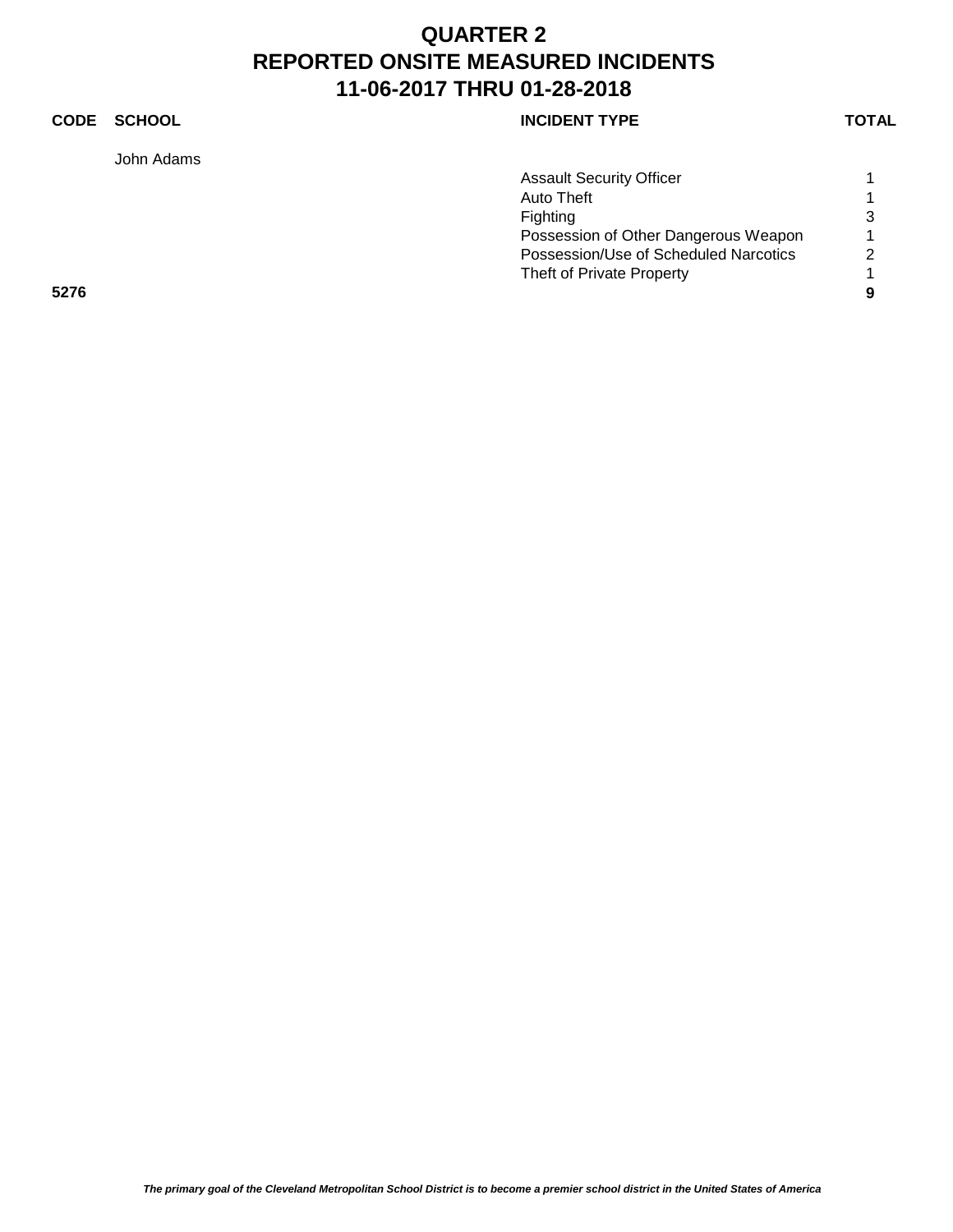### **CODE SCHOOL CODE SCHOOL**

John Adams College & Career Academy

**5268 1**

Assault Security Officer 1 1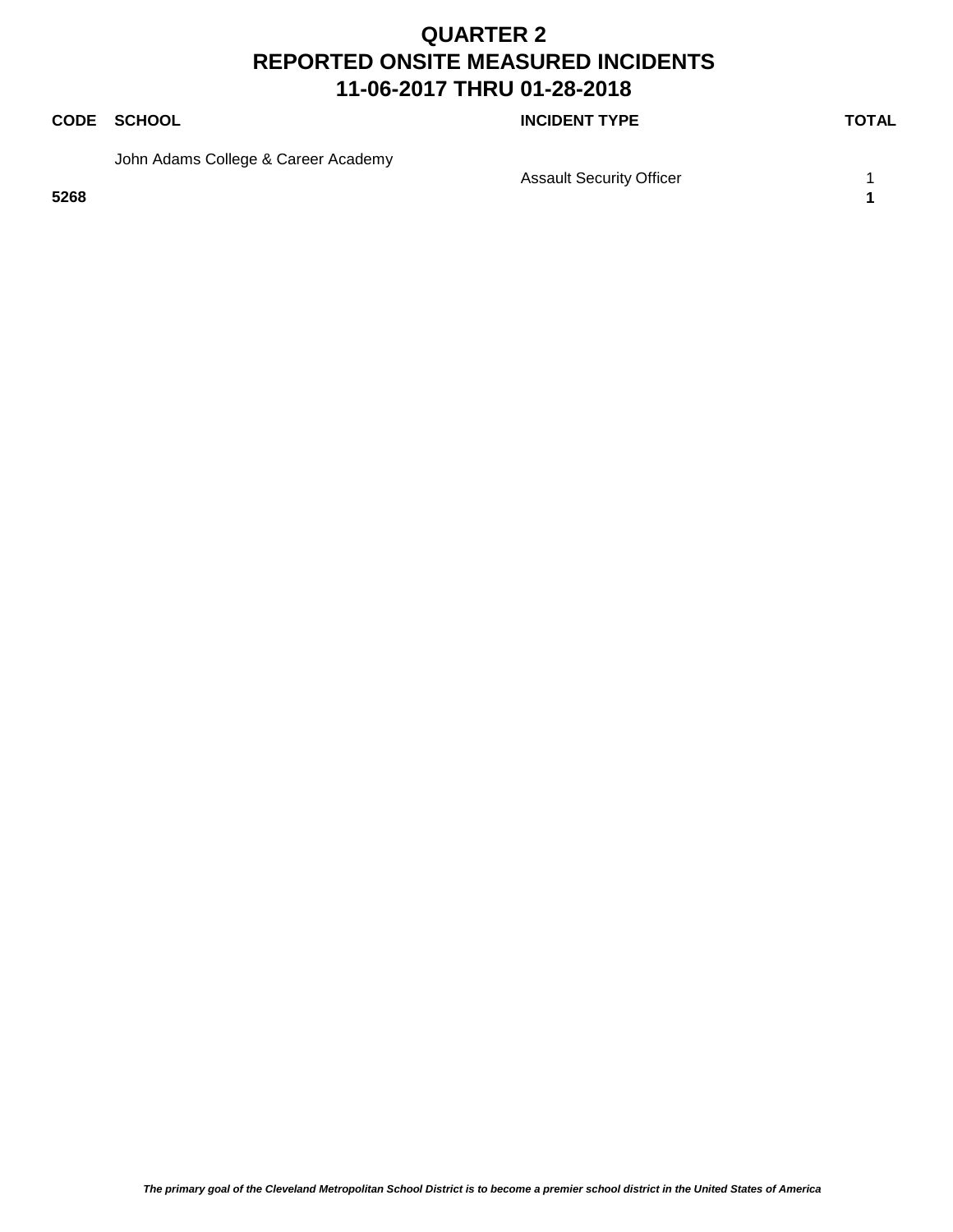**CODE SCHOOL CODE SCHOOL** 

John Hay School of Architecture & Design

**5692 1**

Assault Student 1 1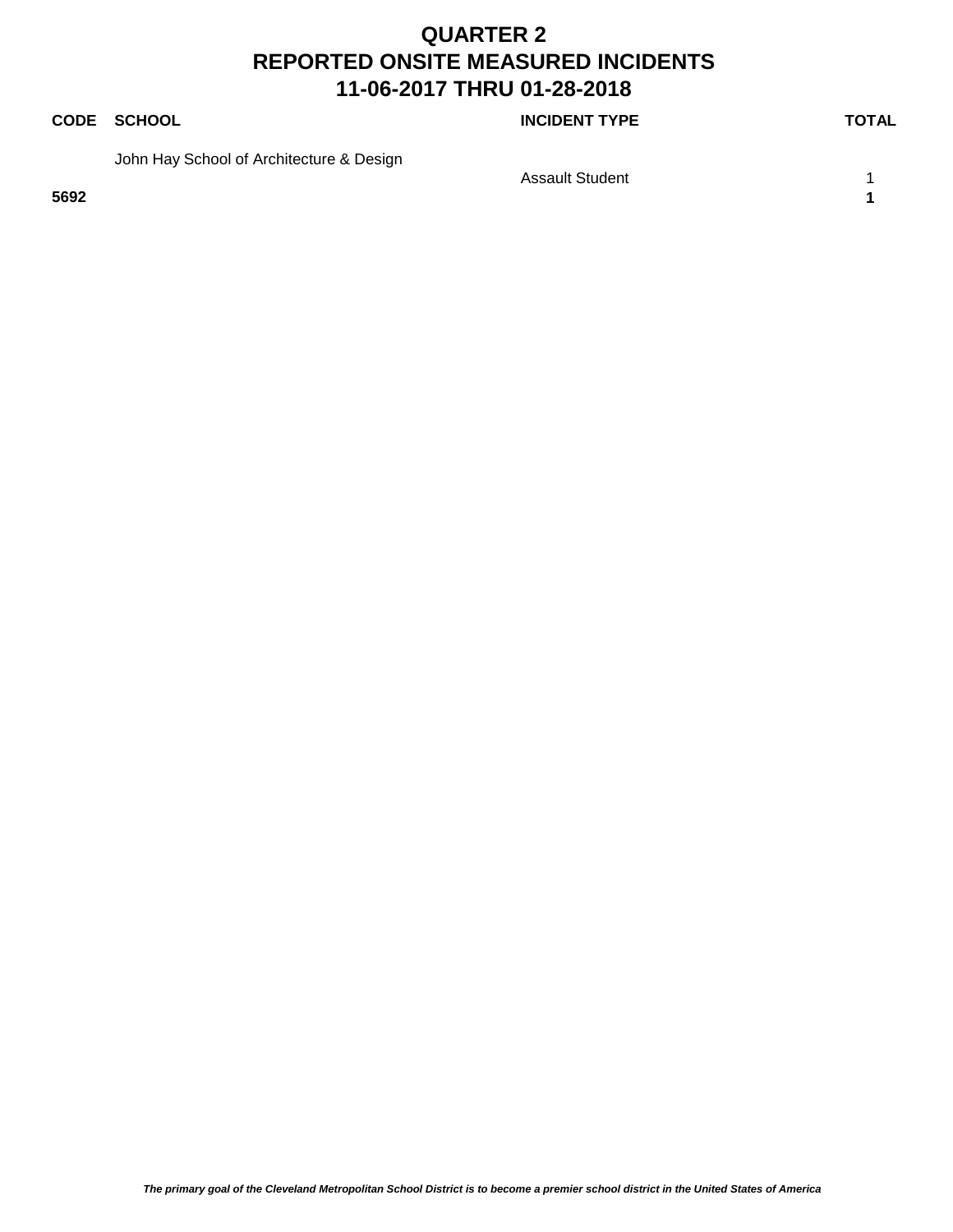### **CODE SCHOOL CODE SCHOOL**

John Hay School of Science & Medicine

**5691 1**

Possession of Other Dangerous Weapon 1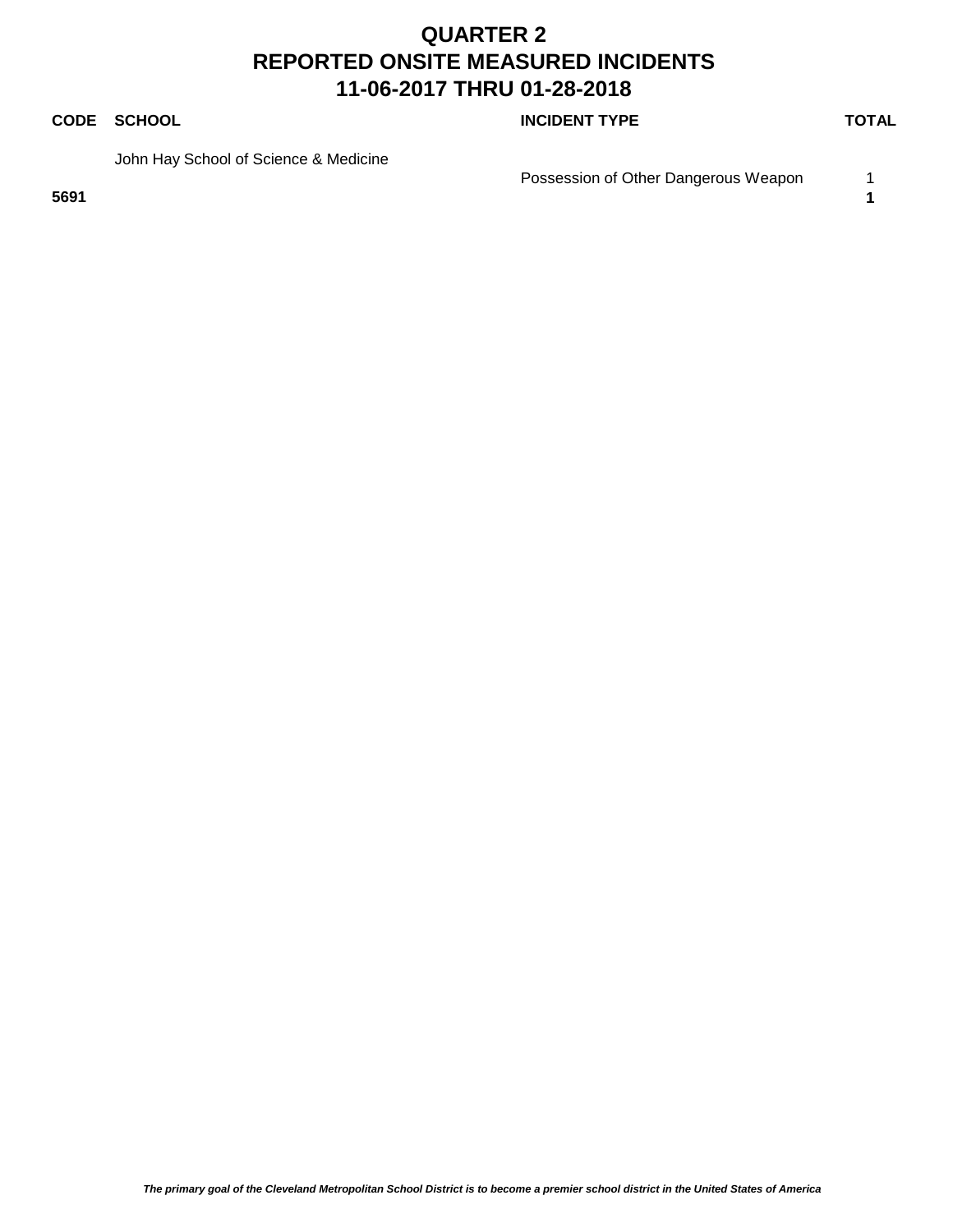### **CODE SCHOOL CODE SCHOOL**

John Marshall School of Business

|      | <b>Assault Student</b>                |  |
|------|---------------------------------------|--|
|      | Possession of Knife                   |  |
|      | Possession/Use of Scheduled Narcotics |  |
| 5300 |                                       |  |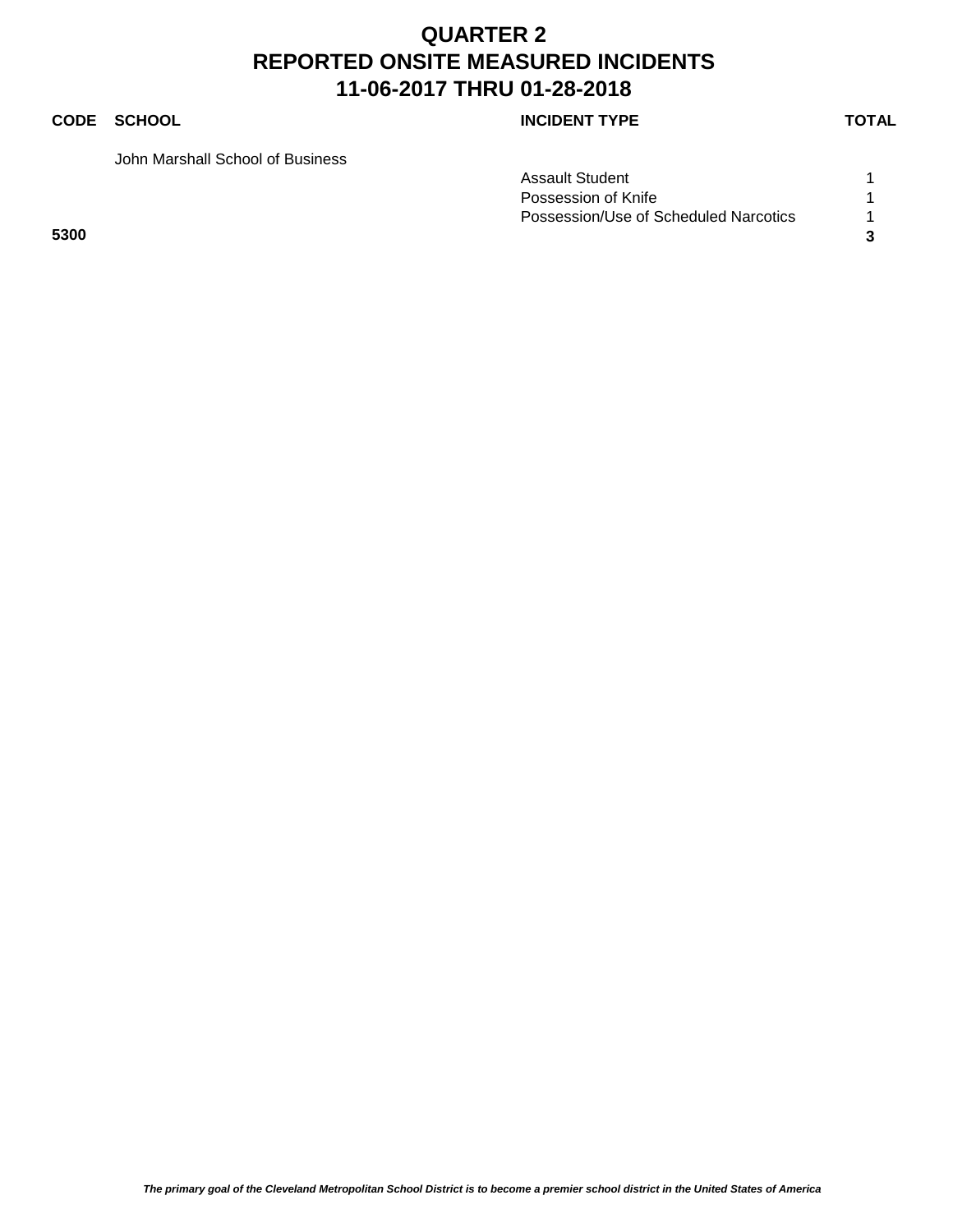### **CODE SCHOOL CODE SCHOOL**

John Marshall School of Engineering

|      | Assault Staff (Adult)                 |   |
|------|---------------------------------------|---|
|      | <b>Assault Student</b>                |   |
|      | Menacing                              |   |
|      | Possession of Other Dangerous Weapon  |   |
|      | Possession/Use of Scheduled Narcotics |   |
|      | Theft of Private Property             | 2 |
| 5298 |                                       |   |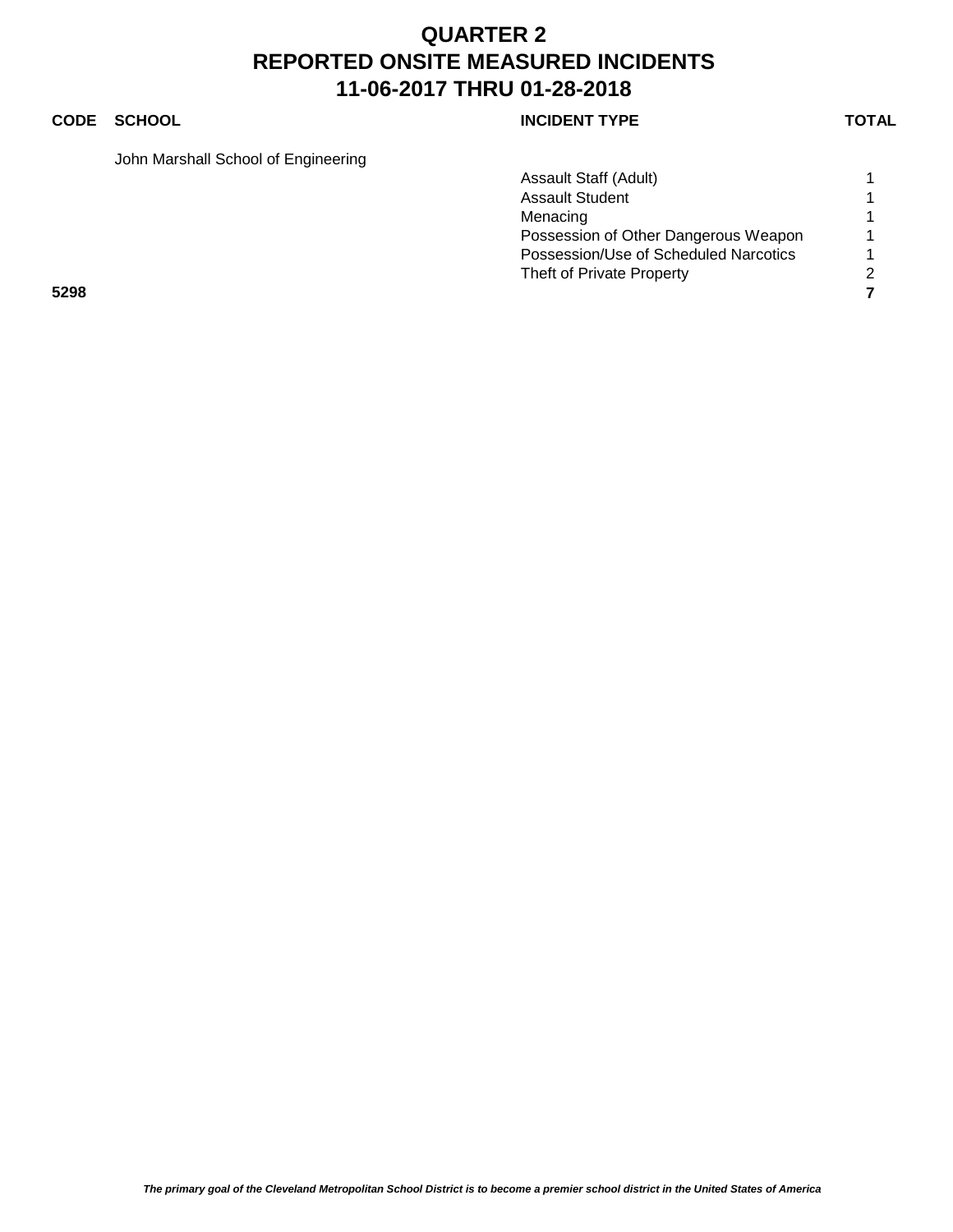### **CODE SCHOOL CODE SCHOOL**

John Marshall School of Information

Assault Student 1 1 Theft of CMSD Computer Property 1 **5299 2**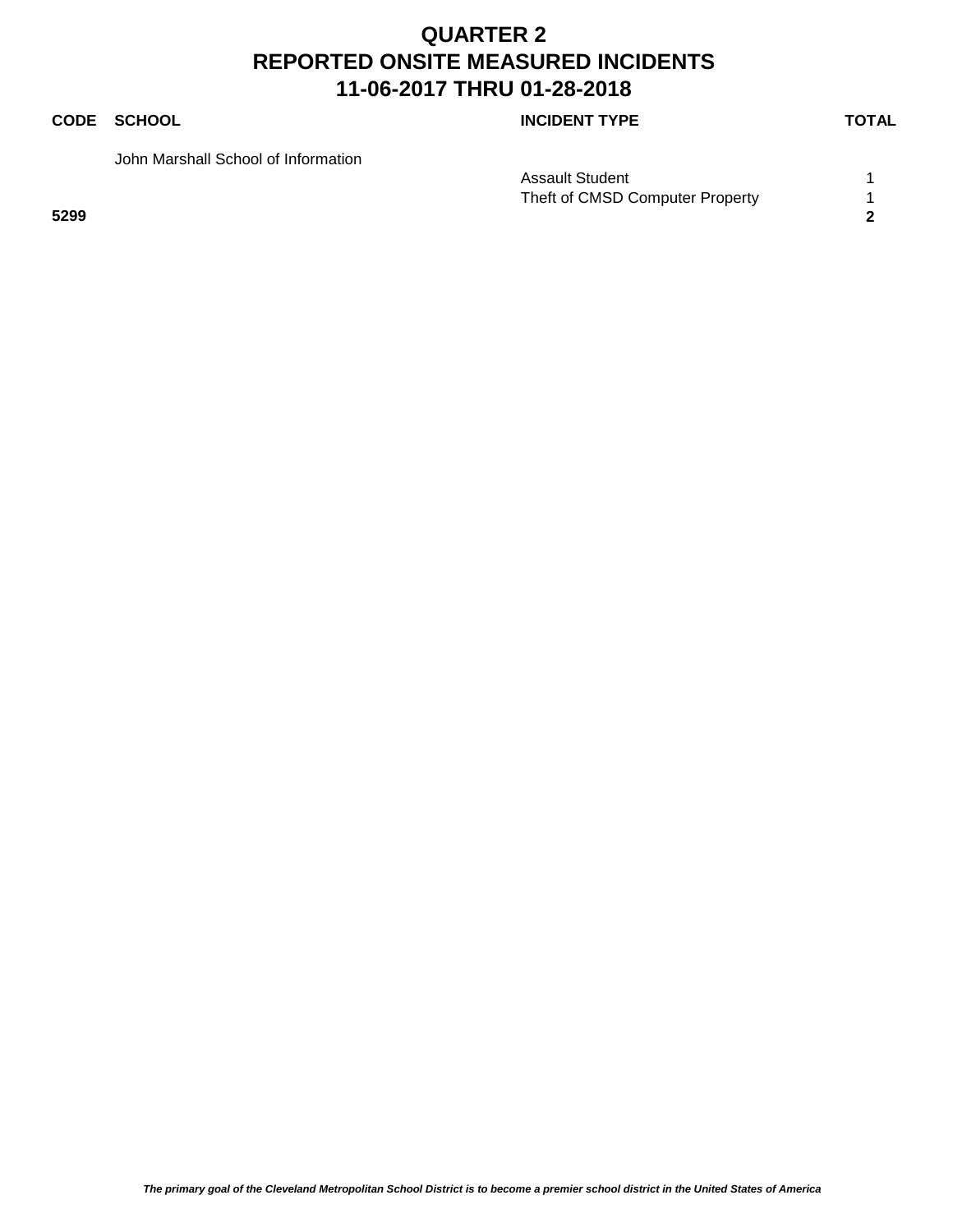### **CODE SCHOOL CODE SCHOOL** Joseph M Gallagher Assault Student 7 Bullying 1 Other Serious Incident 2 **4279 10**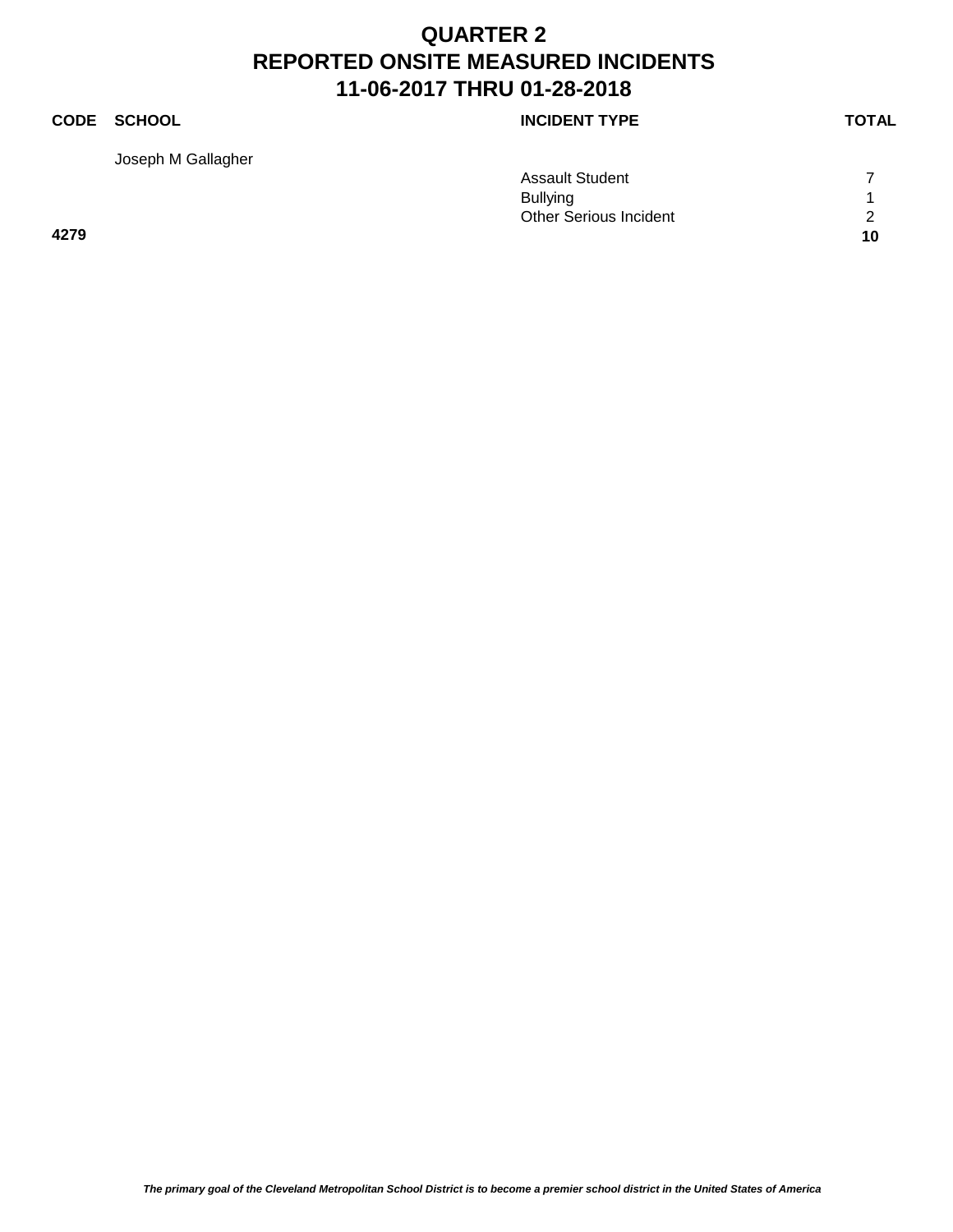### **CODE SCHOOL CODE SCHOOL**

Kenneth W Clement

**6297 1**

Possession/Use of Scheduled Narcotics 1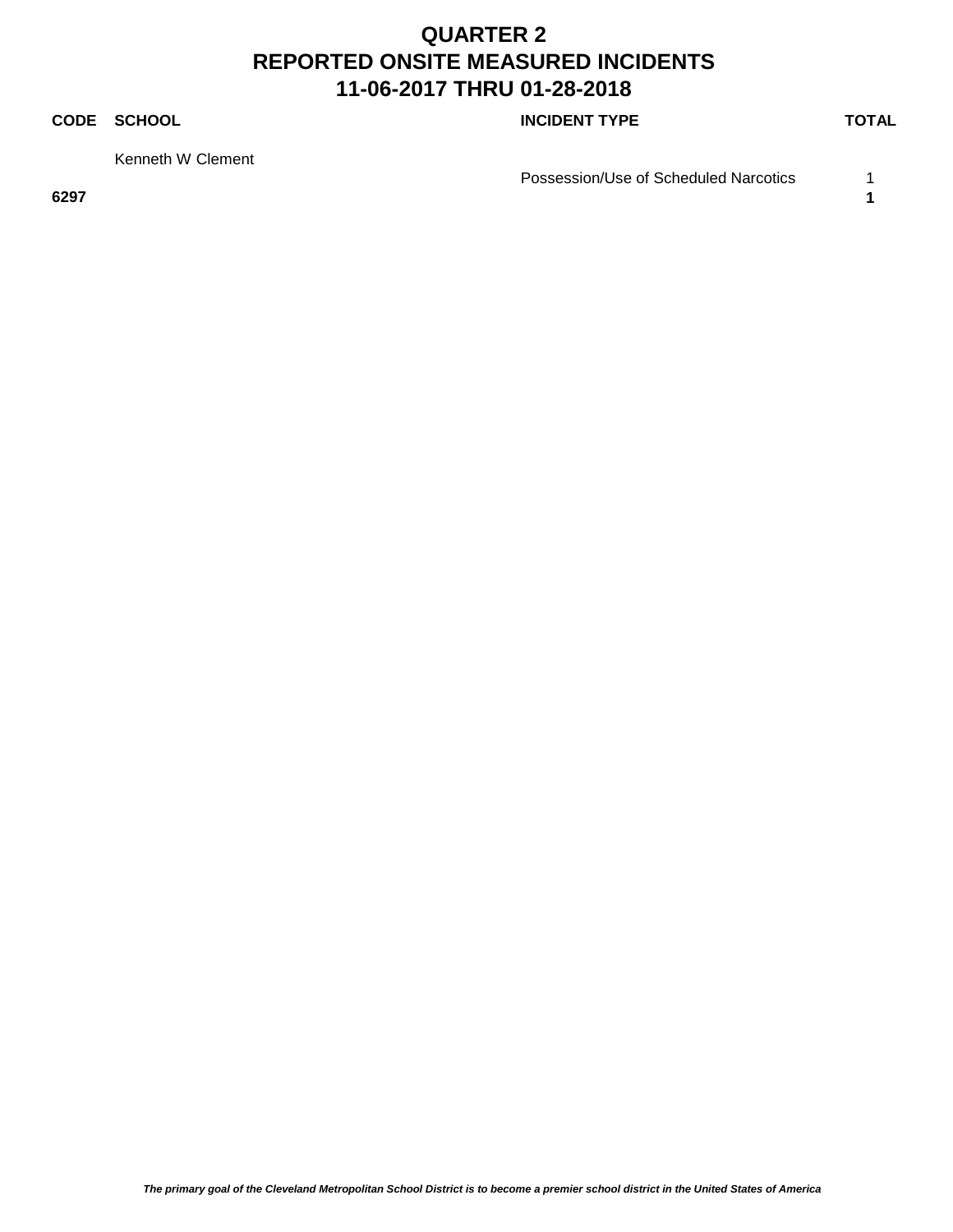### **CODE SCHOOL CODE SCHOOL**

Lincoln-West Global Studies

| <b>INCIDENT TYPE</b> |  |
|----------------------|--|
|----------------------|--|

|      | <b>Assault Student</b>        |                |
|------|-------------------------------|----------------|
|      | Fighting                      | $\overline{ }$ |
|      | Menacing                      | 4              |
|      | <b>Other Serious Incident</b> | $\overline{A}$ |
|      | Possession of Knife           | $\overline{A}$ |
|      | Sexual Imposition             | $\overline{2}$ |
| 6333 |                               |                |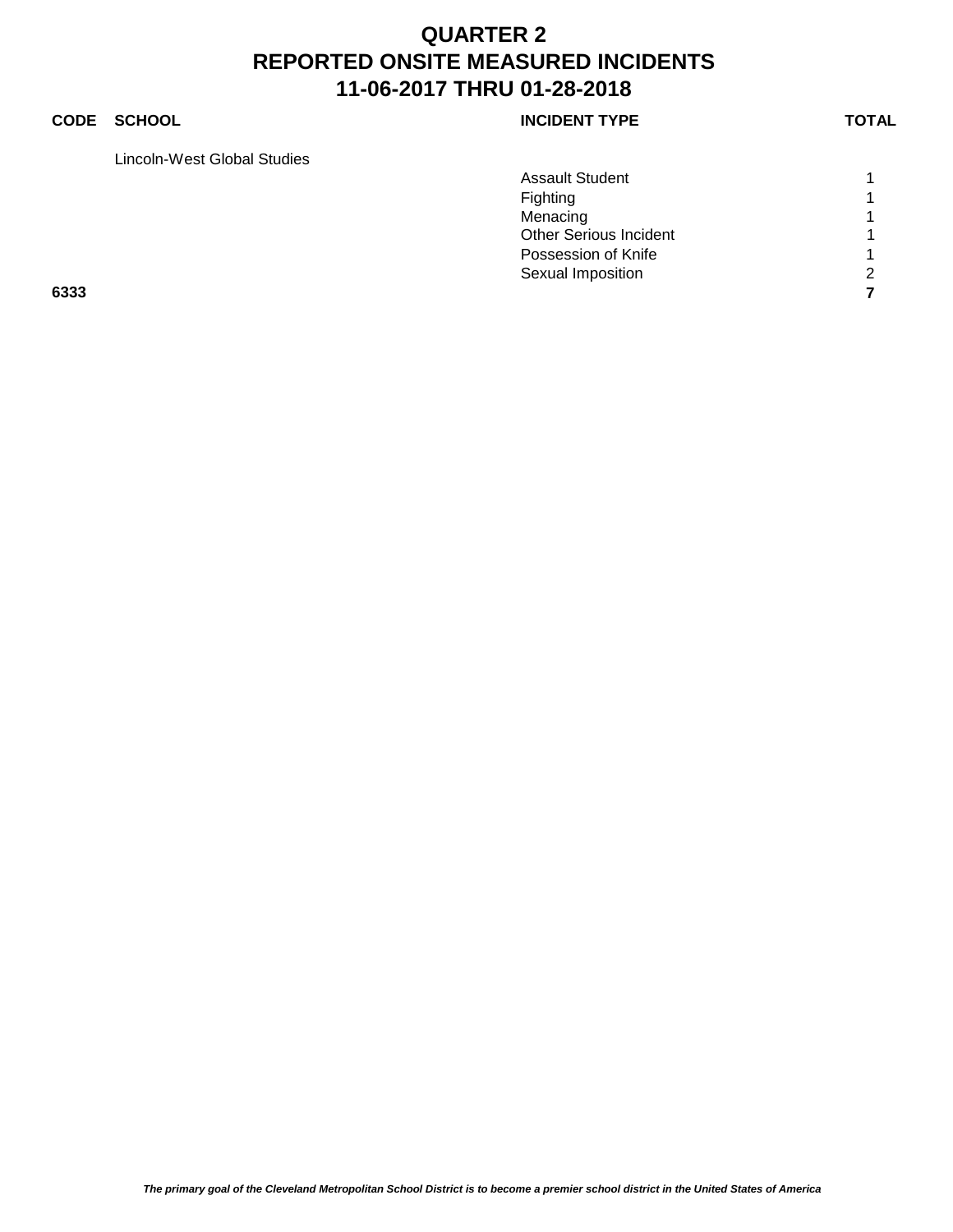## **CODE SCHOOL CODE SCHOOL** Lincoln-West Science & Health Fighting 2 Sexual Imposition 1 **6334 3**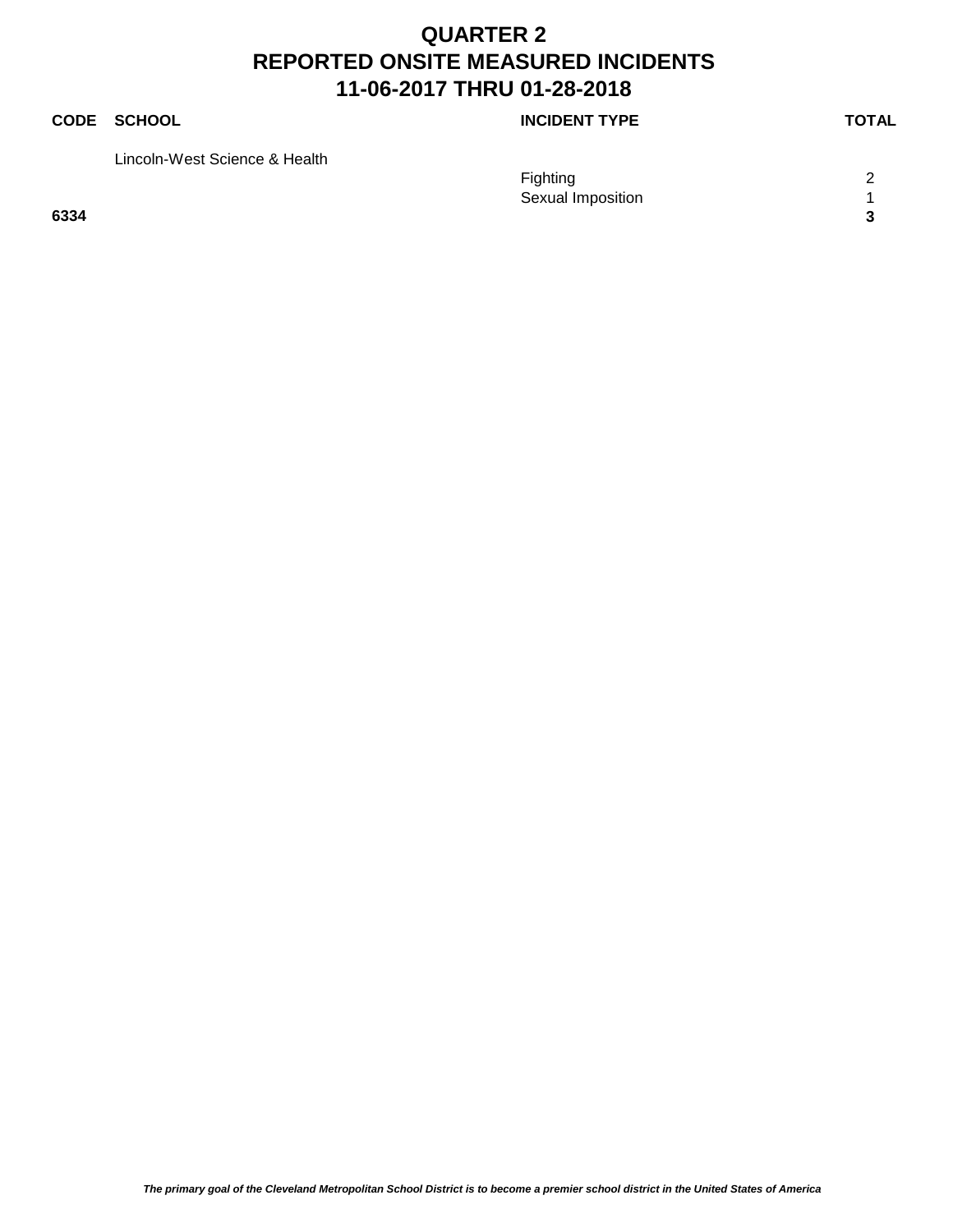Louis Agassiz

| <b>CODE</b> | <b>SCHOOL</b> | <b>INCIDENT TYPE</b> | <b>TOTAL</b> |
|-------------|---------------|----------------------|--------------|
|             |               |                      |              |

|      | <b>Assault Student</b>   |                |
|------|--------------------------|----------------|
|      | Assault Teacher          | $\overline{2}$ |
|      | Menacing                 |                |
|      | <b>Sexual Harassment</b> |                |
| 3338 |                          |                |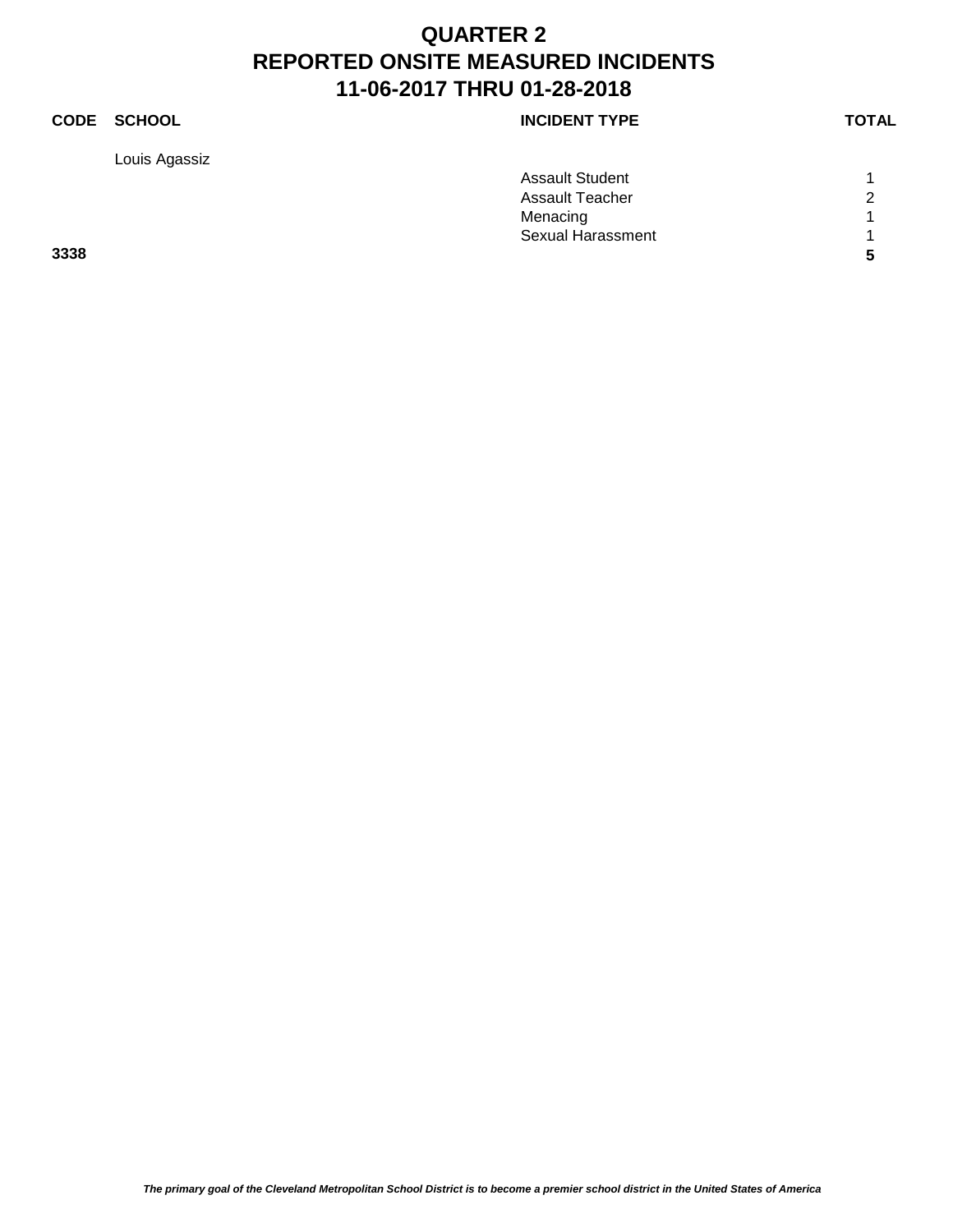**CODE SCHOOL CODE SCHOOL** 

Louisa May Alcott

Assault Student 1 1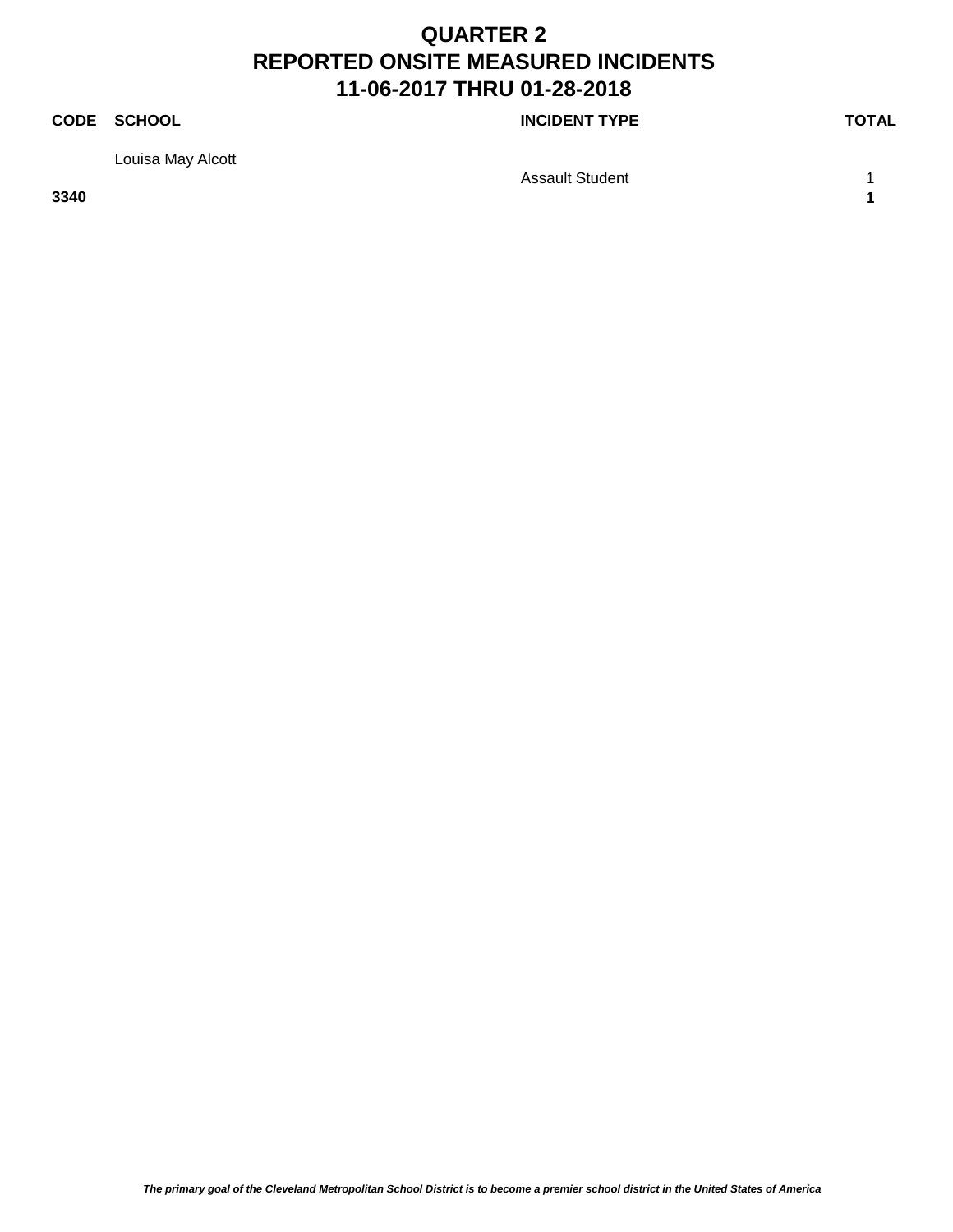### **CODE SCHOOL CODE SCHOOL**

Luis Munoz Marin / Lincoln

| <b>INCIDENT TYPE</b> |  |
|----------------------|--|
|----------------------|--|

|      | <b>Assault Security Officer</b>      |   |
|------|--------------------------------------|---|
|      | <b>Assault Student</b>               |   |
|      | Possession of Other Dangerous Weapon |   |
|      | Sexual Imposition                    |   |
|      | Vandalism School Property            | 2 |
| 4328 |                                      | 6 |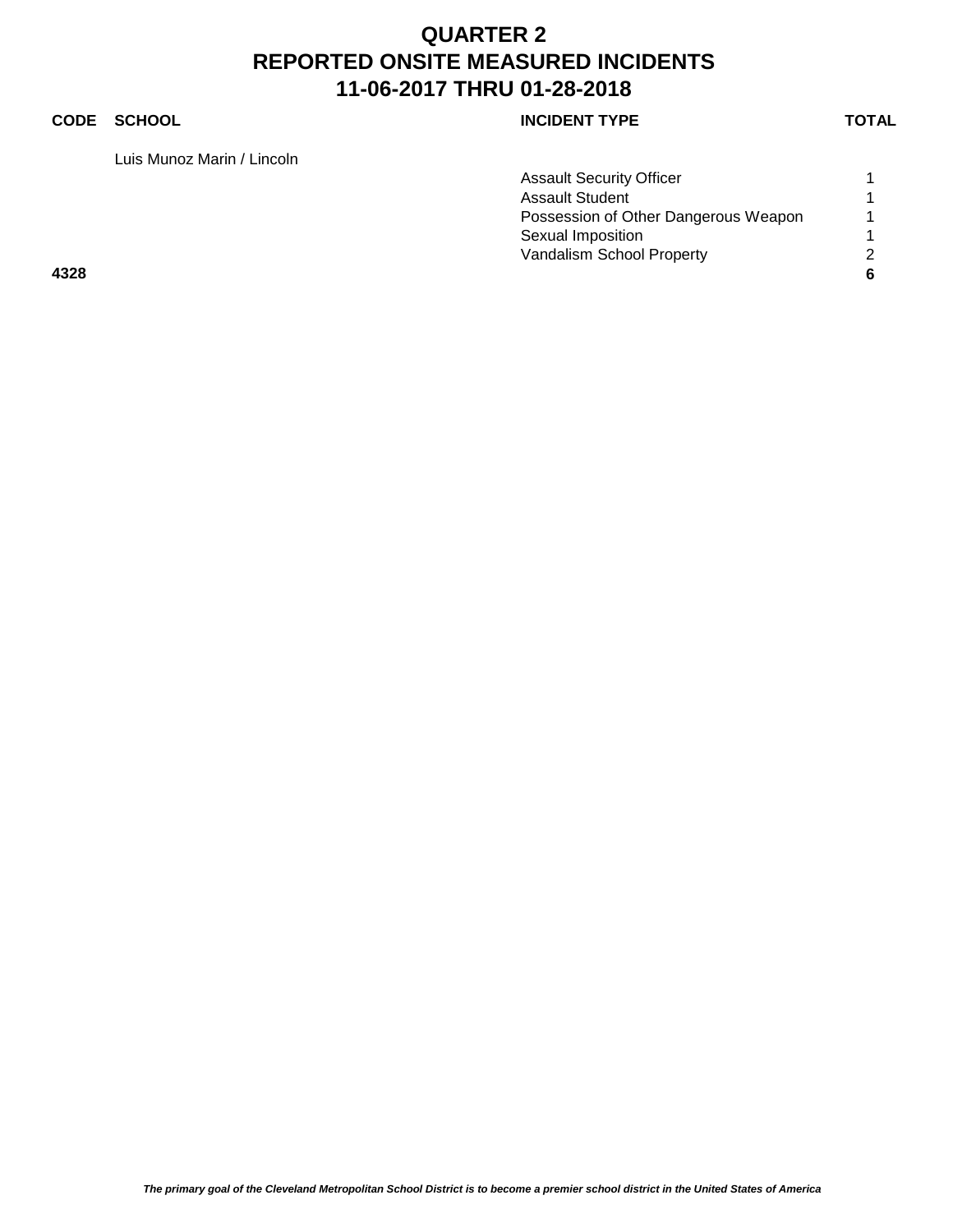Marion C Seltzer

### **CODE SCHOOL CODE SCHOOL**

|      | <b>Assault Student</b> | $\sim$ |
|------|------------------------|--------|
|      | <b>Fighting</b>        |        |
|      | Other Serious Incident |        |
| 3353 |                        | д      |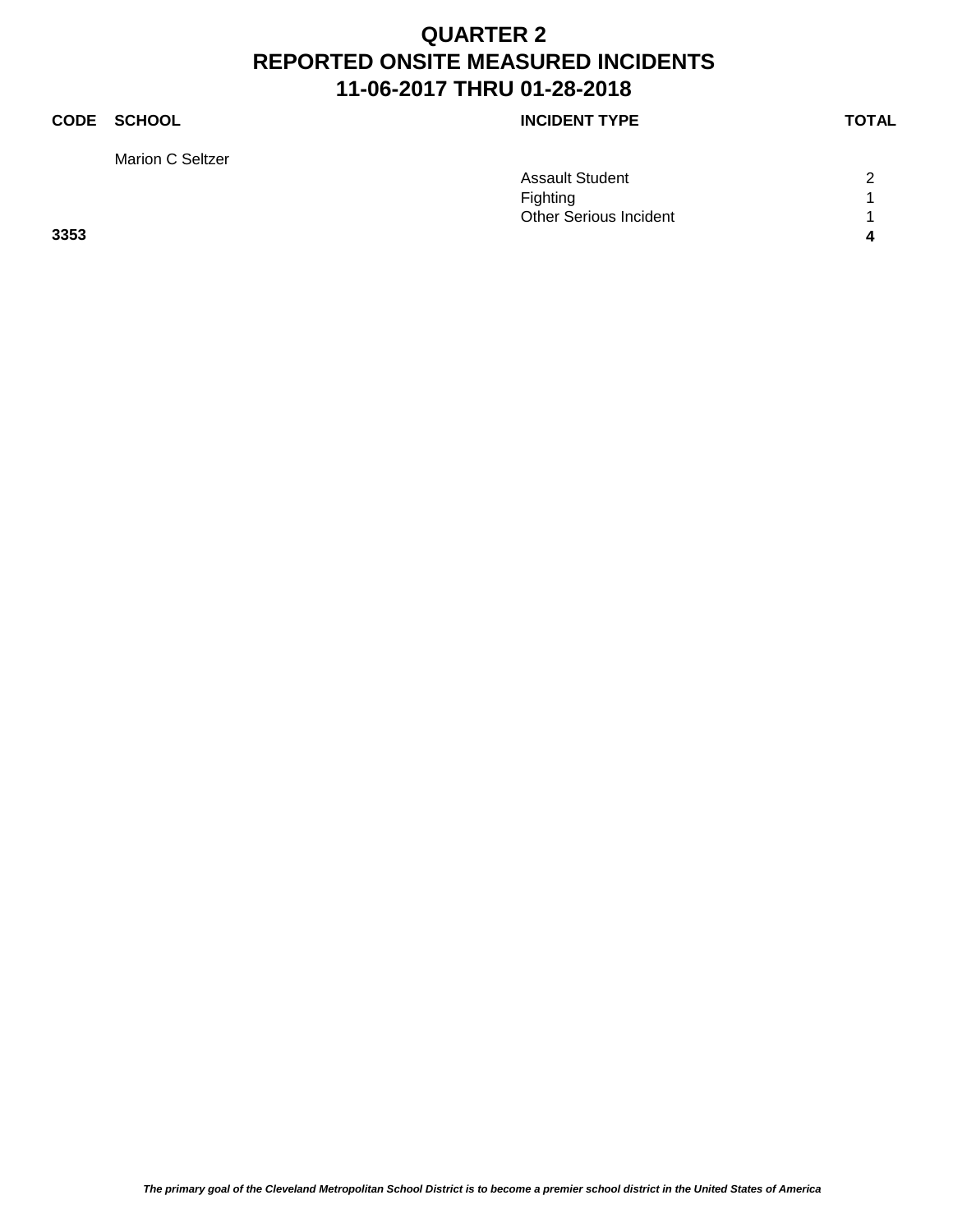### **CODE SCHOOL CODE SCHOOL**

Martin Luther King Jr-High

| <b>INCIDENT TYPE</b> |  |
|----------------------|--|
|----------------------|--|

|      | <b>Assault Security Officer</b>       |               |
|------|---------------------------------------|---------------|
|      | <b>Criminal Trespassing</b>           |               |
|      | Fighting                              | 3             |
|      | Possession of Knife                   | $\mathcal{P}$ |
|      | Possession/Use of Scheduled Narcotics | 2             |
|      | Theft of Private Property             |               |
| 6804 |                                       | 10            |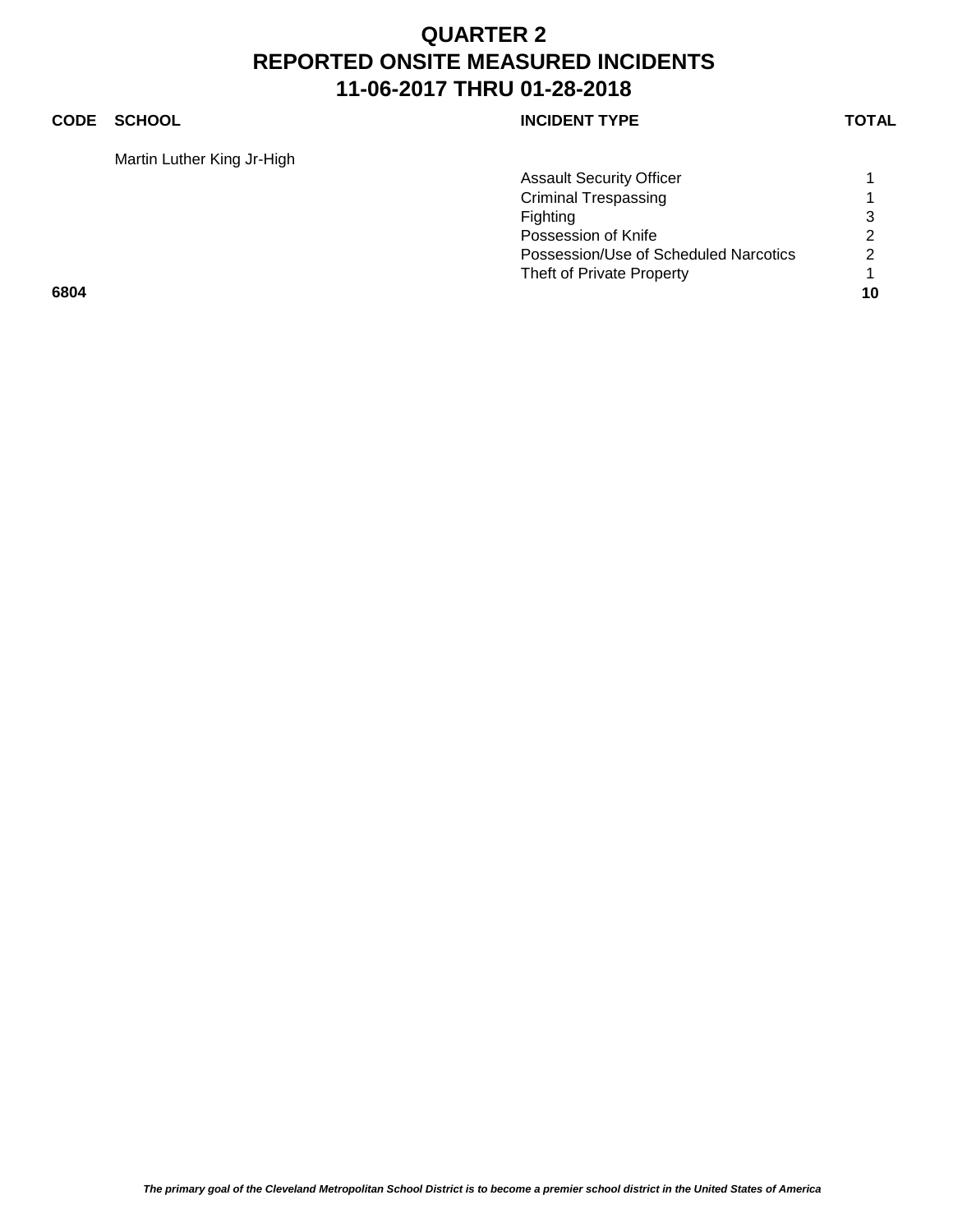Mary B Martin

|             |        |                      | TOTAL |
|-------------|--------|----------------------|-------|
| <b>CODE</b> | SCHOOL | <b>INCIDENT TYPE</b> |       |
|             |        |                      |       |

|      | Assault Staff (Adult)                 |   |
|------|---------------------------------------|---|
|      | <b>Assault Student</b>                |   |
|      | Assault Teacher                       |   |
|      | Possession/Use of Scheduled Narcotics |   |
| 4347 |                                       | 4 |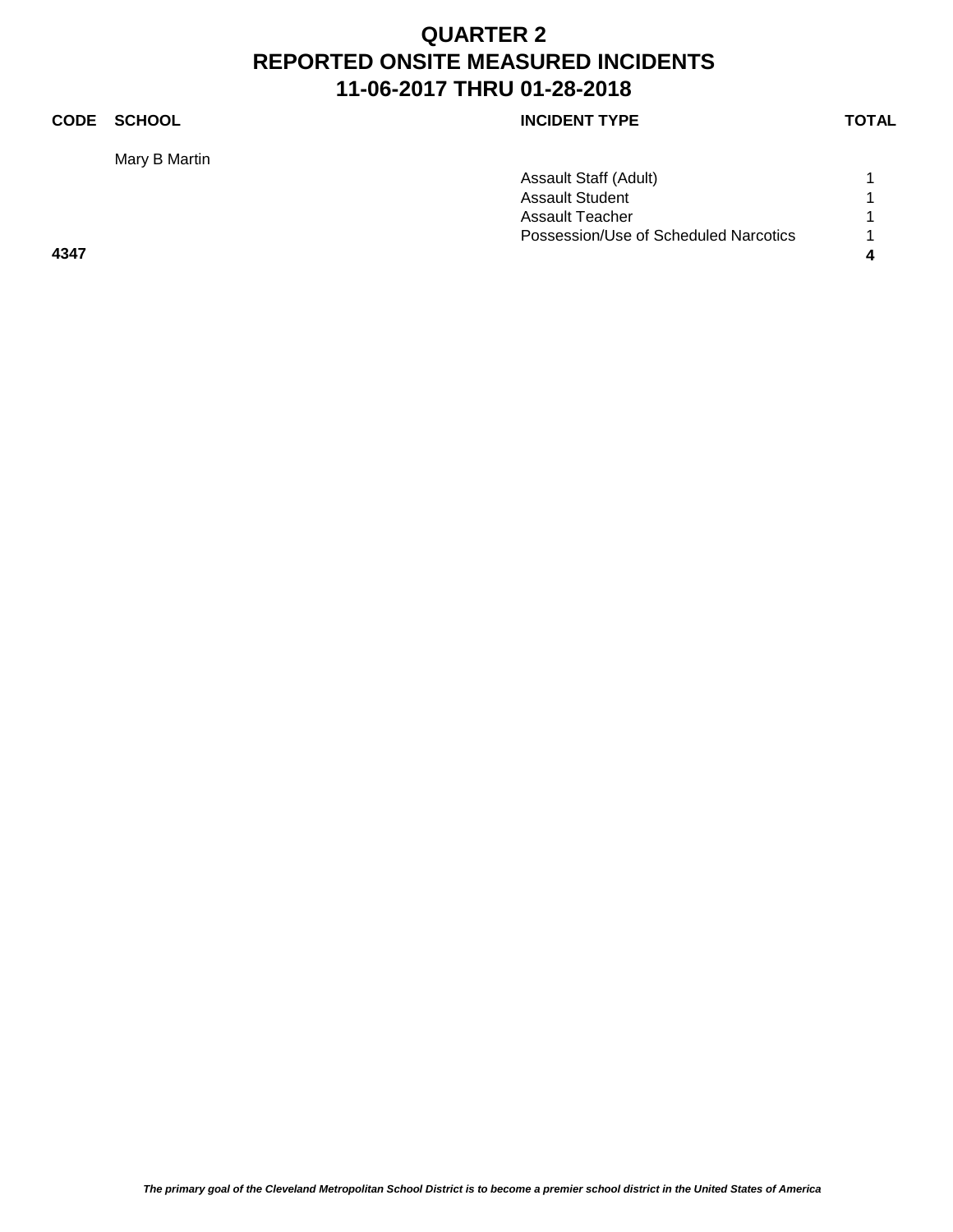Mary M Bethune

### **CODE SCHOOL CODE SCHOOL**

|      | <b>Breaking and Entering</b>  |   |
|------|-------------------------------|---|
|      | Fighting                      |   |
|      | <b>Other Serious Incident</b> |   |
| 3350 |                               | ົ |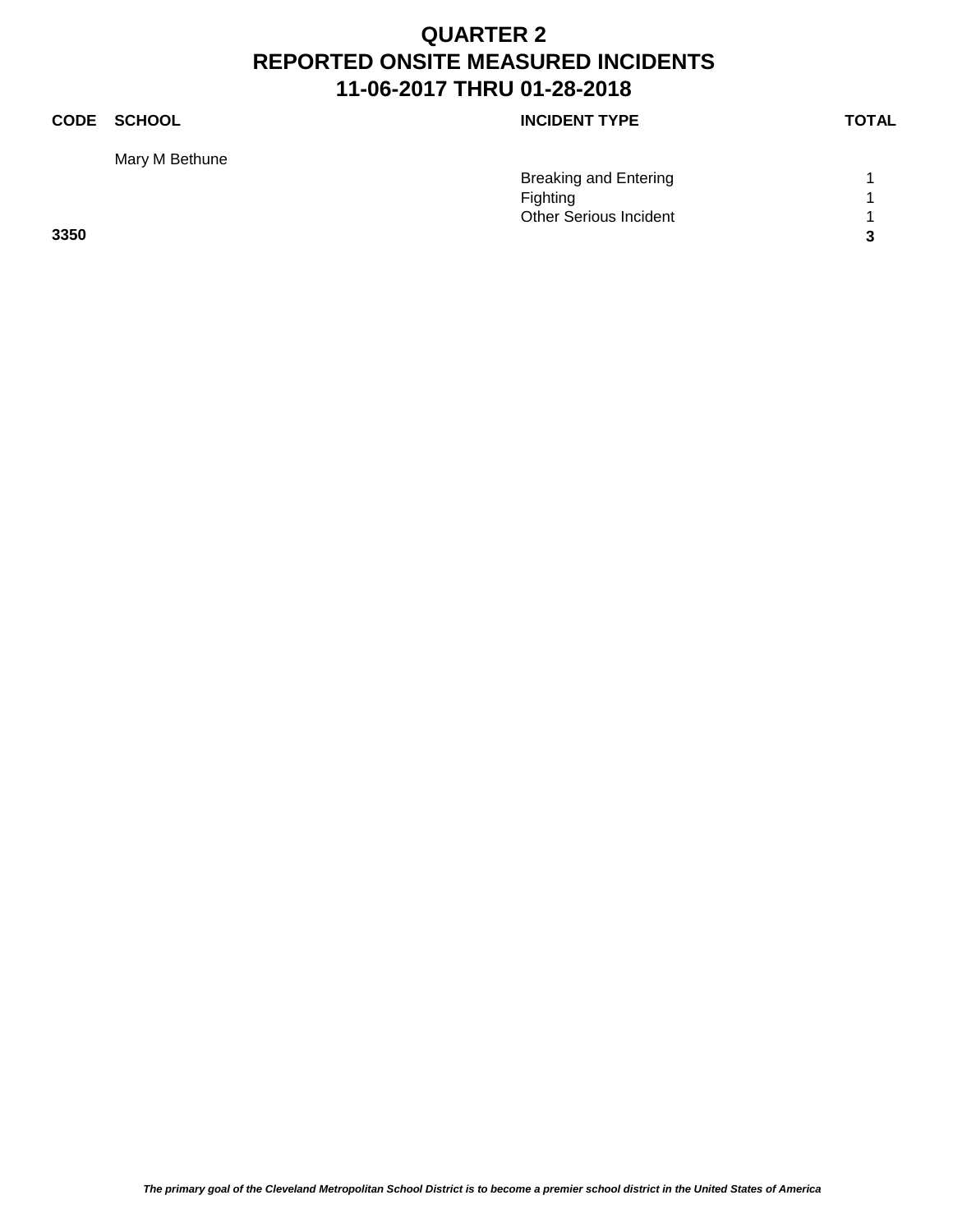### **CODE SCHOOL CODE SCHOOL**

Max S Hayes Vocational

| <b>INCIDENT TYPE</b> |  |
|----------------------|--|
|----------------------|--|

|      | Fighting                      |   |
|------|-------------------------------|---|
|      | <b>Other Serious Incident</b> | ⌒ |
|      | Sexual Imposition             |   |
| 6349 |                               |   |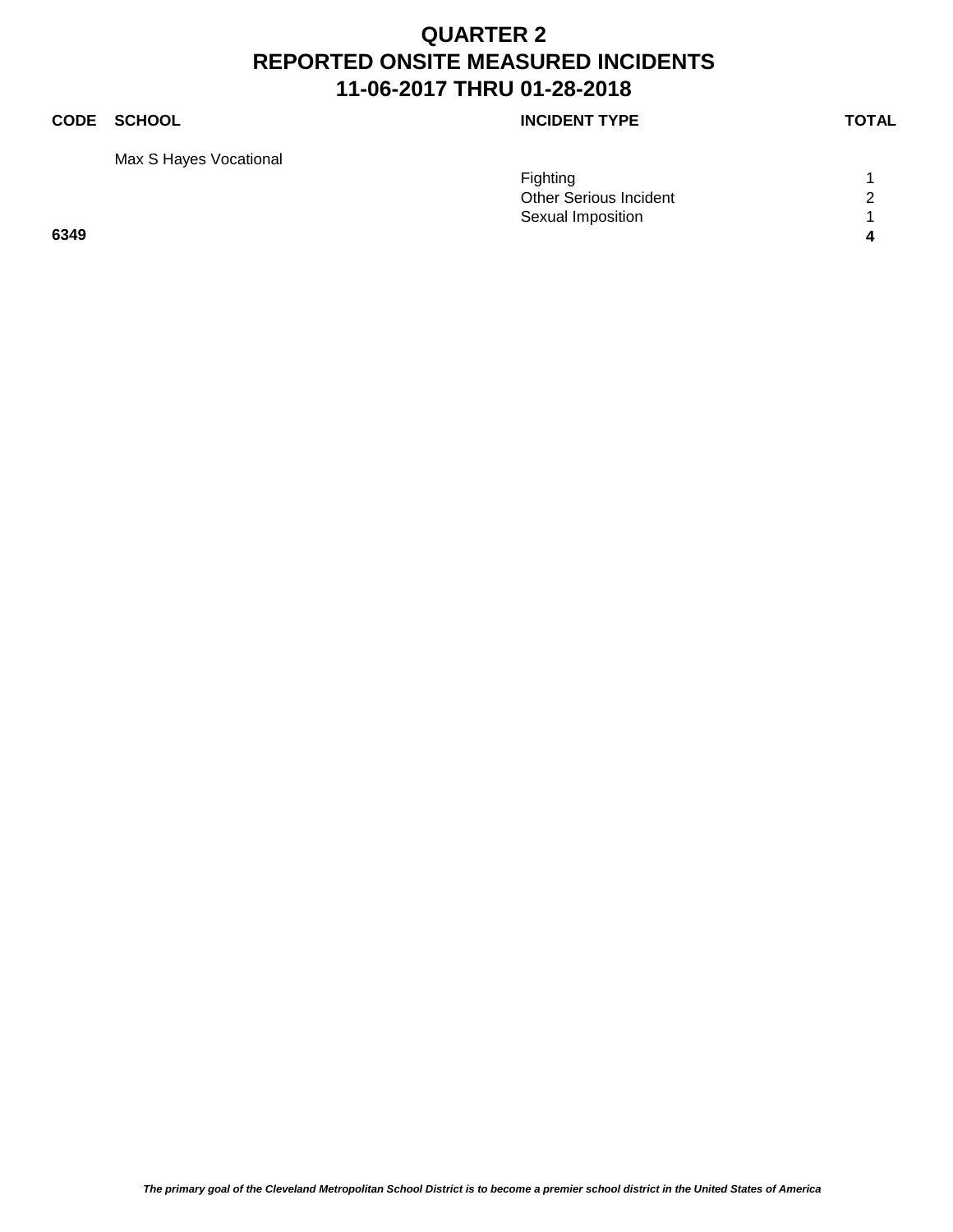Memorial

### **CODE SCHOOL CODE SCHOOL**

|      | <b>Assault Teacher</b> |                  |
|------|------------------------|------------------|
|      | Fighting               | и                |
|      | Menacing               | $\boldsymbol{A}$ |
| 3027 |                        | 2<br>- 7         |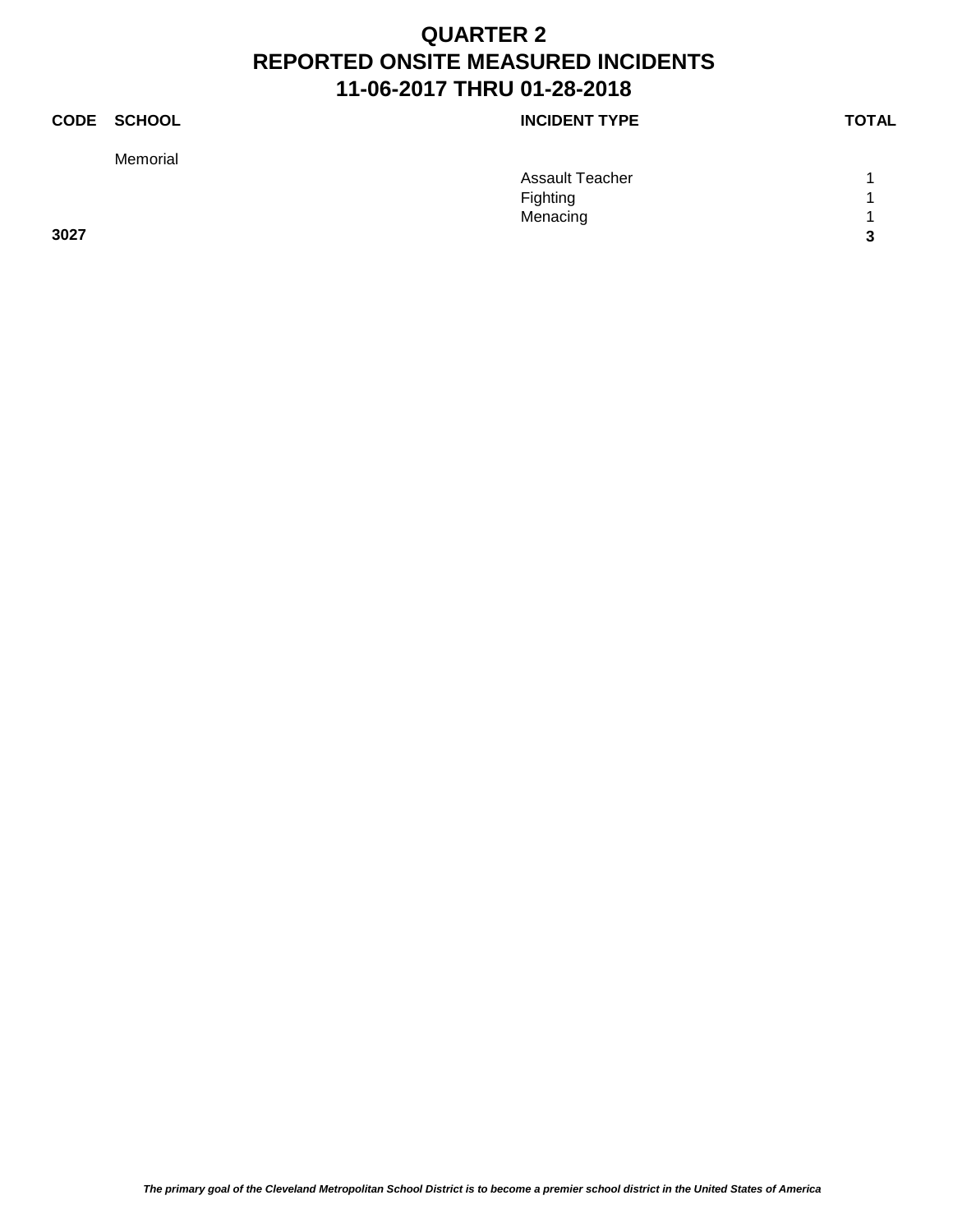### **CODE SCHOOL CODE SCHOOL**

MC2 STEM @ CSU

Assault Student 1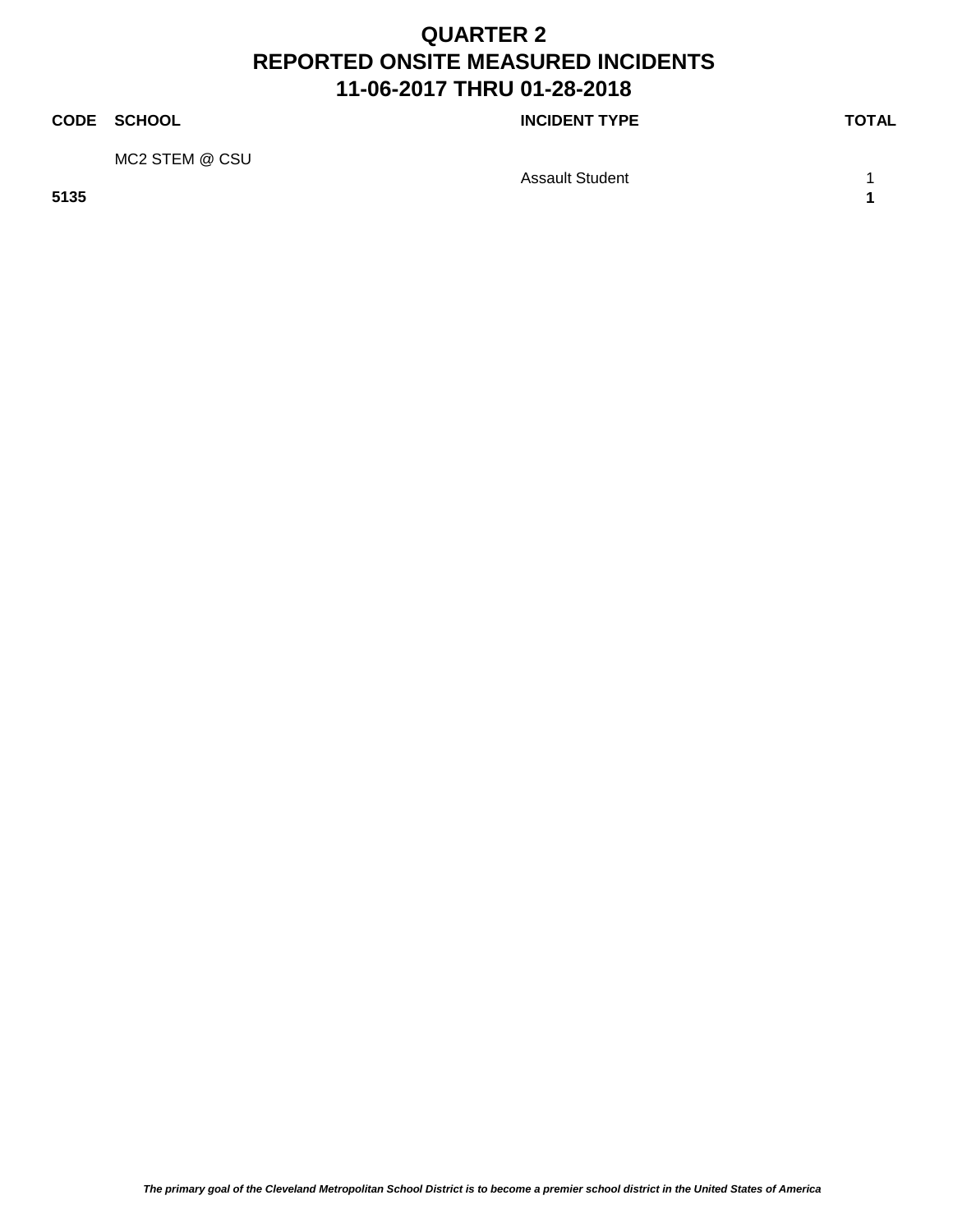**CODE SCHOOL CODE SCHOOL** 

MC2 STEM G E Lighting @ Nela Park

**5136 1**

Public Indecency 1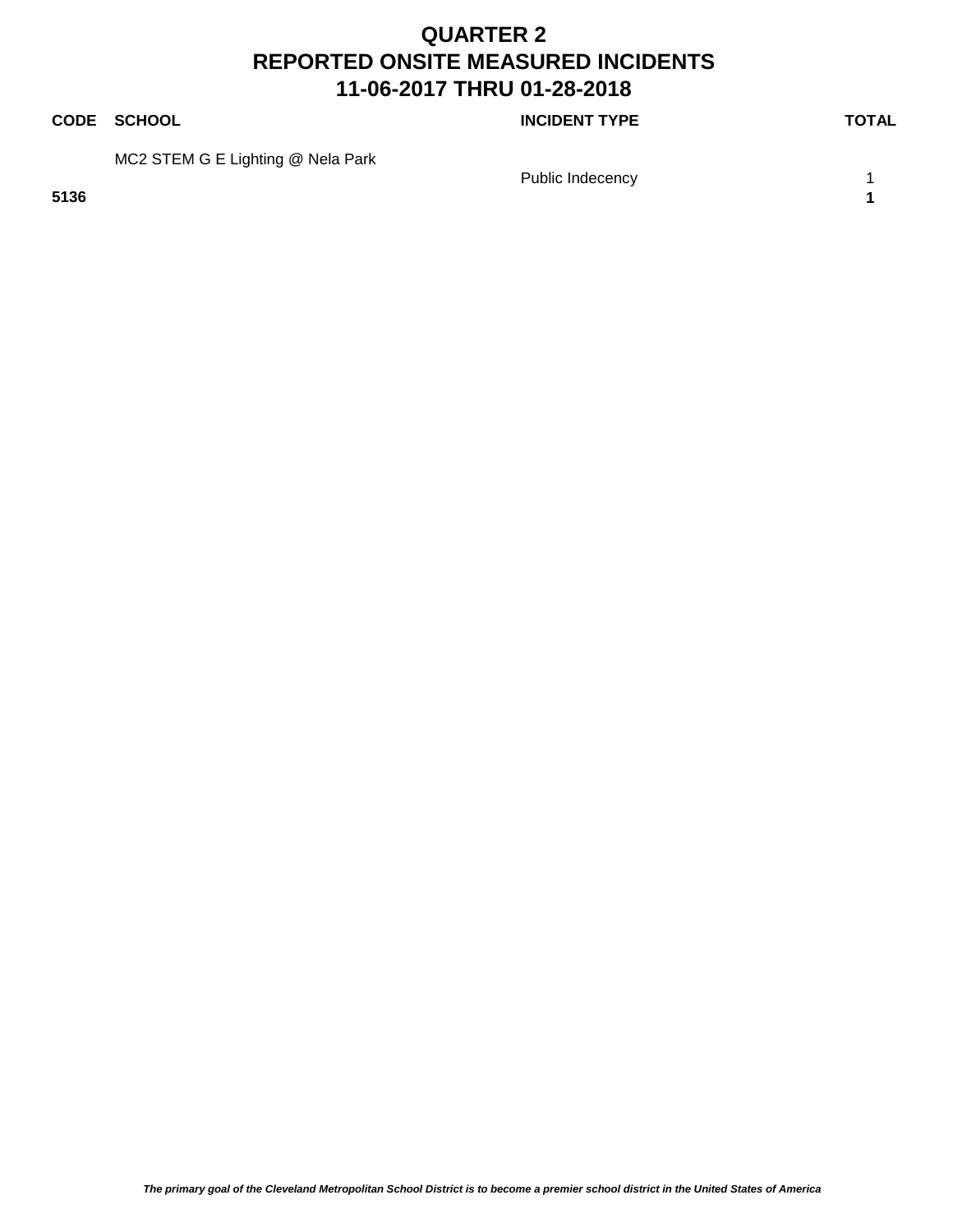**CODE SCHOOL CODE SCHOOL** 

Miles Elementary

Assault Staff (Adult) 1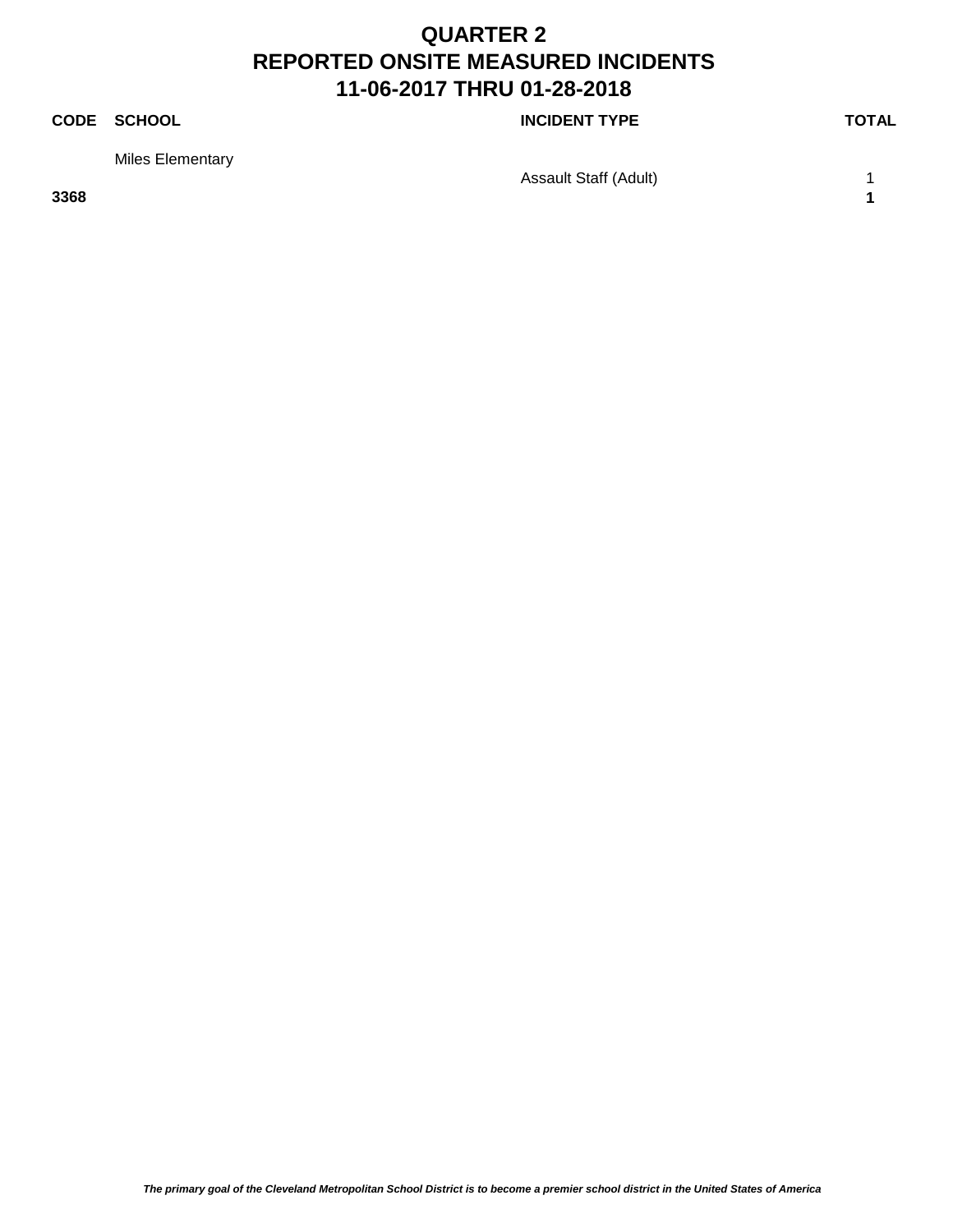### **CODE SCHOOL CODE SCHOOL** Miles Park Assault Staff (Adult) 1 Assault Teacher 1 1 Other Serious Incident 3 Theft of Private Property 1 **3372 6**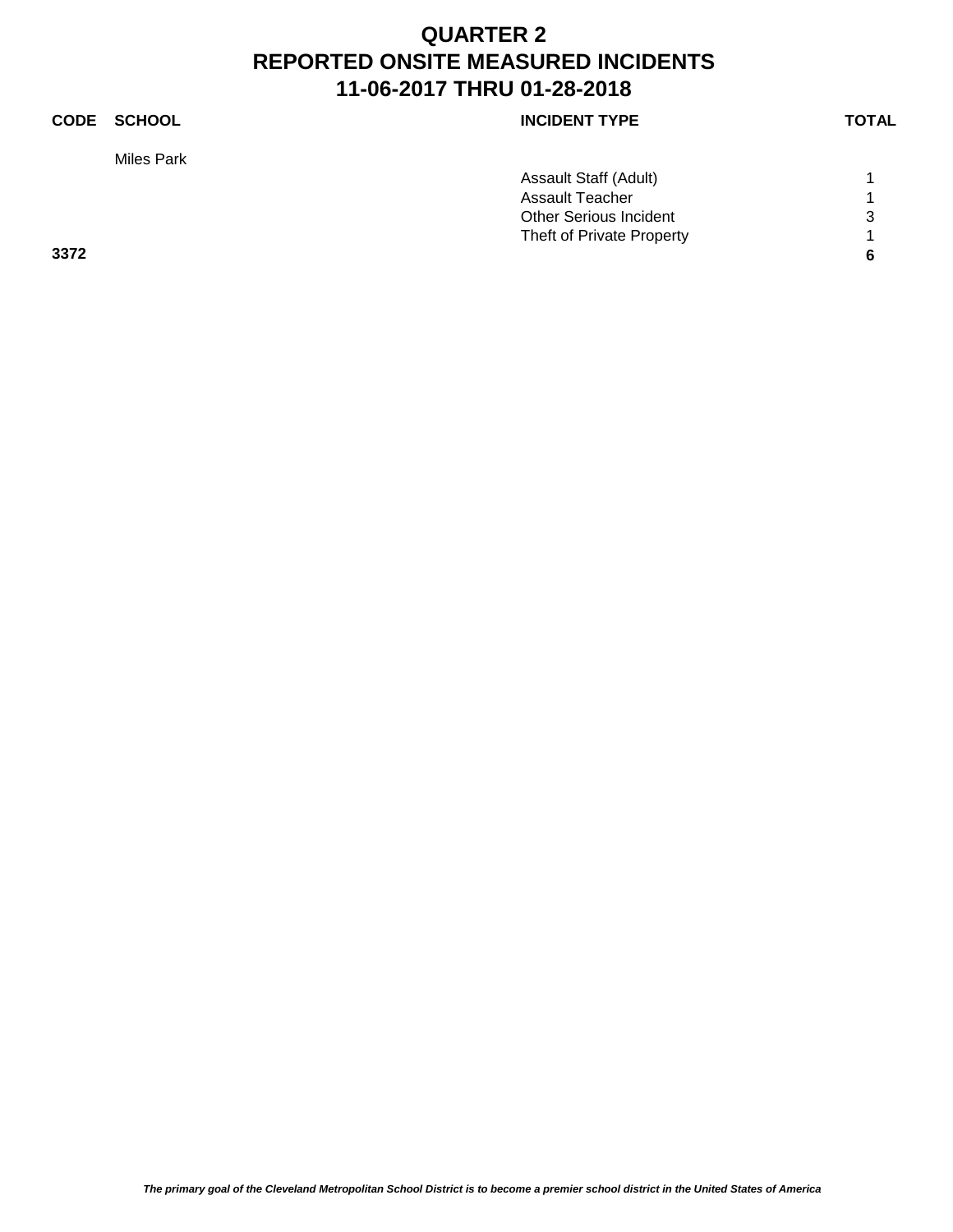Mound

**CODE SCHOOL CODE SCHOOL** 

Assault Student 1 1 Fighting 1 **3396 2**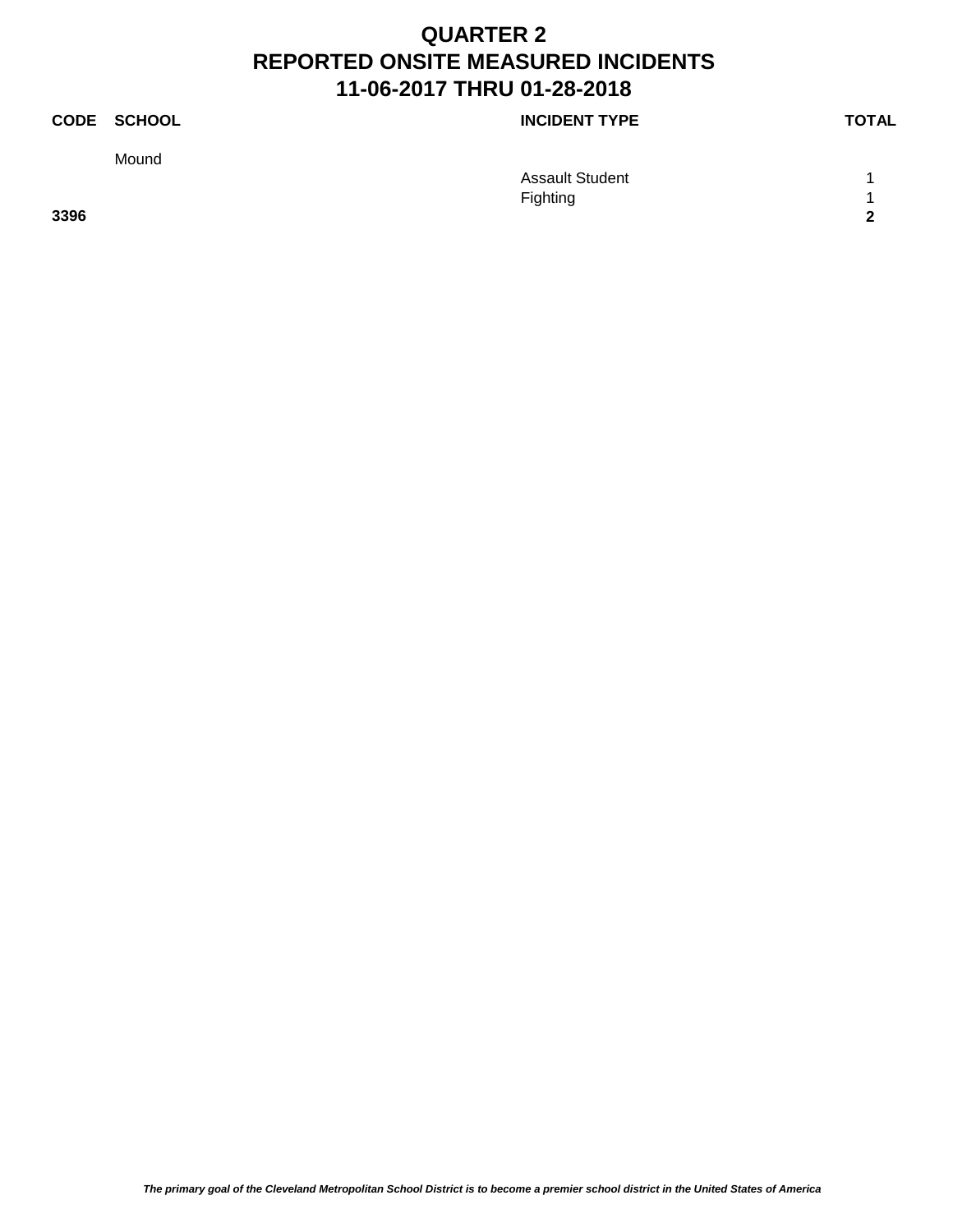Nathan Hale

### **CODE SCHOOL CODE SCHOOL**

|      | Assault Staff (Adult)                | 2 |
|------|--------------------------------------|---|
|      | Fighting                             |   |
|      | <b>Other Serious Incident</b>        |   |
|      | Possession of Other Dangerous Weapon | 2 |
| 4411 |                                      |   |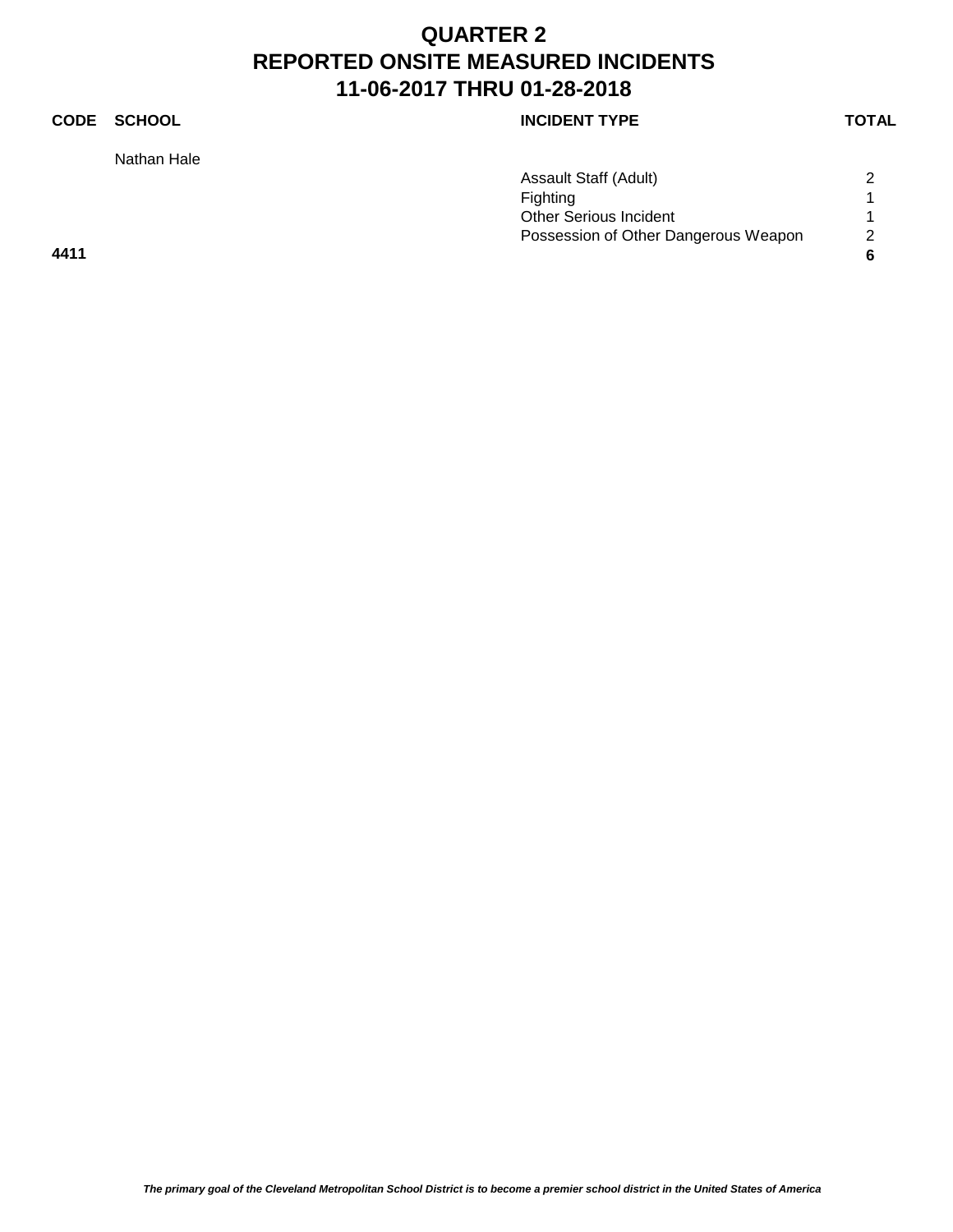### **CODE SCHOOL CODE SCHOOL**

New Tech Collinwood

| <b>INCIDENT TYPE</b> |  |
|----------------------|--|
|----------------------|--|

|      | Assault Staff (Adult)                 |               |
|------|---------------------------------------|---------------|
|      | <b>Assault Student</b>                |               |
|      | Fighting                              |               |
|      | <b>Other Serious Incident</b>         |               |
|      | Possession of Other Dangerous Weapon  | 2             |
|      | Possession/Use of Alcohol             |               |
|      | Possession/Use of Scheduled Narcotics | $\mathcal{S}$ |
| 2117 |                                       | 10            |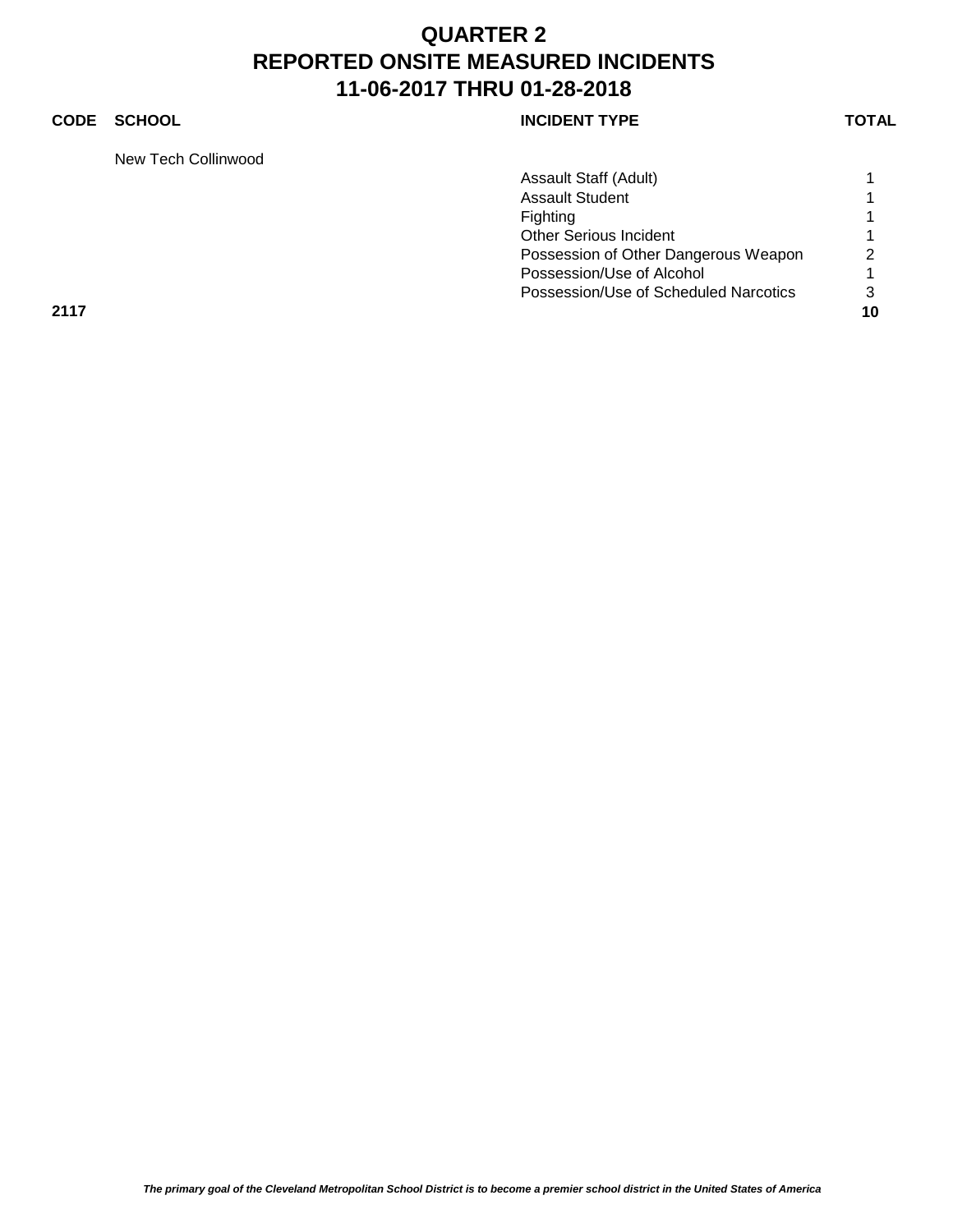### **CODE SCHOOL CODE SCHOOL**

New Tech West

Possession/Use of Scheduled Narcotics 1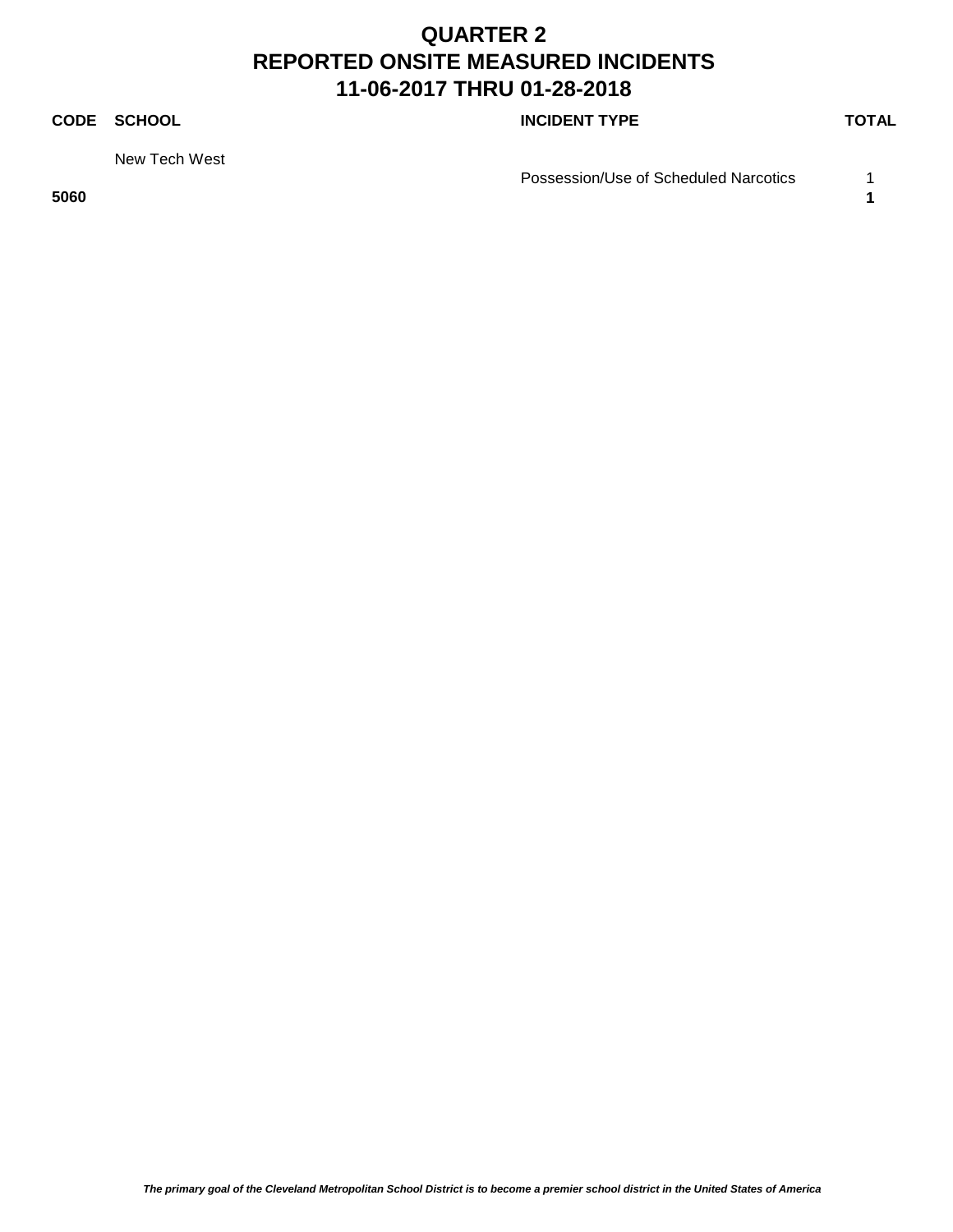### **CODE SCHOOL CODE SCHOOL**

Newton D Baker School of the Arts

Assault Student 1 1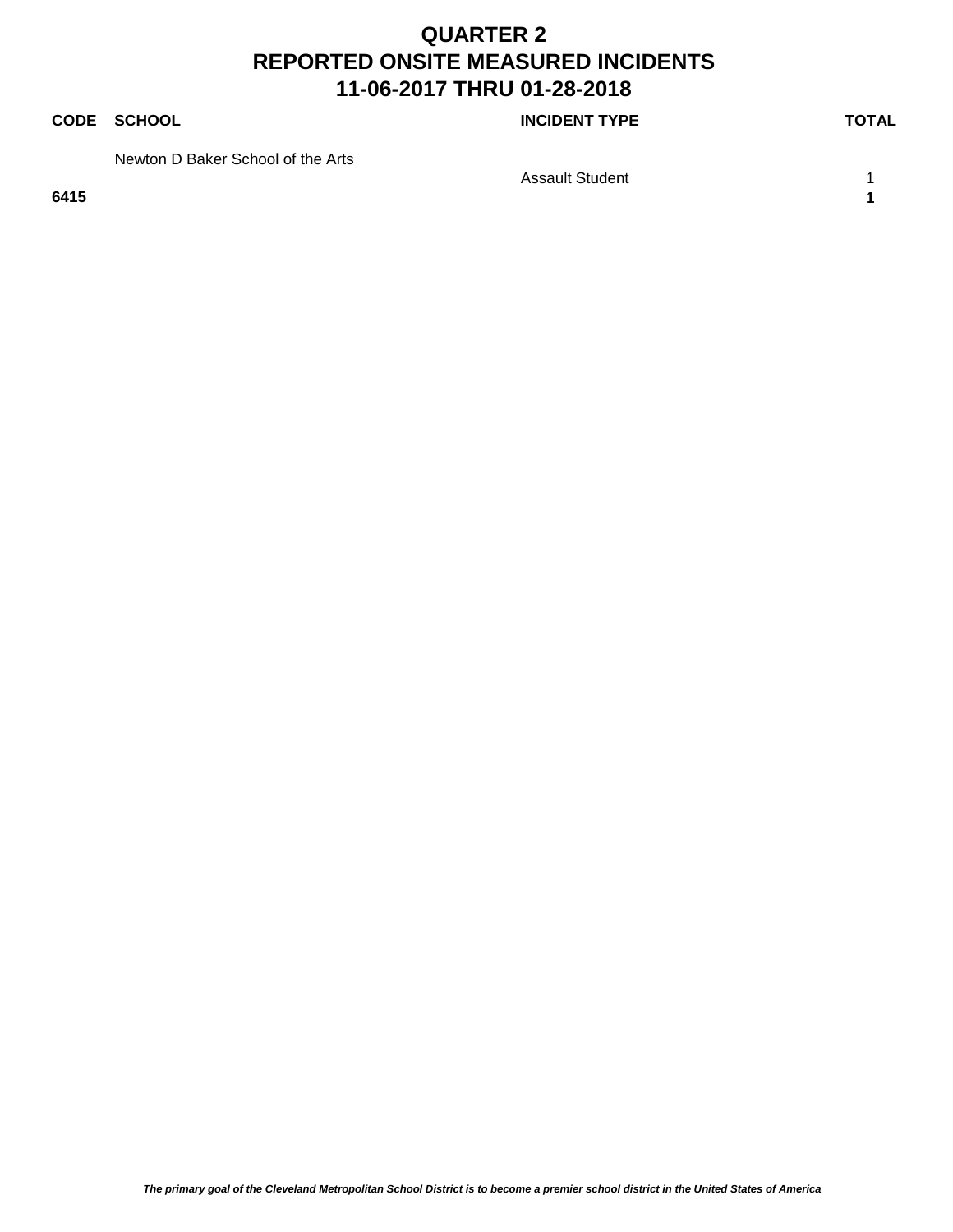Oliver Hazard Perry

|             |               |                      | <b>TOTAL</b> |
|-------------|---------------|----------------------|--------------|
| <b>CODE</b> | <b>SCHOOL</b> | <b>INCIDENT TYPE</b> |              |
|             |               |                      |              |

|      | Assault Staff (Adult)  |   |
|------|------------------------|---|
|      | Assault Teacher        |   |
|      | <b>Fighting</b>        |   |
|      | Theft of CMSD Property |   |
| 3428 |                        | л |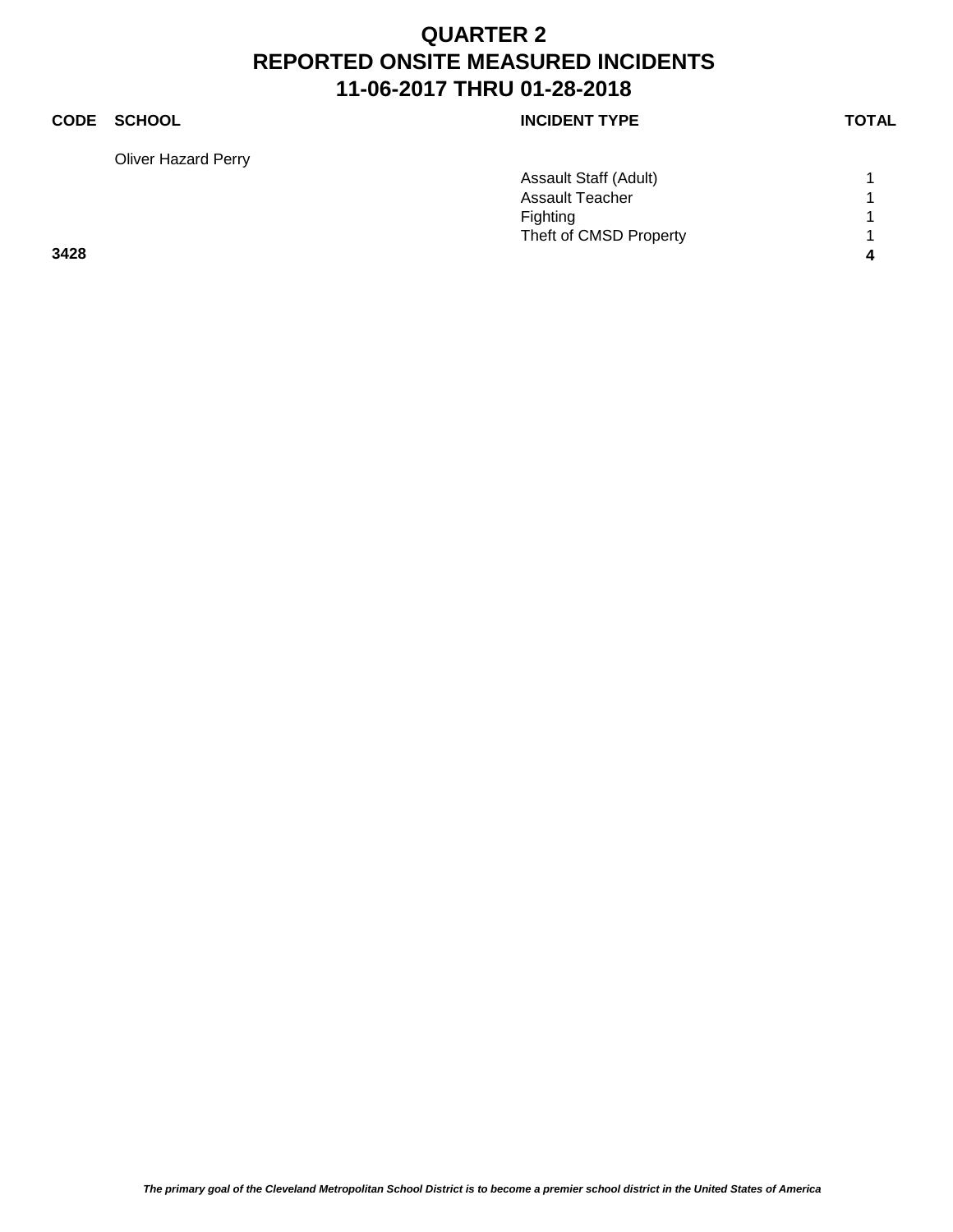Orchard School of Science

|      | Fighting                  | 3 |
|------|---------------------------|---|
|      | Sexual Imposition         |   |
|      | Theft of Private Property |   |
| 6436 |                           |   |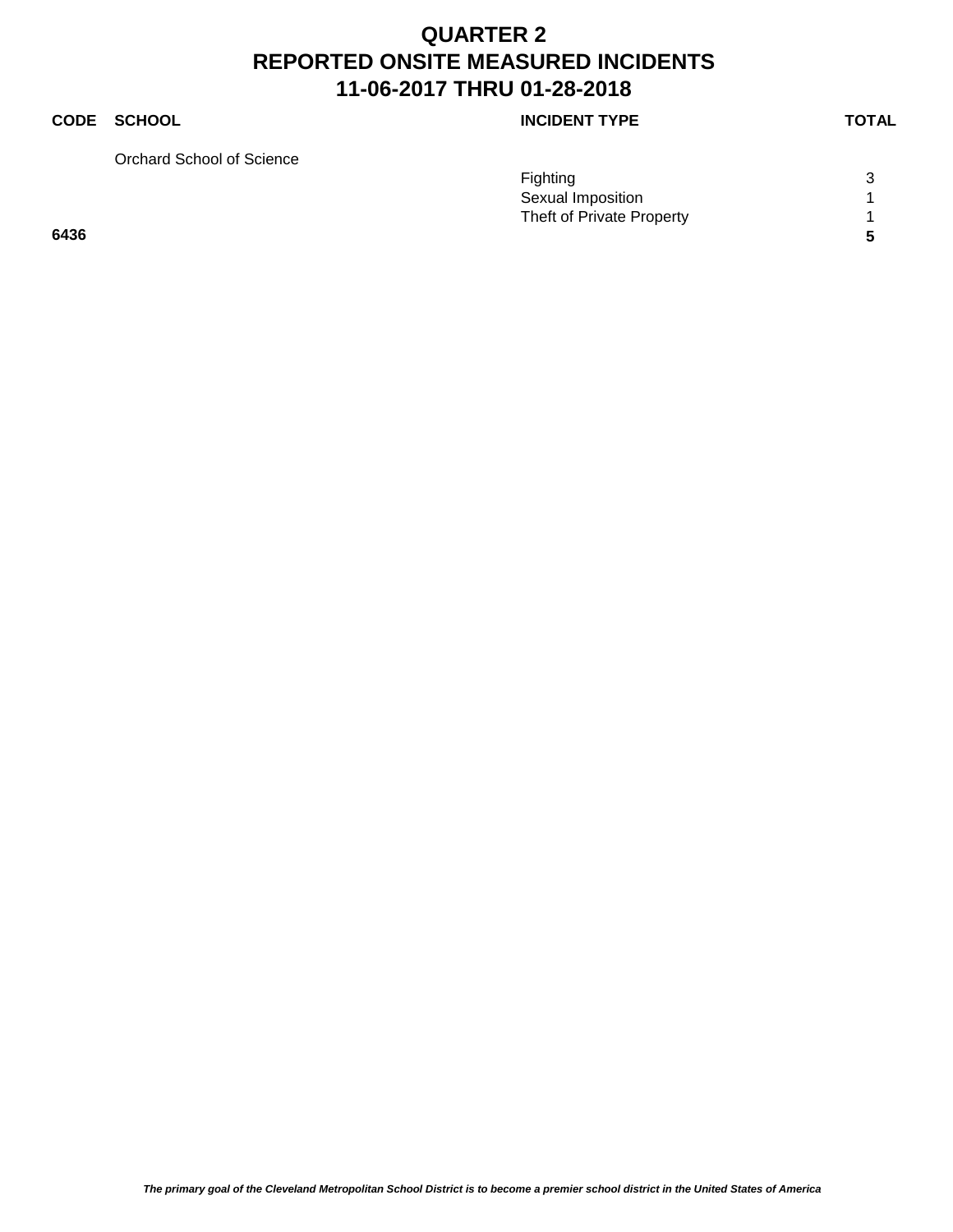### **CODE SCHOOL CODE SCHOOL**

Patrick Henry

Assault Teacher 1 1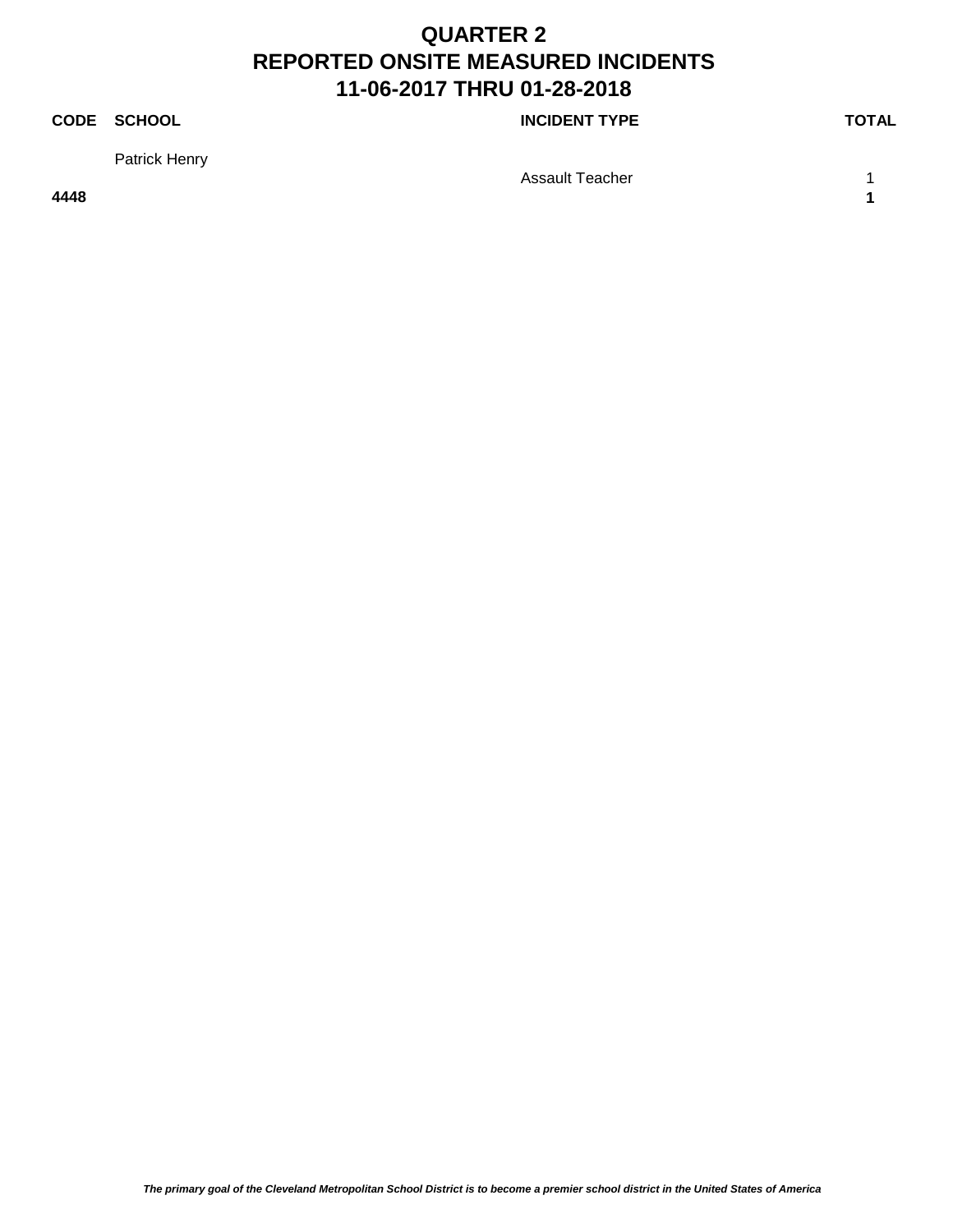Paul L Dunbar

**CODE SCHOOL CODE SCHOOL** 

Assault Teacher 1 1 Bullying 1 **3451 2**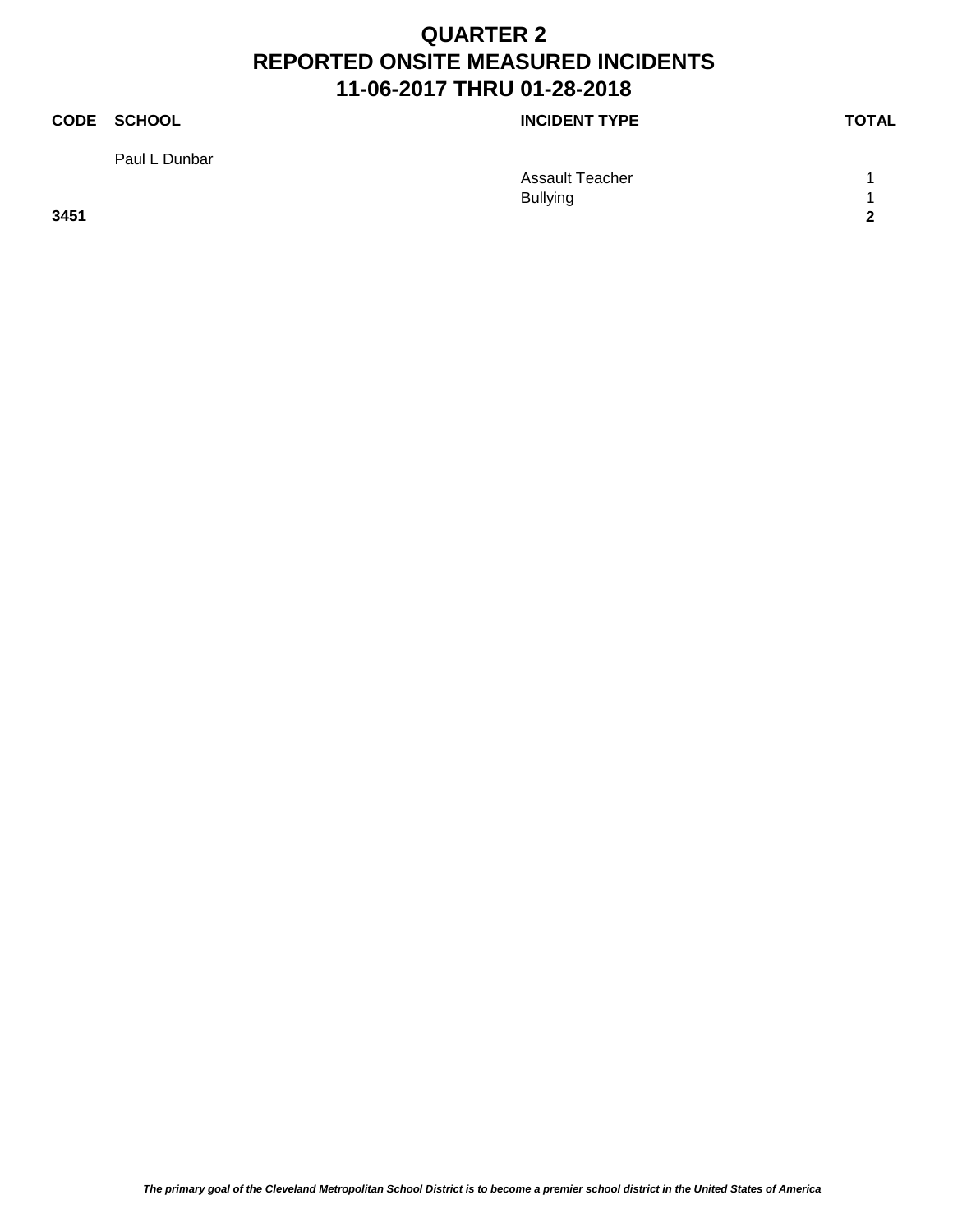### **CODE SCHOOL CODE SCHOOL**

Rhodes College and Career Academy

Theft of Private Property 1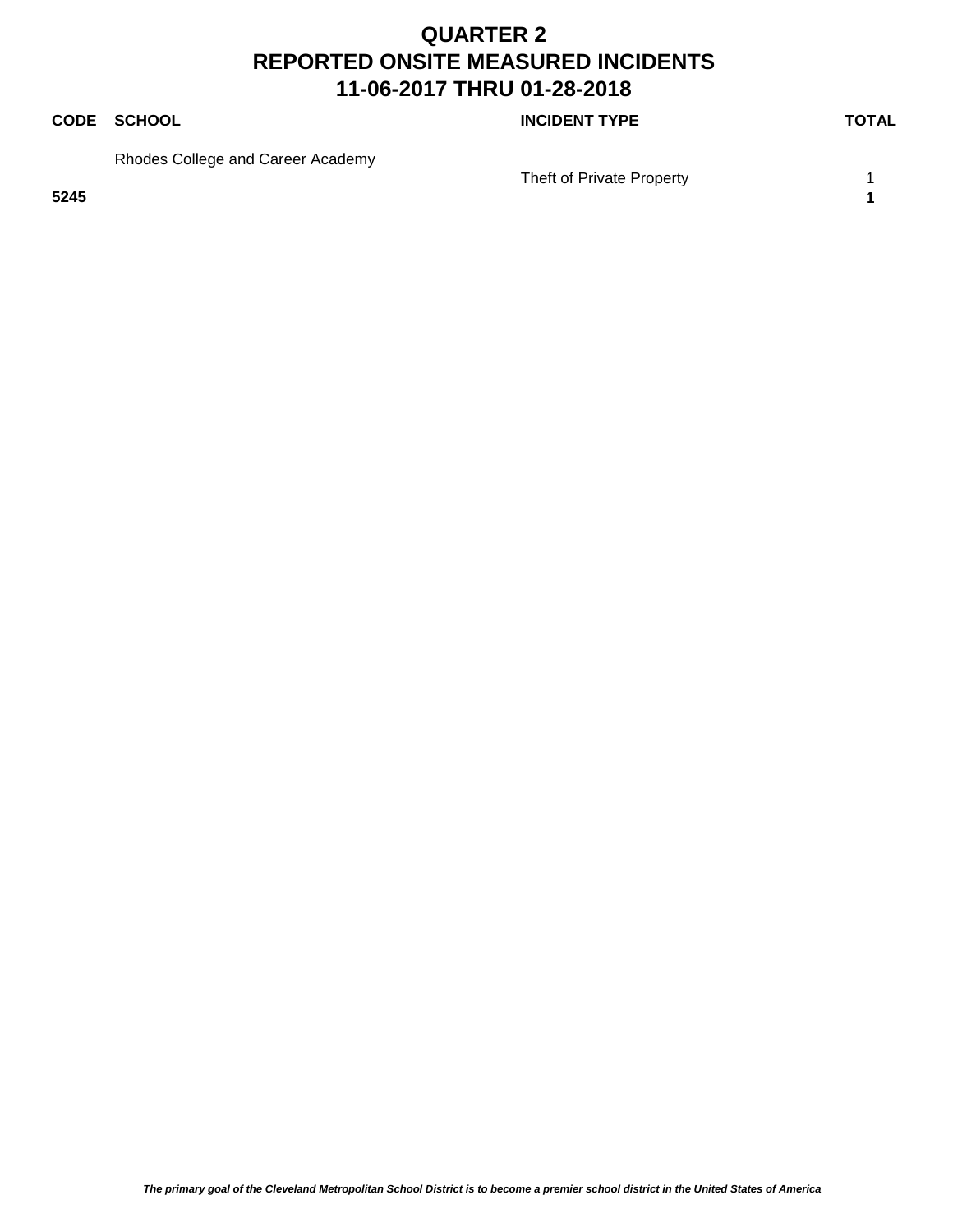### **CODE SCHOOL CODE SCHOOL**

Rhodes School of Environmental Studies

|      | <b>Fighting</b>               | $\sim$ |
|------|-------------------------------|--------|
|      | <b>Other Serious Incident</b> |        |
|      | Vandalism School Property     |        |
| 5243 |                               |        |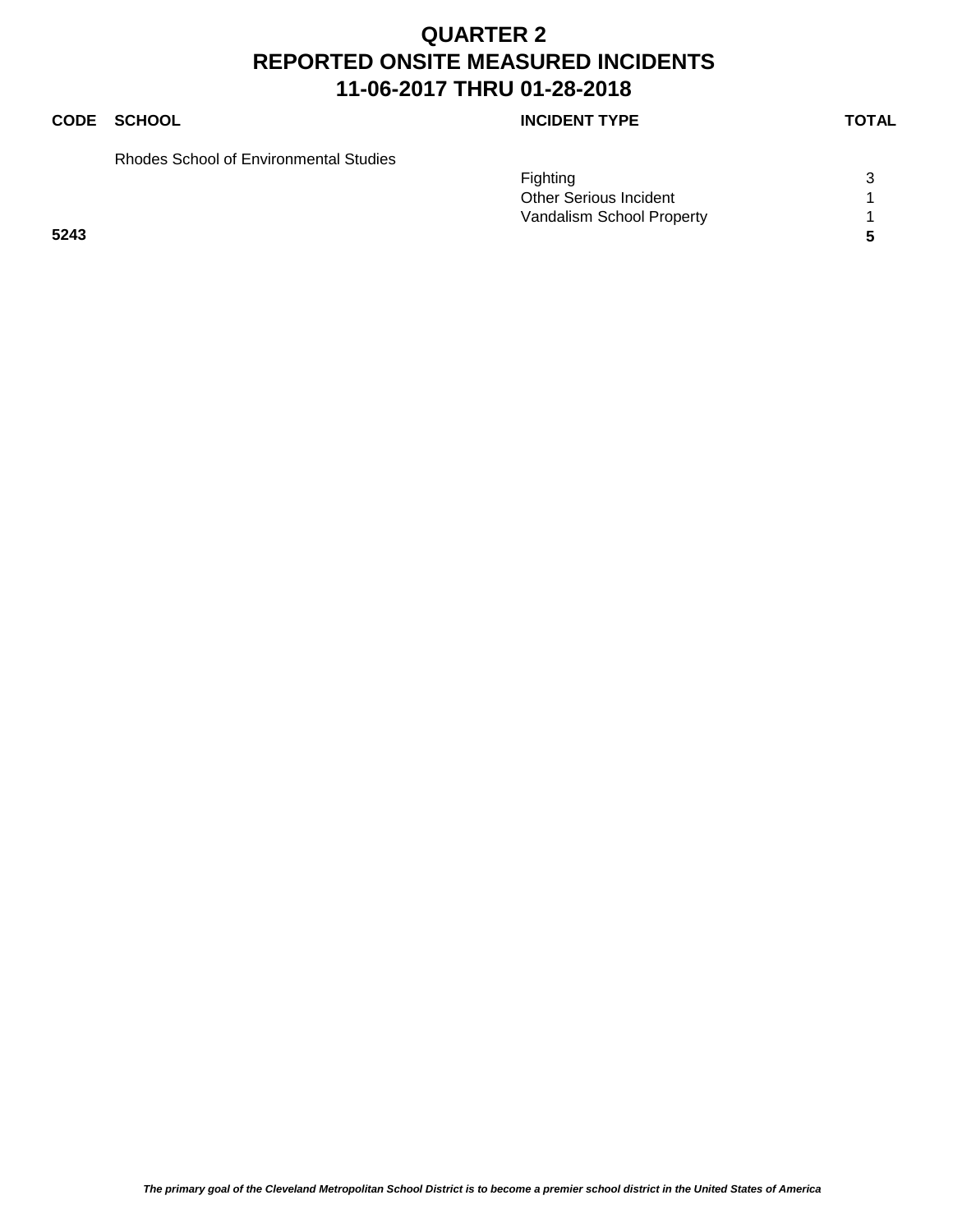**CODE SCHOOL CODE SCHOOL** 

Robert H Jamison

Assault Student 1 1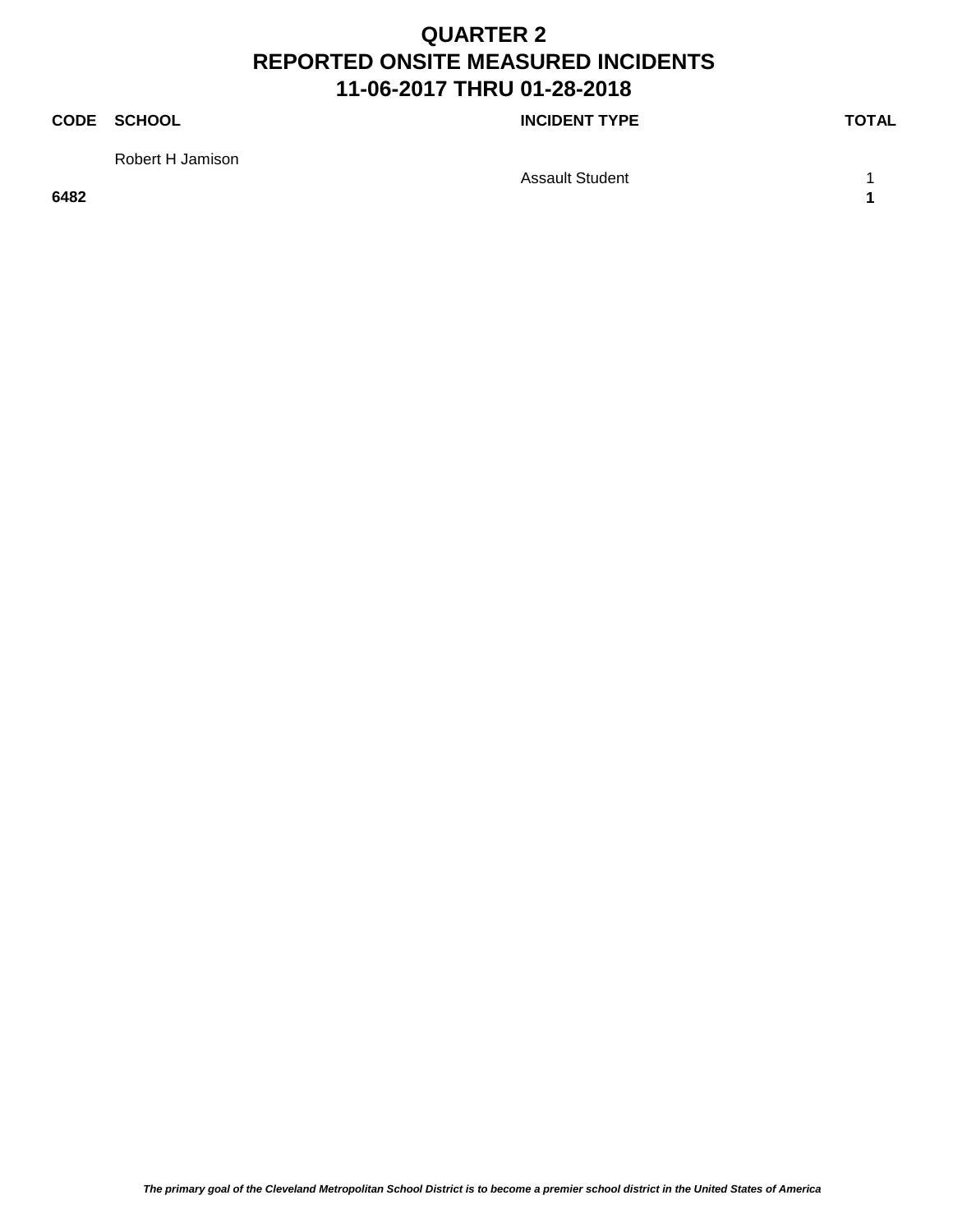#### **CODE SCHOOL CODE SCHOOL**

Robinson G Jones

Fighting 1 and 1 and 1 and 1 and 1 and 1 and 1 and 1 and 1 and 1 and 1 and 1 and 1 and 1 and 1 and 1 and 1 and 1 and 1 and 1 and 1 and 1 and 1 and 1 and 1 and 1 and 1 and 1 and 1 and 1 and 1 and 1 and 1 and 1 and 1 and 1 a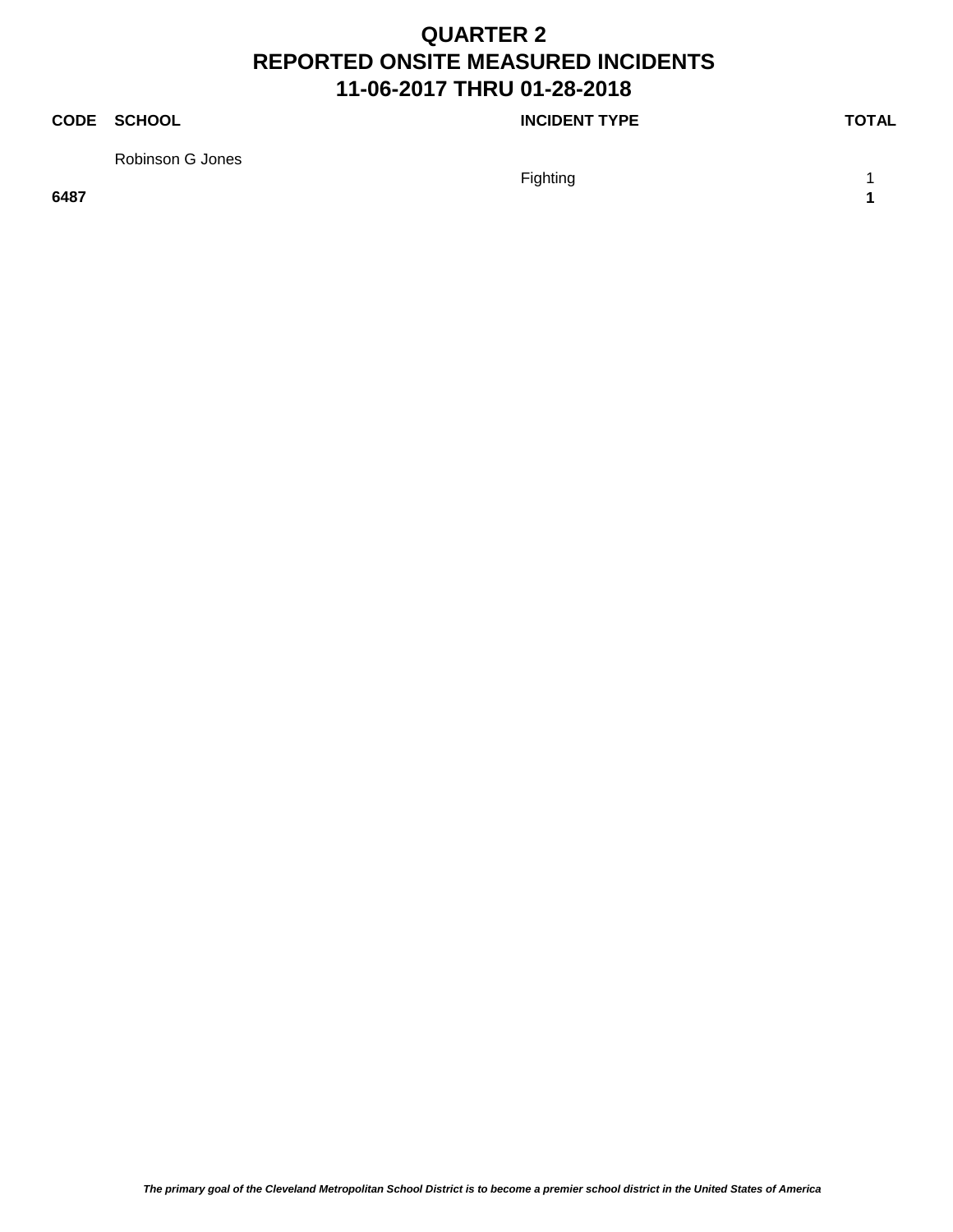#### **CODE SCHOOL CODE SCHOOL**

School of One @ John Adams

| Possession of Firearm                |  |
|--------------------------------------|--|
| Possession of Other Dangerous Weapon |  |
| 2177                                 |  |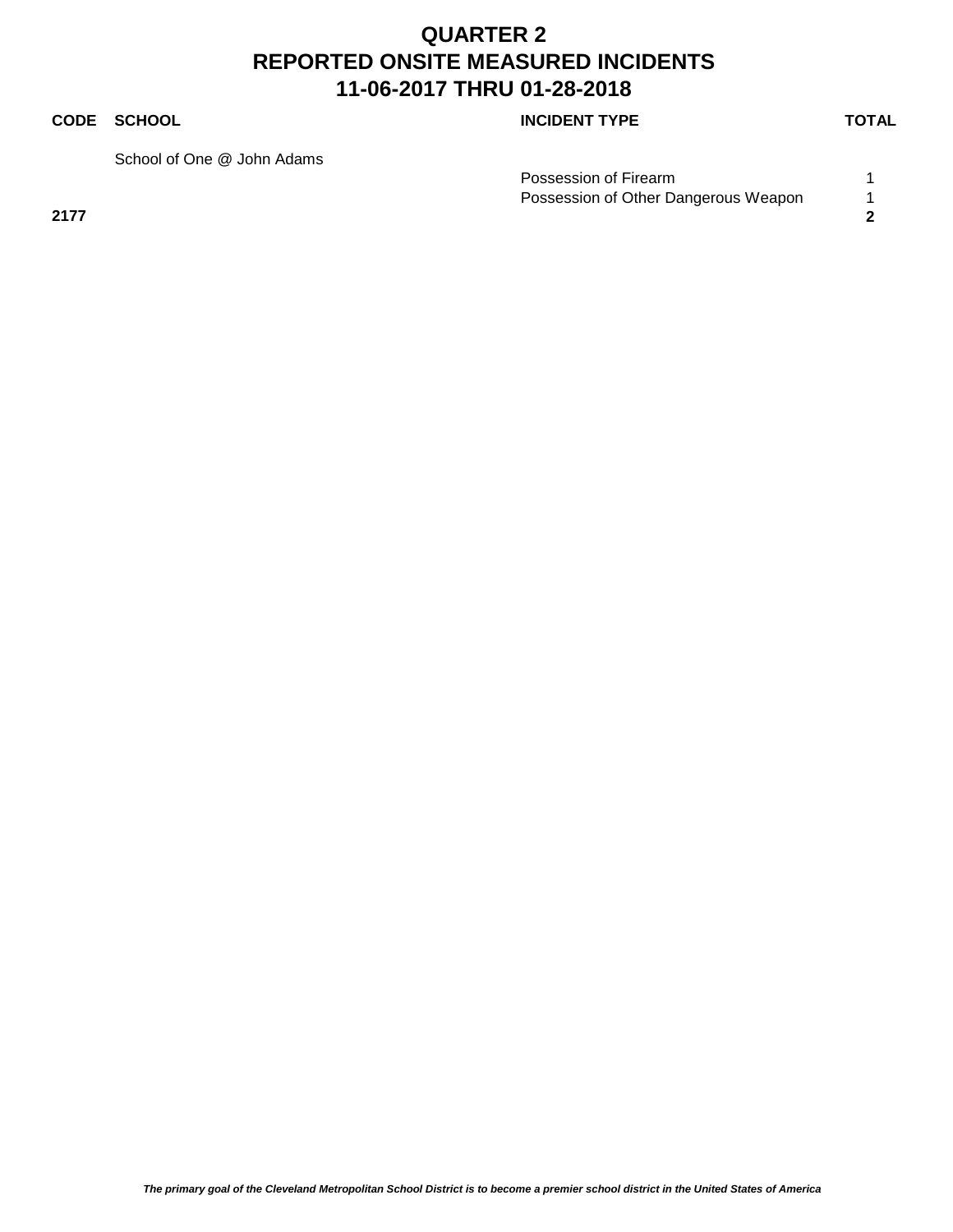|      | CODE SCHOOL | <b>INCIDENT TYPE</b>  | <b>TOTAL</b> |
|------|-------------|-----------------------|--------------|
|      | Scranton    |                       |              |
|      |             | Assault Staff (Adult) |              |
|      |             | Sexual Imposition     | л            |
| 3500 |             |                       | 2            |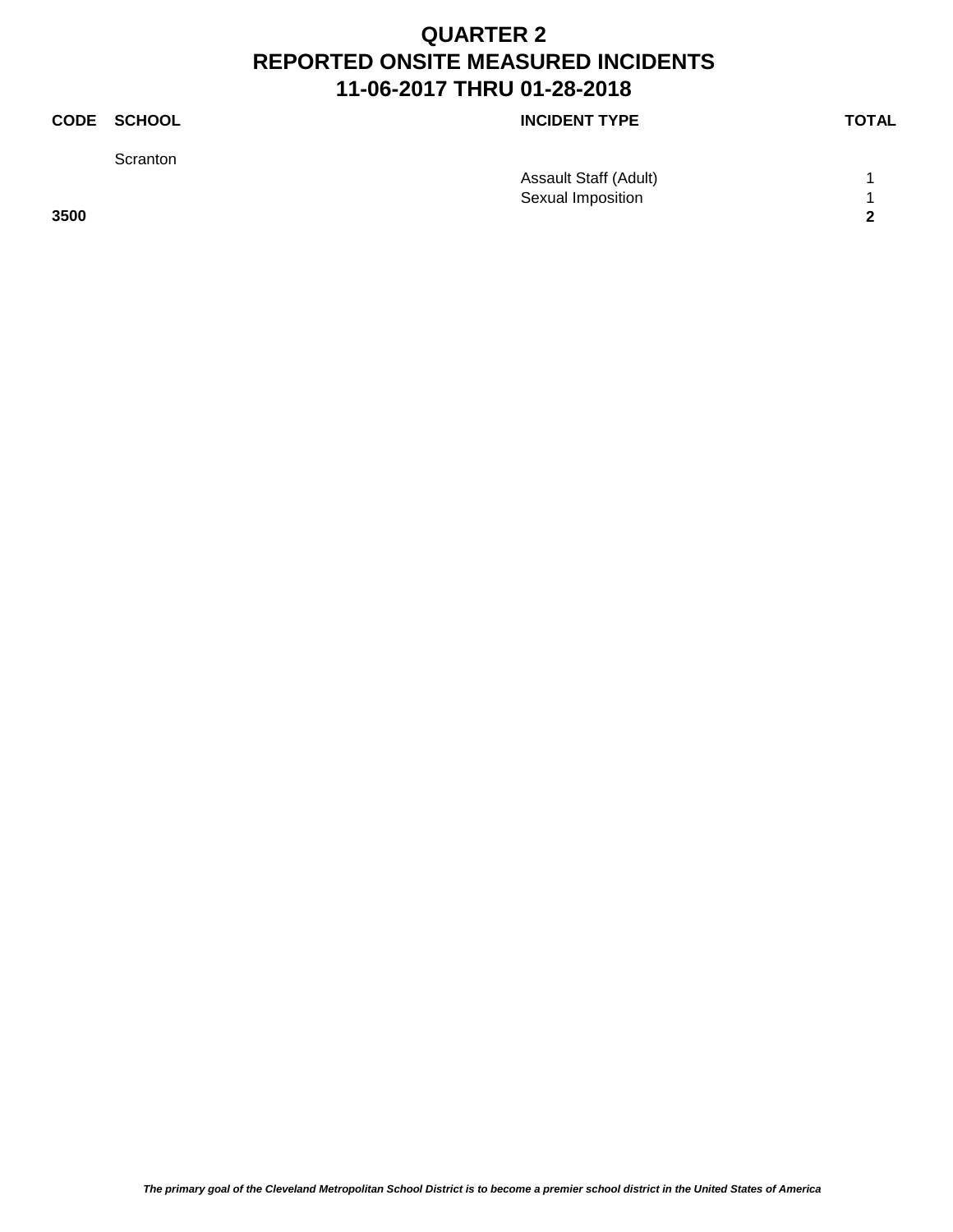Sunbeam

### **CODE SCHOOL CODE SCHOOL**

|      | <b>Assault Student</b>    | $\sim$       |
|------|---------------------------|--------------|
|      | Assault Teacher           |              |
|      | Theft of Private Property |              |
| 3532 |                           | $\mathbf{a}$ |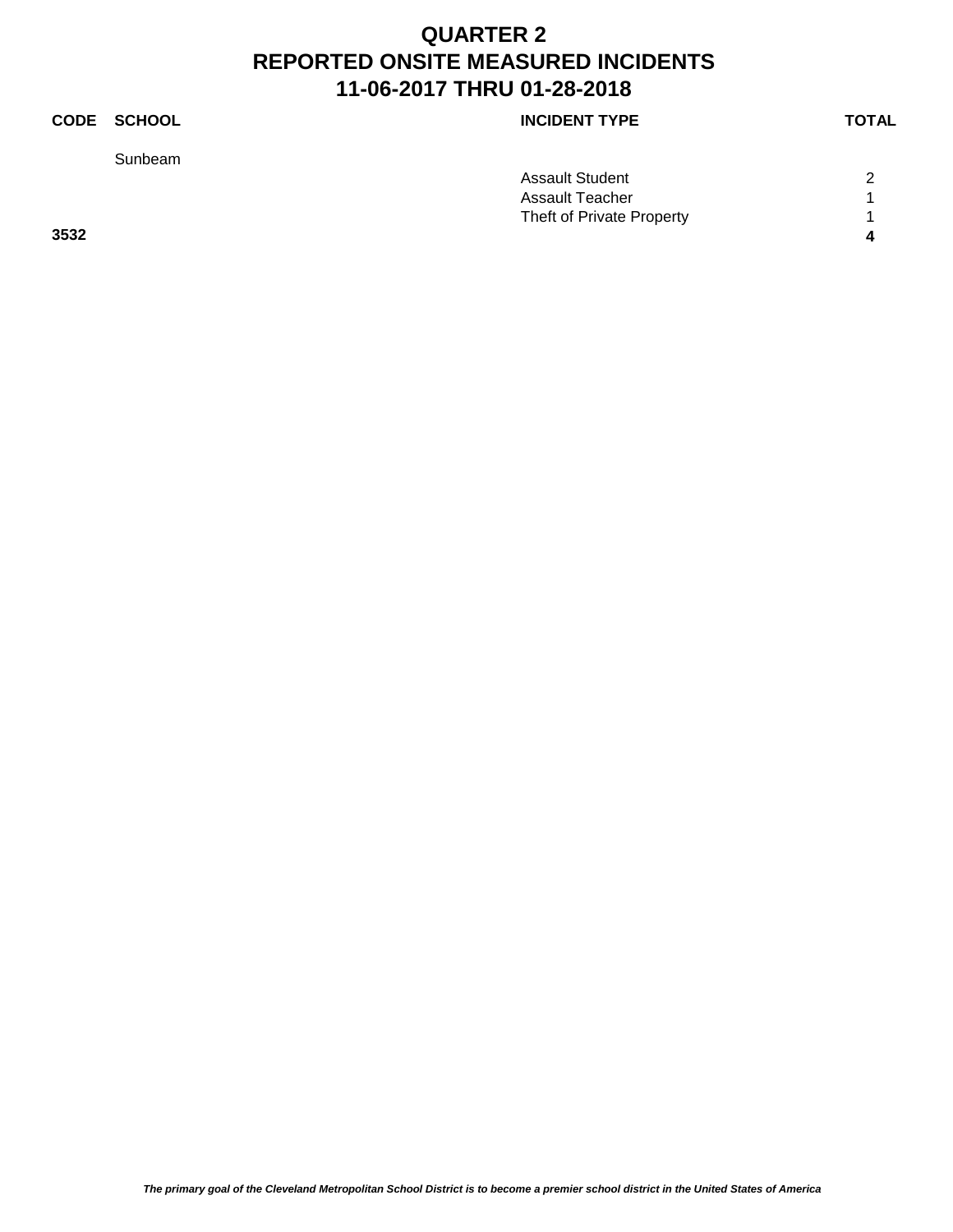#### **CODE SCHOOL CODE SCHOOL**

Thomas Jefferson - Newcomer

Assault Student 1 1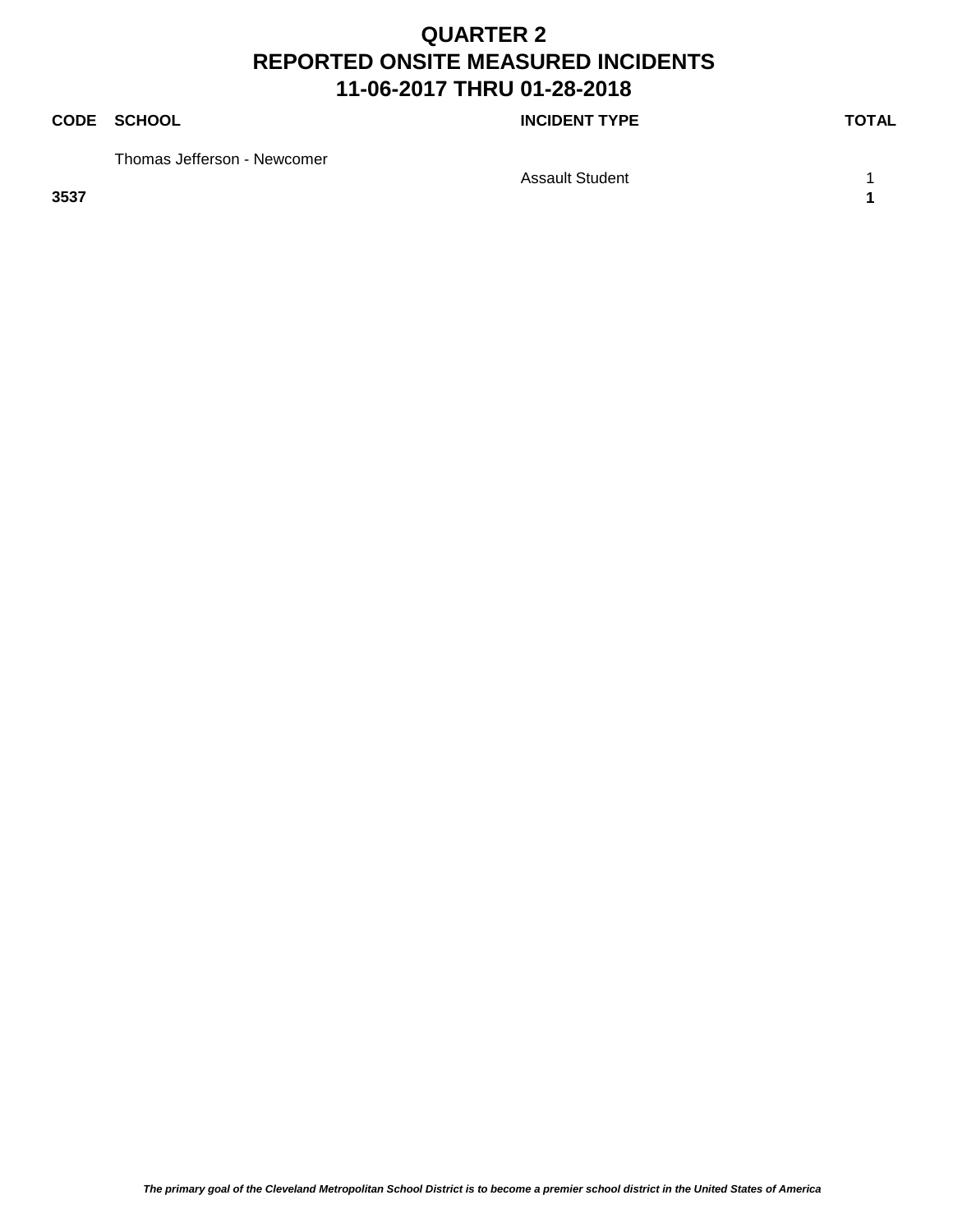|      | CODE SCHOOL | <b>INCIDENT TYPE</b>          | <b>TOTAL</b> |
|------|-------------|-------------------------------|--------------|
|      | Tremont     |                               |              |
|      |             | Assault Staff (Adult)         |              |
|      |             | <b>Assault Student</b>        | 3            |
|      |             | Fighting                      | и            |
|      |             | <b>Other Serious Incident</b> | ◢            |
| 3544 |             |                               | 6            |
|      |             |                               |              |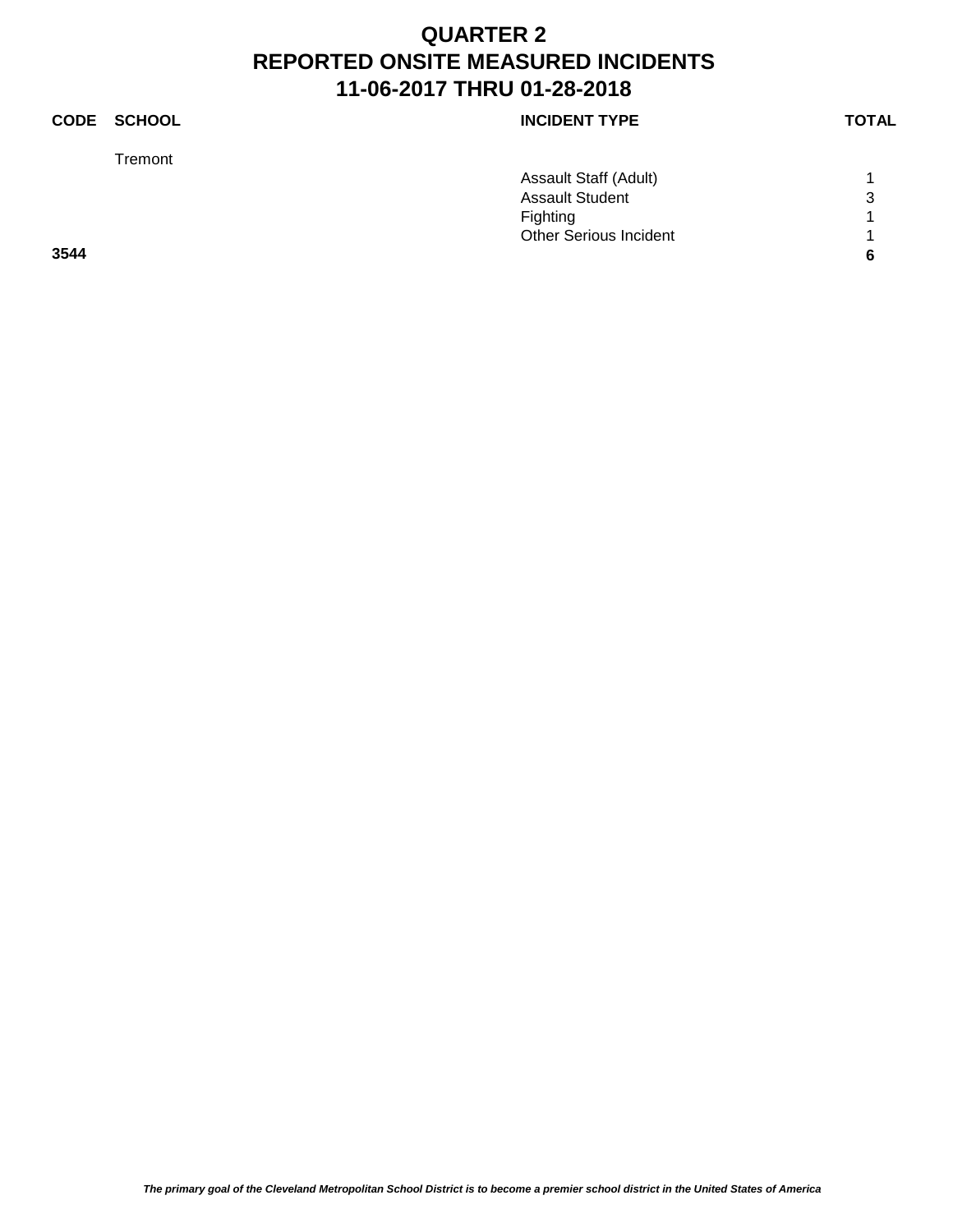**Walton** 

**CODE SCHOOL CODE SCHOOL** 

Assault Student 1 1 Assault Teacher 1 1 **3560 2**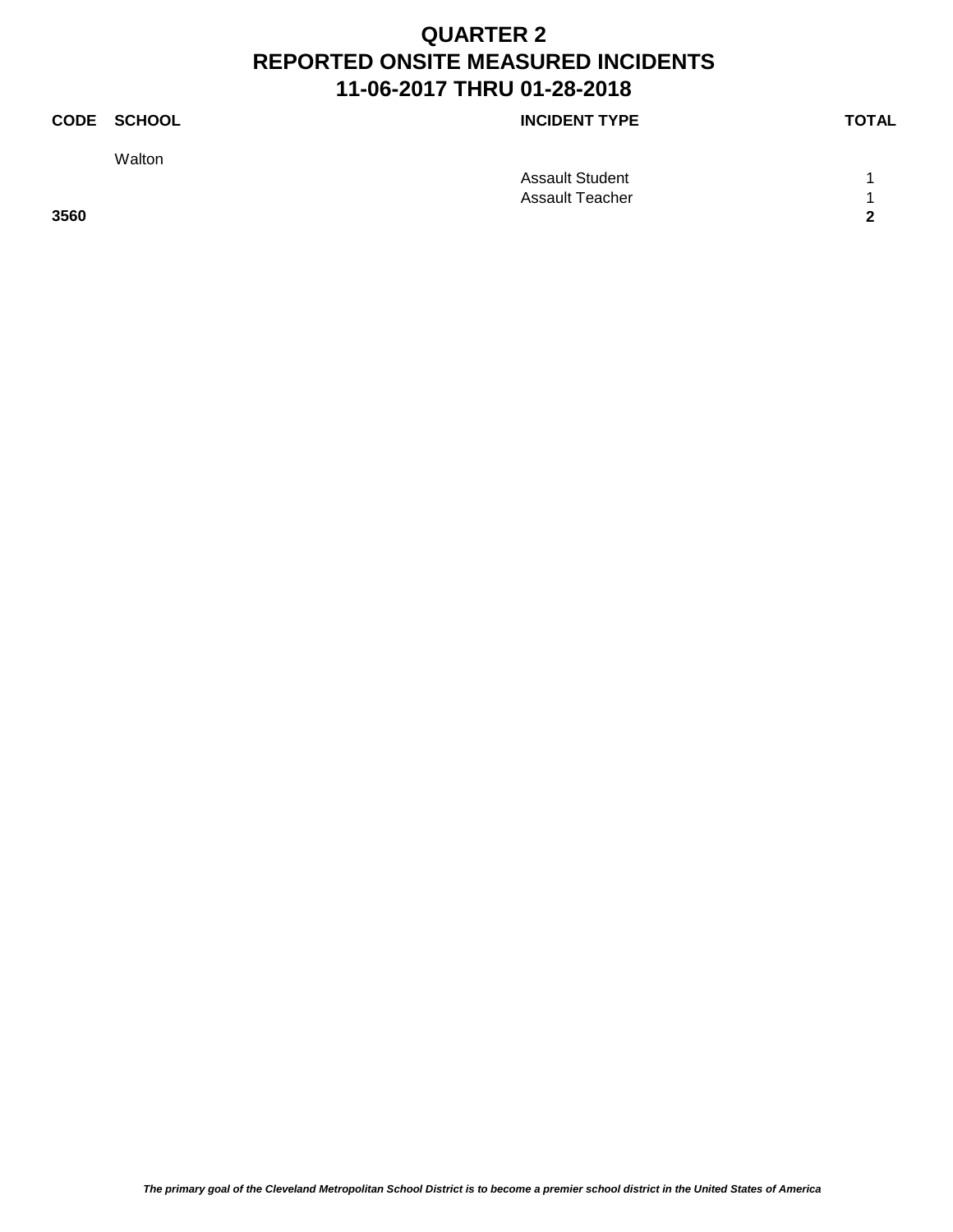#### **CODE SCHOOL CODE SCHOOL**

Washington Park - Environmental

Assault Student 1 1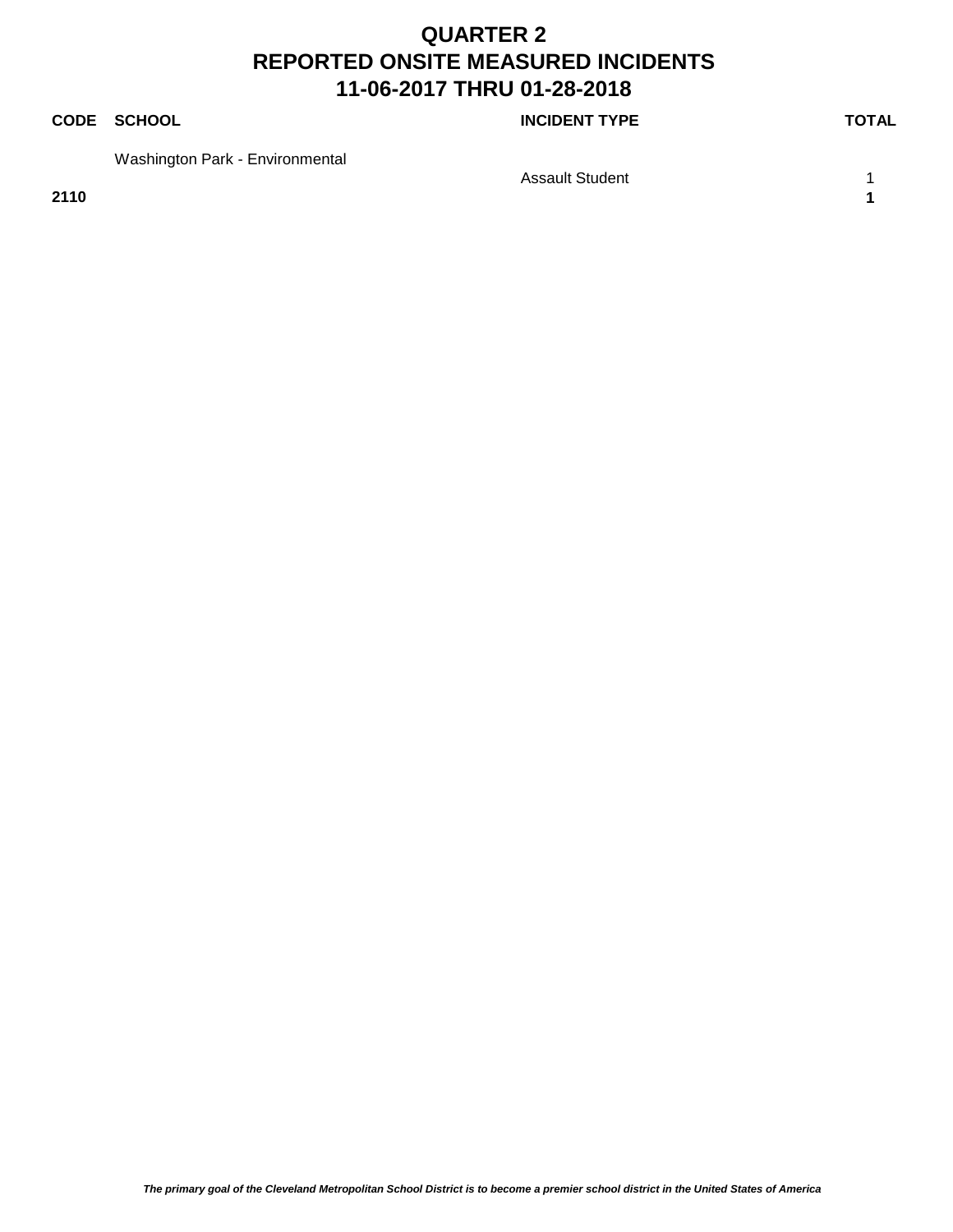Wilbur Wright

| <b>CODE</b> | SCHOOL | <b>INCIDENT TYPE</b> | <b>TOTAL</b> |
|-------------|--------|----------------------|--------------|
|             |        |                      |              |

|      | <b>Assault Student</b>        |                |
|------|-------------------------------|----------------|
|      | <b>Fighting</b>               | $\overline{2}$ |
|      | <b>Other Serious Incident</b> |                |
|      | Sexual Imposition             |                |
| 4616 |                               |                |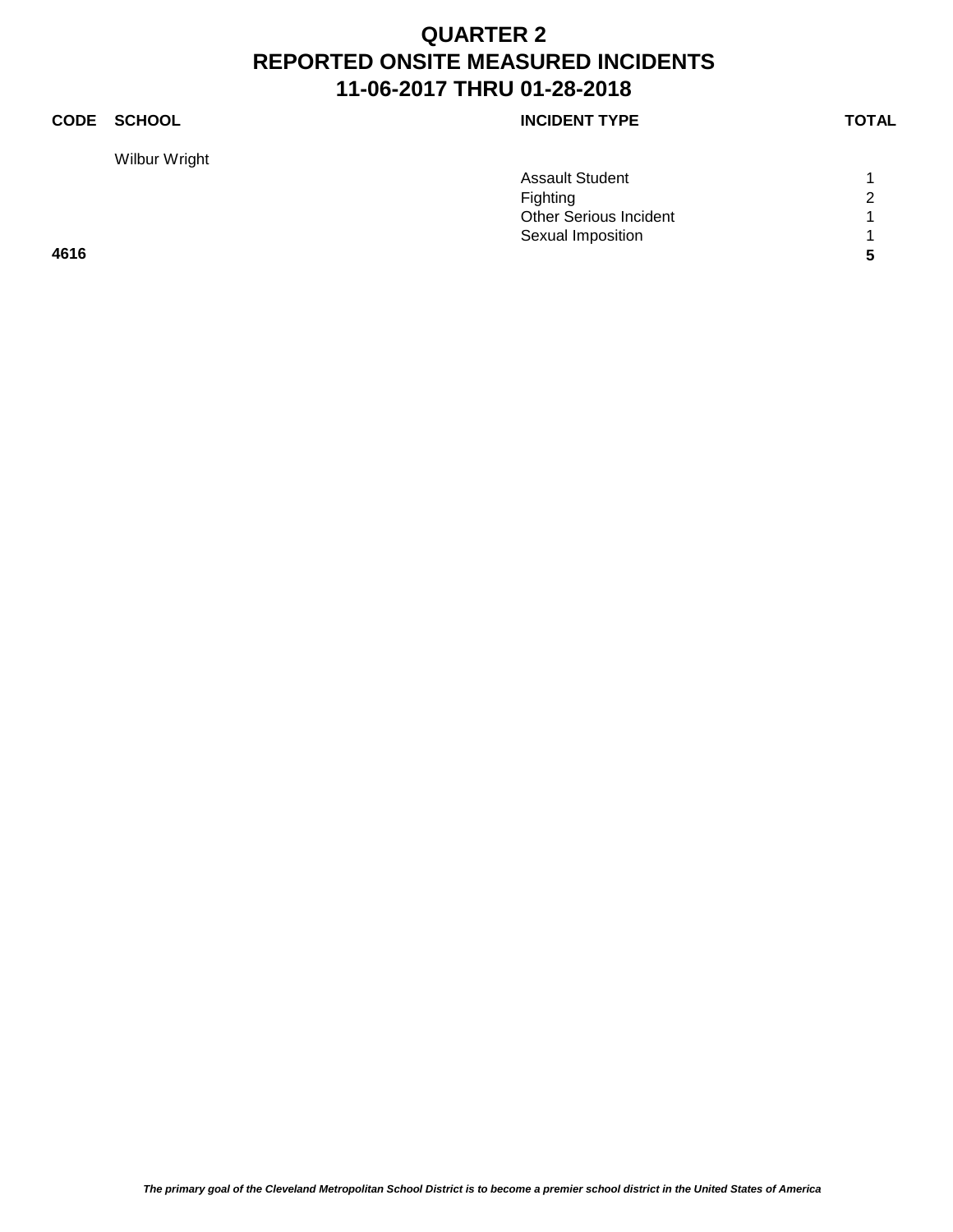#### **CODE SCHOOL CODE SCHOOL**

William Cullen Bryant

Assault Student 1 1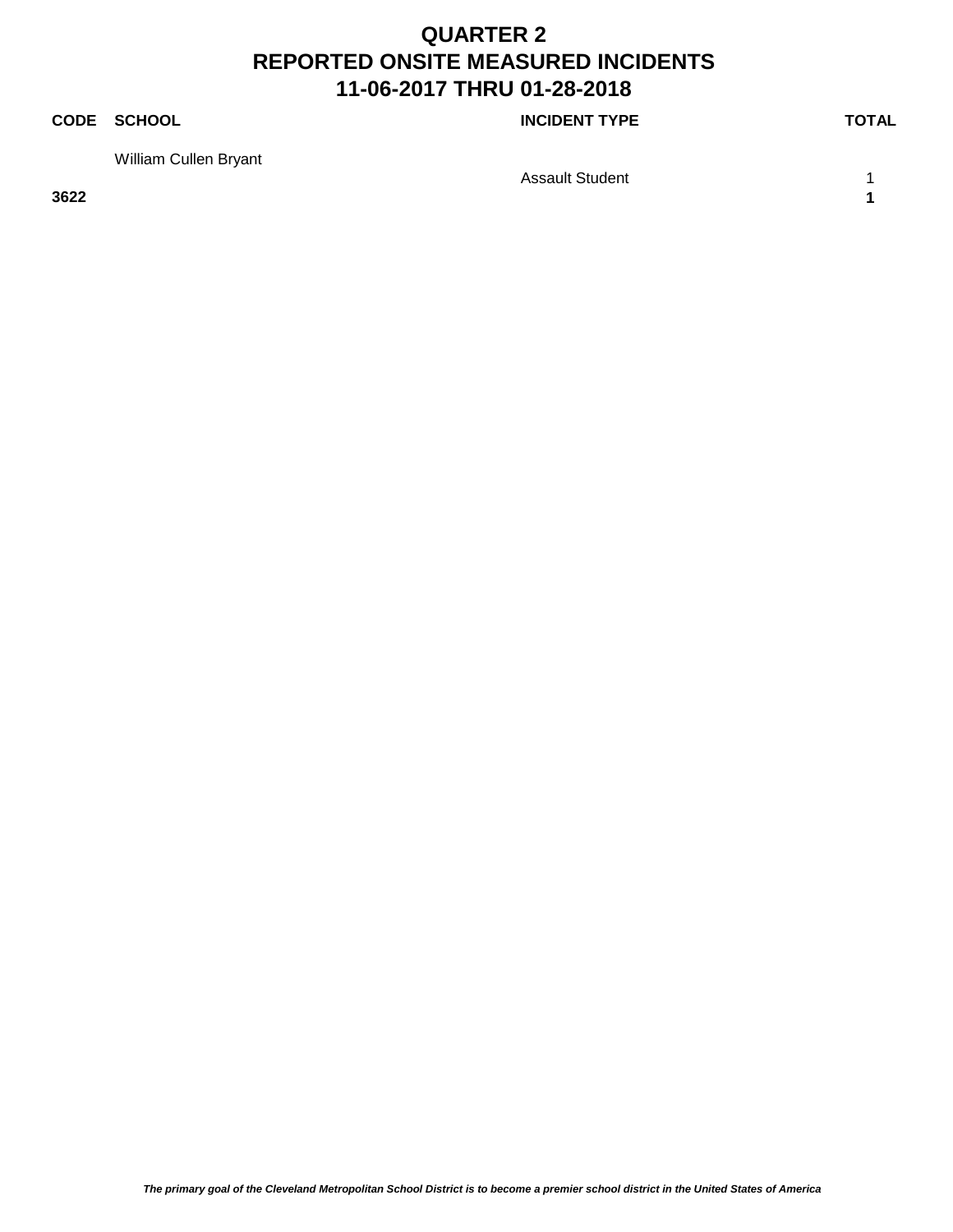Willow

**CODE SCHOOL CODE SCHOOL** 

| 3605 |                       | 3 |
|------|-----------------------|---|
|      | Sexual Imposition     |   |
|      | Possession of Knife   |   |
|      | Assault Staff (Adult) |   |
|      |                       |   |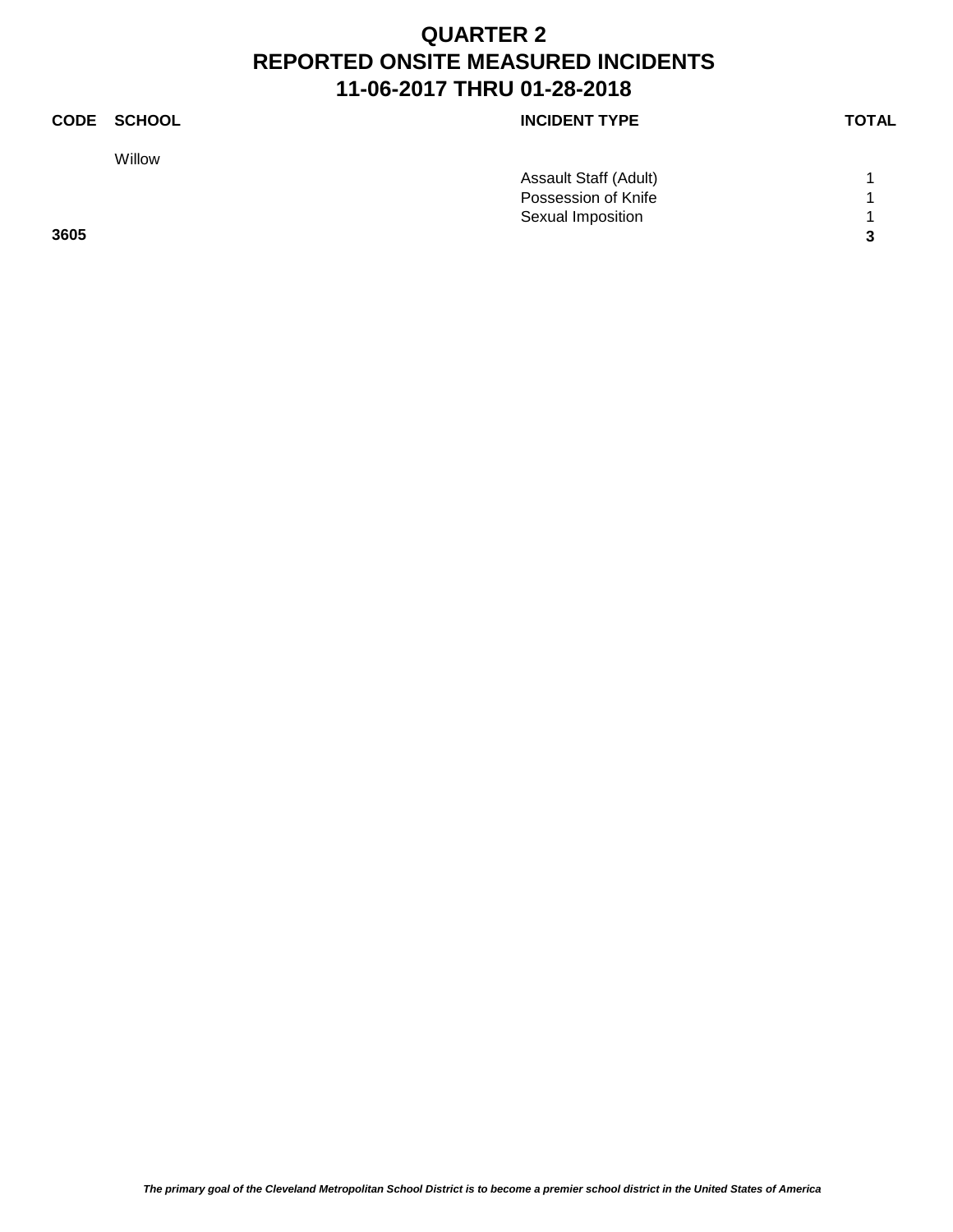|      | CODE SCHOOL | <b>INCIDENT TYPE</b>   | <b>TOTAL</b> |
|------|-------------|------------------------|--------------|
|      | Willson     |                        |              |
|      |             | <b>Assault Student</b> | и            |
|      |             | <b>Assault Teacher</b> | 1            |
|      |             | Fighting               | и            |
| 4624 |             |                        | 3            |
|      |             |                        |              |